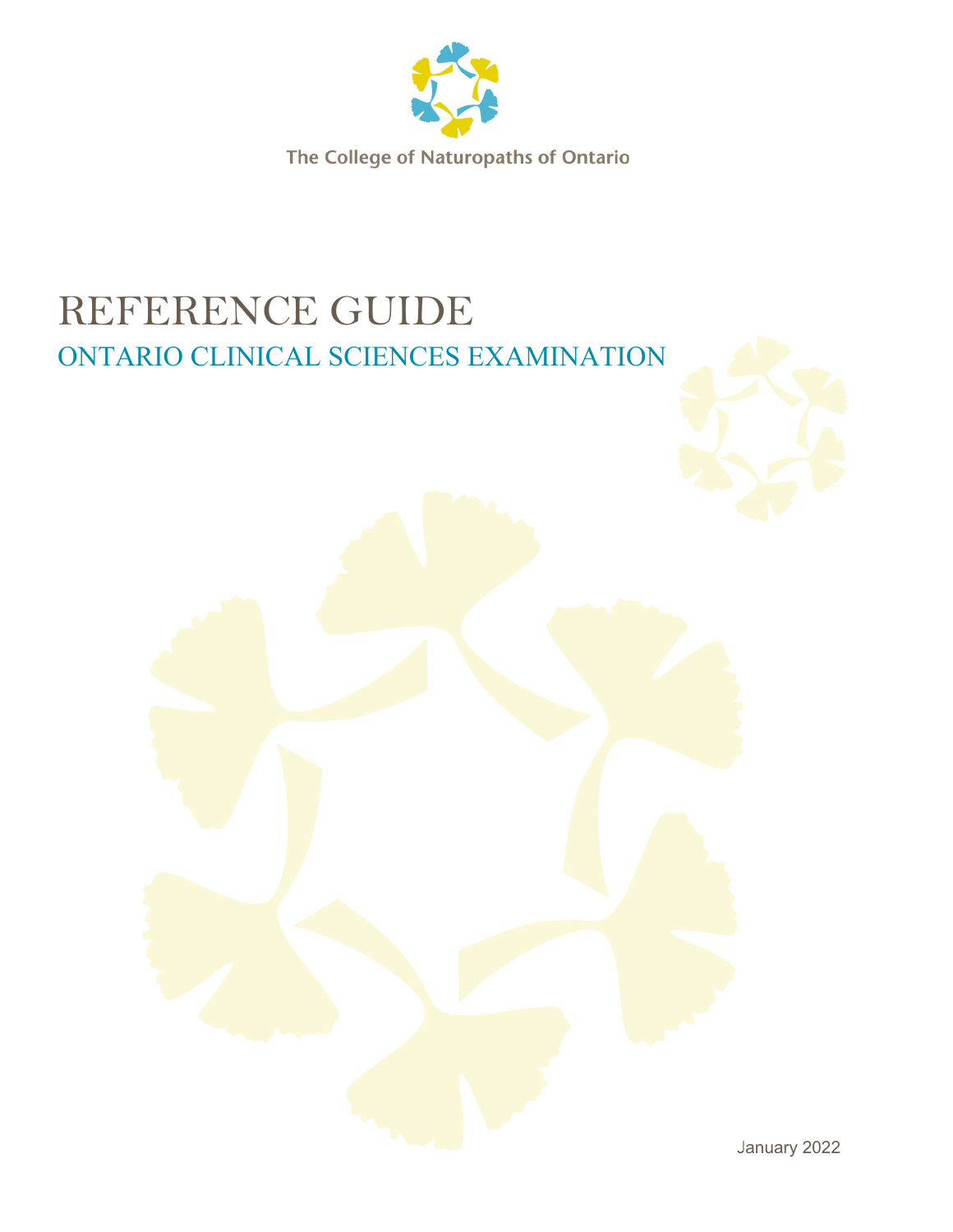## **TABLE OF CONTENTS**

| Clinical Sciences Examination Blueprint (Competencies)6  |
|----------------------------------------------------------|
| Conditions Tested on the Clinical Sciences Examination10 |
|                                                          |
|                                                          |
|                                                          |
|                                                          |
|                                                          |
|                                                          |
|                                                          |
| Psychological Assessment Tools24                         |
|                                                          |
|                                                          |
| Chinese Patent Herbal Formulas25                         |
|                                                          |
|                                                          |
|                                                          |
| Tips for Answering Multiple Choice Questions37           |
|                                                          |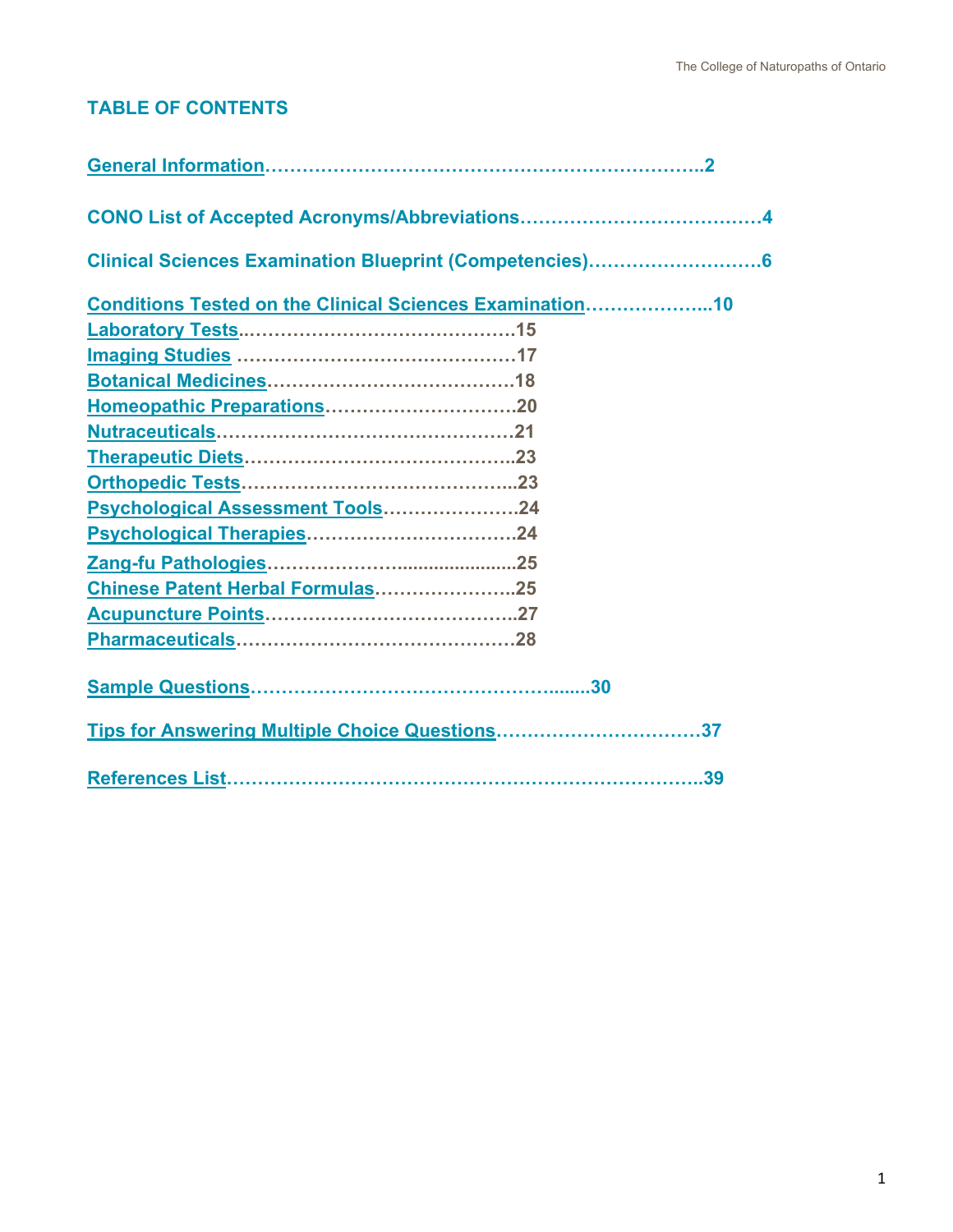## <span id="page-2-0"></span>**GENERAL INFORMATION**

#### **About this guide**

This Reference Guide has been created to help candidates seeking registration with the College of Naturopaths of Ontario (the College) to prepare to sit the Ontario Clinical Sciences Examination. The [Ontario Clinical Sciences Exam Handbook,](https://www.collegeofnaturopaths.on.ca/resource-library/ontario-clinical-sciences-and-ontario-biomedical-exam-handbook/) which covers examination procedures, such as requesting accommodation, required and permitted items, registering for the exam and post-exam processes is available from the **Exam Resources and Policies section of the College website.** 

This Reference Guide includes:

- accepted acronyms and abbreviations;
- the exam blueprint outlining competencies and weighting to be tested in each content area (amended July 2021); and
- conditions and testable content.

The Reference Guide does not reflect the structure of the exam. However, individuals should be wellprepared to sit the exam by studying the processes, conditions, systems, and other information it contains.

#### **About the Ontario Clinical Sciences Exam**

The goal of the Ontario Clinical Sciences Exam is to test entry-level competencies required of all naturopaths in Canada to practise safely, ethically and competently, regardless of jurisdiction. The exam is a mix of case-based and stand-alone questions which test for clinical readiness and emphasise a candidate's ability to apply their knowledge and critical thinking. The exam is **not** testing any one curriculum from a specific CNME-accredited program, as such, all candidates are advised to review the blueprint in full.

#### **About the College**

The College of Naturopaths of Ontario is the regulatory authority governing naturopaths in Ontario. Its mandate is to serve the public interest by enhancing safety for patients using naturopaths. The College meets its mandate by ensuring that individuals wishing to be naturopaths in Ontario meet the entry-topractise requirements, by ensuring practising naturopaths maintain their competency, by establishing and maintaining standards of practice in Ontario and by holding naturopaths accountable through the complaints and disciplinary processes.

#### **About the College's entry-to-practise exams**

There are four mandatory entry-to-practise exams that a candidate must pass in order to be eligible to be registered to practise as a naturopath in Ontario:

- 1. Ontario Clinical Sciences Exam
- 2. Ontario Biomedical Exam
- 3. Ontario Clinical (Practical) Exams
- 4. Ontario Jurisprudence Online Learning Module

The Clinical Sciences exam:

- is computer-based,
- allows for three re-takes with feedback and remediation after the second failure so candidates know how and where to improve,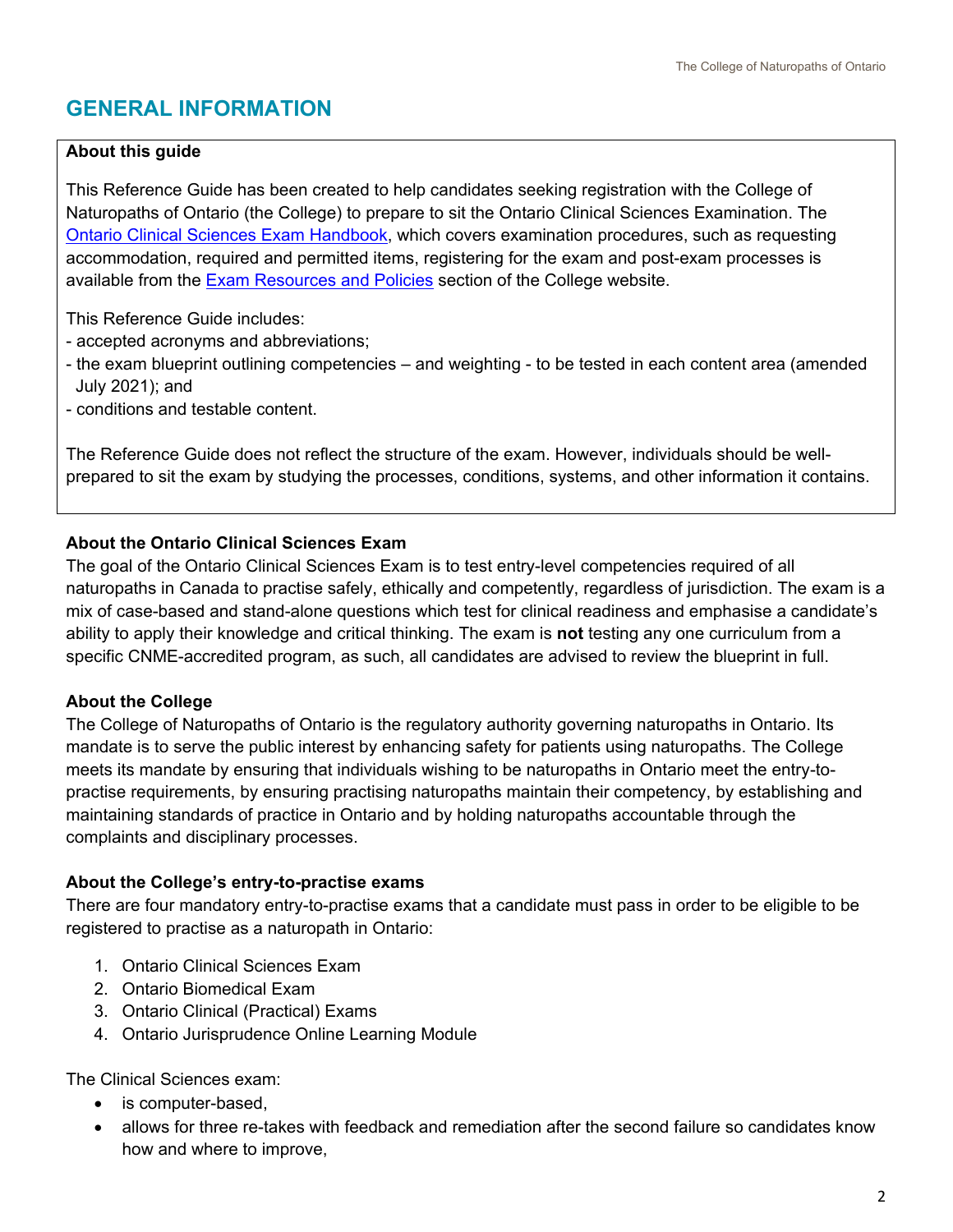- can be completed in less than a day (exam run time is four hours, split into two, two-hour segments, with a 15-minute break in between),
- provides exam candidates with verifiable information about exam performance,
- reflects what is taught and being practised in Ontario and Canada today,
- can be completed in any order post-graduation, within the roster of Ontario entry-to-practise exams, depending on candidate preference,
- <span id="page-3-0"></span>• meets federal and provincial legal requirements for people with disabilities and people who need accommodations, as well as requirements to offer entry-to-practise and substantial equivalency exams in English as well as in French.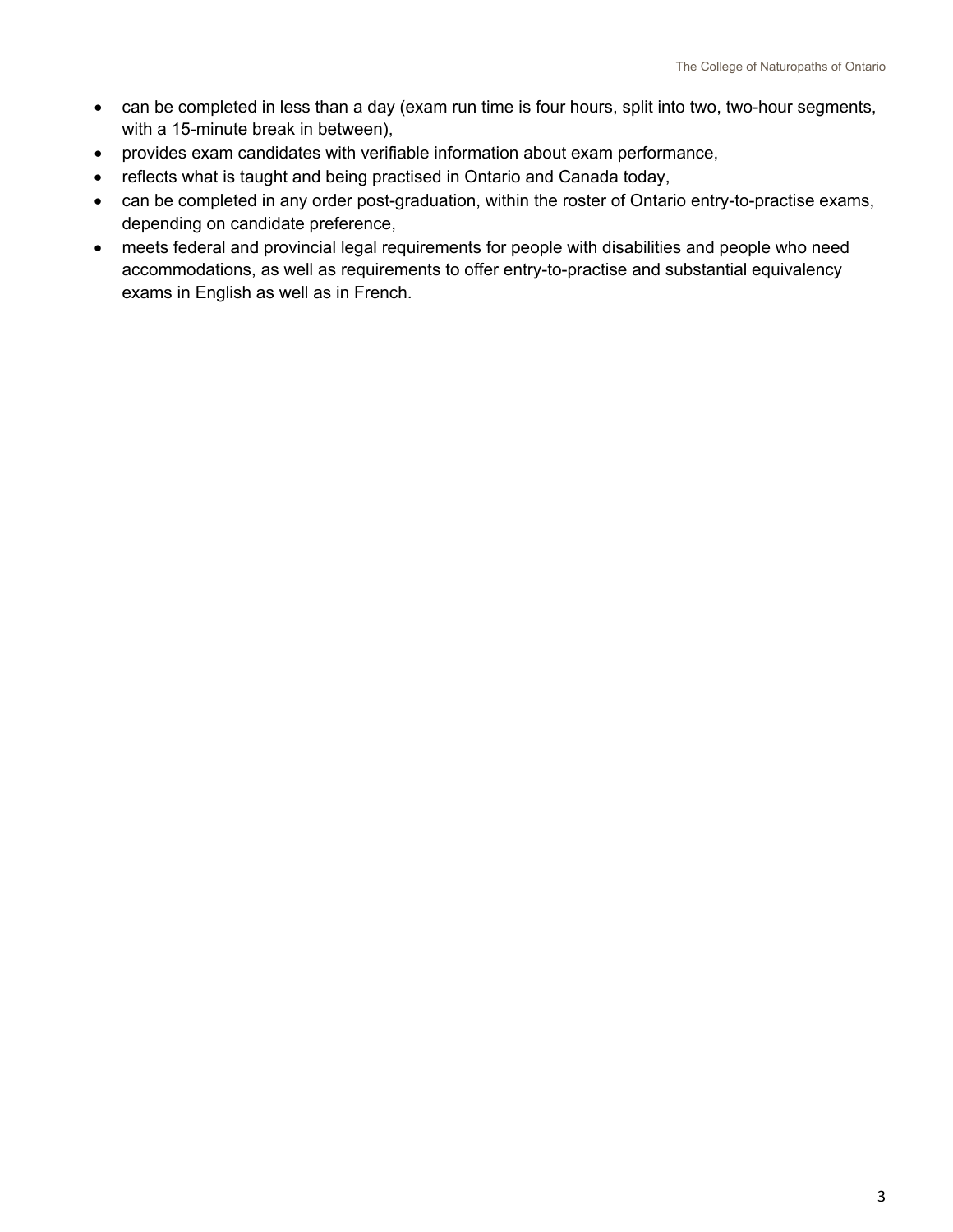## **CONO LIST OF ACCEPTED ACRONYMS/ABBREVIATIONS\***

5-HTP: 5-hydroxytryptophan CRP: C-reactive protein AC: ante cibum (before meals) CSF: cerebrospinal fluid ACTH: adrenocorticotropic hormone CVA: costovertebral angle ADH: antidiuretic hormone CVAT: costovertebral angle tenderness ADHD: attention deficit hyperactivity disorder DHEA: dehydroepiandrosterone AFP: alpha-fetoprotein DPT: diphtheria-pertussis-tetanus AIDS: acquired immune deficiency syndrome DTR: deep tendon reflexes ALT: alanine aminotransferase The COVT: deep vein thrombosis AMP: adenosine monophosphate **DXA/DEXA: dual-energy x-ray absorptiometry** ANA: antinuclear antibody EBV: Epstein-Barr virus ANS: autonomic nervous system ECG/EKG: electrocardiogram AROM: active range of motion EEG: electroencephalogram ASA: acetylsalicylic acid eGFR: estimated glomerular filtration rate AST: aspartate aminotransferase EMG: electromyogram ATP: adenosine triphosphate ESR: erythrocyte sedimentation rate AV: atrioventricular expirators and the FEV: forced expiratory volume BID: bid in die (twice a day) FSH: follicle-stimulating hormone BLS: basic life support G6PD: glucose-6-phosphate dehydrogenase BMI: body mass index GABA: gamma-aminobutyric acid BMR: basal metabolic rate GFR: glomerular filtration rate BP: blood pressure GGT: gamma-glutamyl transferase BPM: beats per minute **GHRH:** growth hormone-releasing hormone cAMP: cyclic adenosine monophosphate GMP: guanosine 5'-monophosphate CBC: complete blood count GnRH: gonadotropin-releasing hormone CDC: Centers for Disease Control Hb: hemoglobin cGMP: guanosine cyclic monophosphate HbA1C: hemoglobin A1C CH: centesimal dilution using Hahnemann's dilution method hCG: human chorionic gonadotropin CIN: cervical intraepithelial neoplasia http://edu.html CMV: cytomegalovirus HDL: high density lipoprotein CN: cranial nerve **CN:** cranial nerve **HIV:** human immunodeficiency virus CNS: central nervous system HLA: human leukocyte antigen CoQ10: coenzyme Q10 (ubiquinol) HPV: human papillomavirus CPR: cardiopulmonary resuscitation HRT: hormone replacement therapy HS: hora somni (at bedtime or half strength) QD: quaque die (once a day)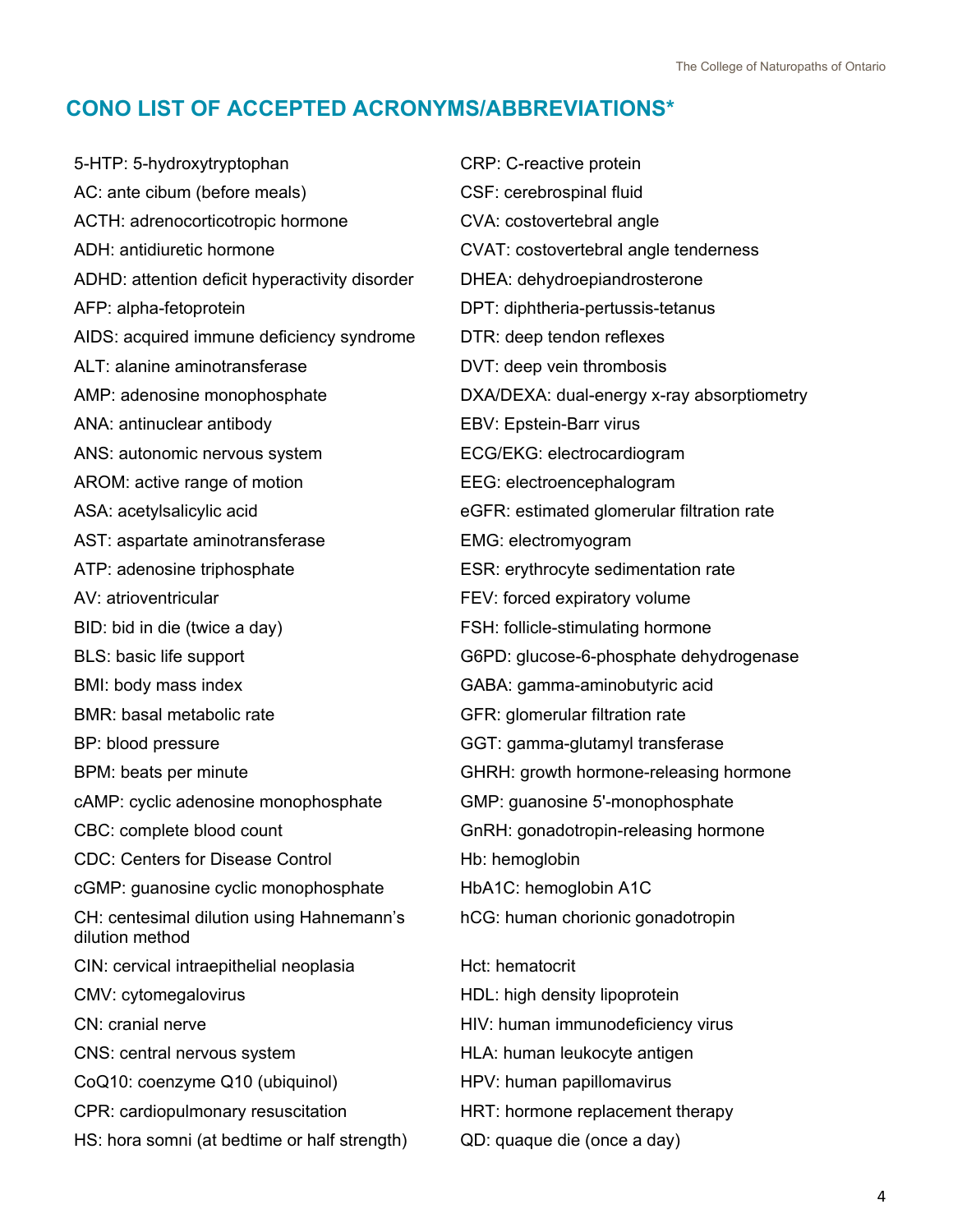| IBD: inflammatory bowel disease                      | QID: quarter in die (4 times a day)                                   |
|------------------------------------------------------|-----------------------------------------------------------------------|
| IL: interleukin                                      | RBC: red blood cells                                                  |
| IM: intramuscular                                    | RDW: red cell distributions width                                     |
| IUD: intrauterine device                             | RF: rheumatoid factor                                                 |
| IV: intravenous                                      | Rh: rhesus factor                                                     |
| LDL: low density lipoprotein                         | RLQ: right lower quadrant                                             |
| LH: luteinizing hormone                              | RNA: ribonucleic acid                                                 |
| LLQ: left lower quadrant                             | ROM: range of motion                                                  |
| LOC: loss of consciousness                           | RR: respiratory rate                                                  |
| LUQ: left upper quadrant                             | RSV: respiratory syncytial virus                                      |
| MAO: monoamine oxidase                               | RUQ: right upper quadrant                                             |
| MCH: mean corpuscular hemoglobin                     | SA: sinoatrial                                                        |
| MCHC: mean corpuscular hemoglobin<br>concentration   | SG: specific gravity<br>SGOT: serum glutamic-oxaloacetic transaminase |
| MCV: mean corpuscular volume                         | SLE: systemic lupus erythematosus                                     |
| MPV: mean platelet volume                            | SOD: superoxide dismutase                                             |
| MRI: magnetic resonance imaging                      | Sub Q: Subcutaneous                                                   |
| MVA: motor vehicle accident                          | T: temperature                                                        |
| NAC: N-acetyl cysteine                               | T2DM: type 2 diabetes mellitus                                        |
| NADH: nicotinamide adenine dinucleotide<br>phosphate | TENS: transcutaneous electrical nerve simulation                      |
| NK: natural killer (cells)                           | TIBC: total iron-binding capacity                                     |
| NSAID: non-steroidal anti-inflammatory drug          | TID: ter in die (three times a day)                                   |
| OTC: over the counter                                | TNF: tumor necrosis factor                                            |
| PABA: para-amino benzoic acid                        | TRH: thyroid-releasing hormone                                        |
| PC: post cibum (after meals)                         | TSH: thyroid stimulating hormone                                      |
| PG: progesterone                                     | URI: upper respiratory infection                                      |
| PMN: polymorphonuclear neutrophil                    | UTI: urinary tract infection                                          |
| PNS: peripheral nervous system                       | VLDL: very low-density lipoprotein                                    |
| PR: pulse rate                                       | VMA: vanillylmandelic acid                                            |
| PRN: pro re nata (as needed)                         | WBC: white blood cell                                                 |
| PT: prothrombin time                                 | WHO: World Health Organization                                        |
| PTH: parathyroid hormone                             | WNL: within normal limits                                             |

*\*Terms with acronyms not appearing on this list will be spelt out in full on the exam form.*

## <span id="page-5-0"></span>**CLINICAL SCIENCES EXAMINATION BLUEPRINT**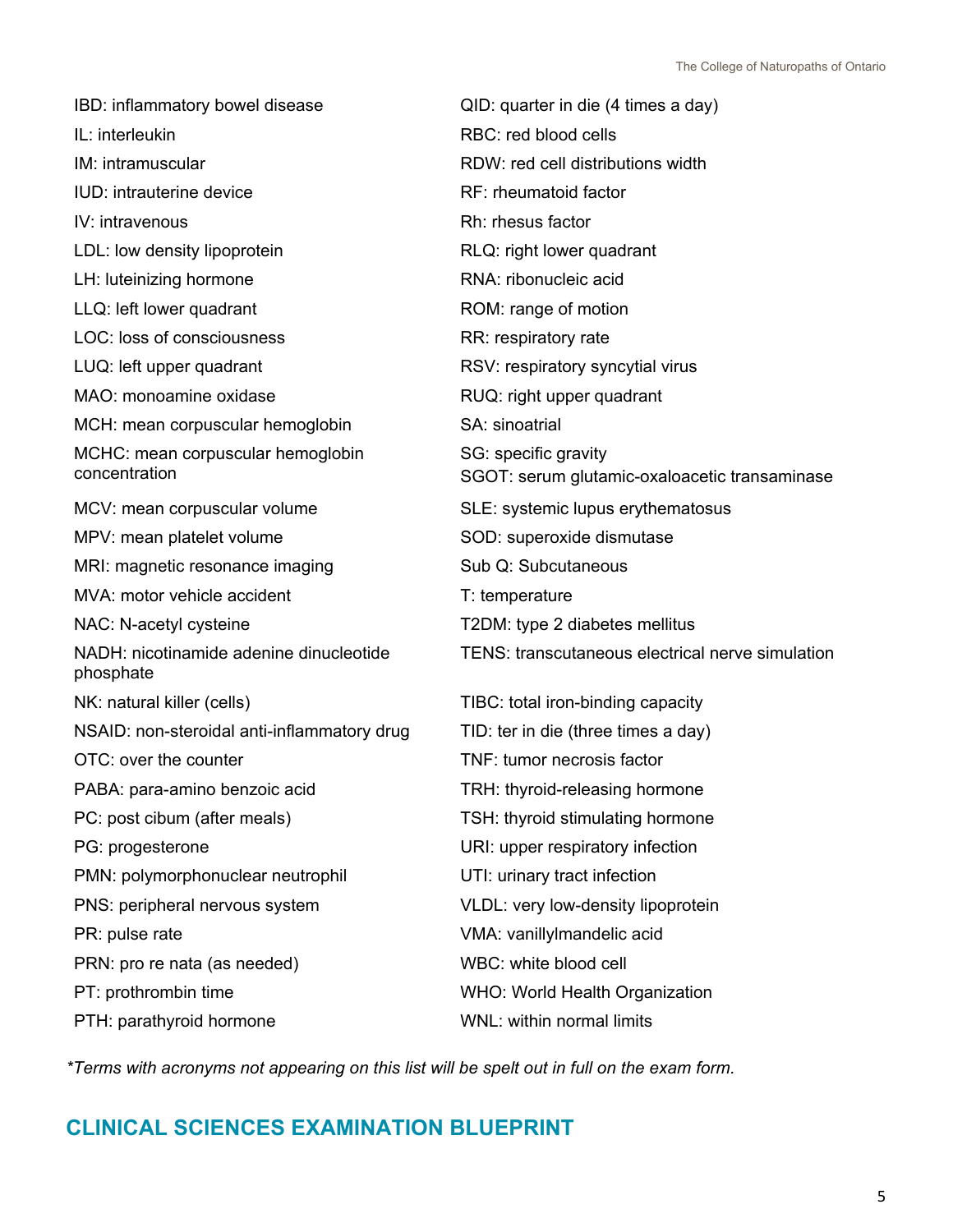| <b>Competencies</b>                                                                                                                                                  | % of Exam |
|----------------------------------------------------------------------------------------------------------------------------------------------------------------------|-----------|
| <b>1. ASSESSMENT &amp; DIAGNOSIS</b>                                                                                                                                 | 30-34%    |
| 1.01 Evaluate patients.                                                                                                                                              |           |
| 1.01.01 Apply ethical principles to doctor-patient interactions.                                                                                                     |           |
| 1.01.02 Take a medical and psychosocial history.                                                                                                                     |           |
| 1.01.03 Perform a physical examination.                                                                                                                              |           |
| 1.01.04 Select lab tests*.                                                                                                                                           |           |
| 1.01.05 Collect and prepare specimens for lab evaluation.                                                                                                            |           |
| 1.01.06 Select imaging studies*.                                                                                                                                     |           |
| 1.02 Assess common conditions, both acute and chronic.                                                                                                               |           |
| 1.02.01 Identify risk factors.                                                                                                                                       |           |
| 1.02.02 Recognize signs and symptoms.                                                                                                                                |           |
| 1.02.03 Identify comorbidities.                                                                                                                                      |           |
| 1.02.04 Generate a differential diagnosis.                                                                                                                           |           |
| 1.02.05 Determine pathogenesis and etiologies.                                                                                                                       |           |
| 1.03 Interpret findings.                                                                                                                                             |           |
| 1.03.01 Interpret findings of physical examination.                                                                                                                  |           |
| 1.03.02 Interpret results of lab tests.                                                                                                                              |           |
| 1.03.03 Identify factors that may interfere with lab results.                                                                                                        |           |
| 1.03.04 Interpret results of imaging.                                                                                                                                |           |
| 1.03.05 Predict the complications and sequelae.                                                                                                                      |           |
| 1.03.06 Determine the prognosis.                                                                                                                                     |           |
| 1.03.07 Monitor patient progress using lab tests and imaging studies.                                                                                                |           |
| 1.04 Apply evidence informed practice to patient management.                                                                                                         |           |
| 1.04.01 Interpret and critique the results of research studies.                                                                                                      |           |
| 1.04.02 Apply the results of research studies to patient management                                                                                                  |           |
| <b>2. MODALITIES</b>                                                                                                                                                 | 55-59%    |
| 2.01 Manage patient care by applying principles of botanical prescribing.                                                                                            |           |
| 2.01.01 Evaluate the safety of botanical medicine prescriptions, including side effects,                                                                             |           |
| contraindications, interactions, and toxicity.                                                                                                                       |           |
| 2.01.02 Prescribe botanical medicines* based on pharmacognosy, therapeutic effects,<br>indications, mechanisms of action, and route of administration.               |           |
| 2.01.03 Determine the posology, including documentation of prescribing abbreviations.                                                                                |           |
| 2.02 Manage patient care by applying principles of homeopathic prescribing.                                                                                          |           |
| 2.02.01 Demonstrate knowledge of the critical aspects of case taking (e.g., timing,                                                                                  |           |
| sidedness, intensity, aggravating and ameliorating factors).                                                                                                         |           |
| 2.02.02 Prescribe homeopathic preparations* for acute conditions based on keynotes.                                                                                  |           |
| 2.02.03 Determine the posology, including use of prescribing abbreviations based on                                                                                  |           |
| classical Hahnemannian homeopathy.                                                                                                                                   |           |
| 2.03 Manage patient care by applying principles of clinical nutrition, including<br>nutraceuticals*.                                                                 |           |
| 2.03.01 Assess diet and nutritional status (intake, absorption, utilization, loss).                                                                                  |           |
| 2.03.02 Evaluate the safety of nutritional interventions, including side effects,                                                                                    |           |
| contraindications, interactions, and toxicity.                                                                                                                       |           |
| 2.03.03 Prescribe nutritional interventions based on indications, bioavailability, food<br>sources, route of administration, and requirements for macronutrients and |           |
| micronutrients.                                                                                                                                                      |           |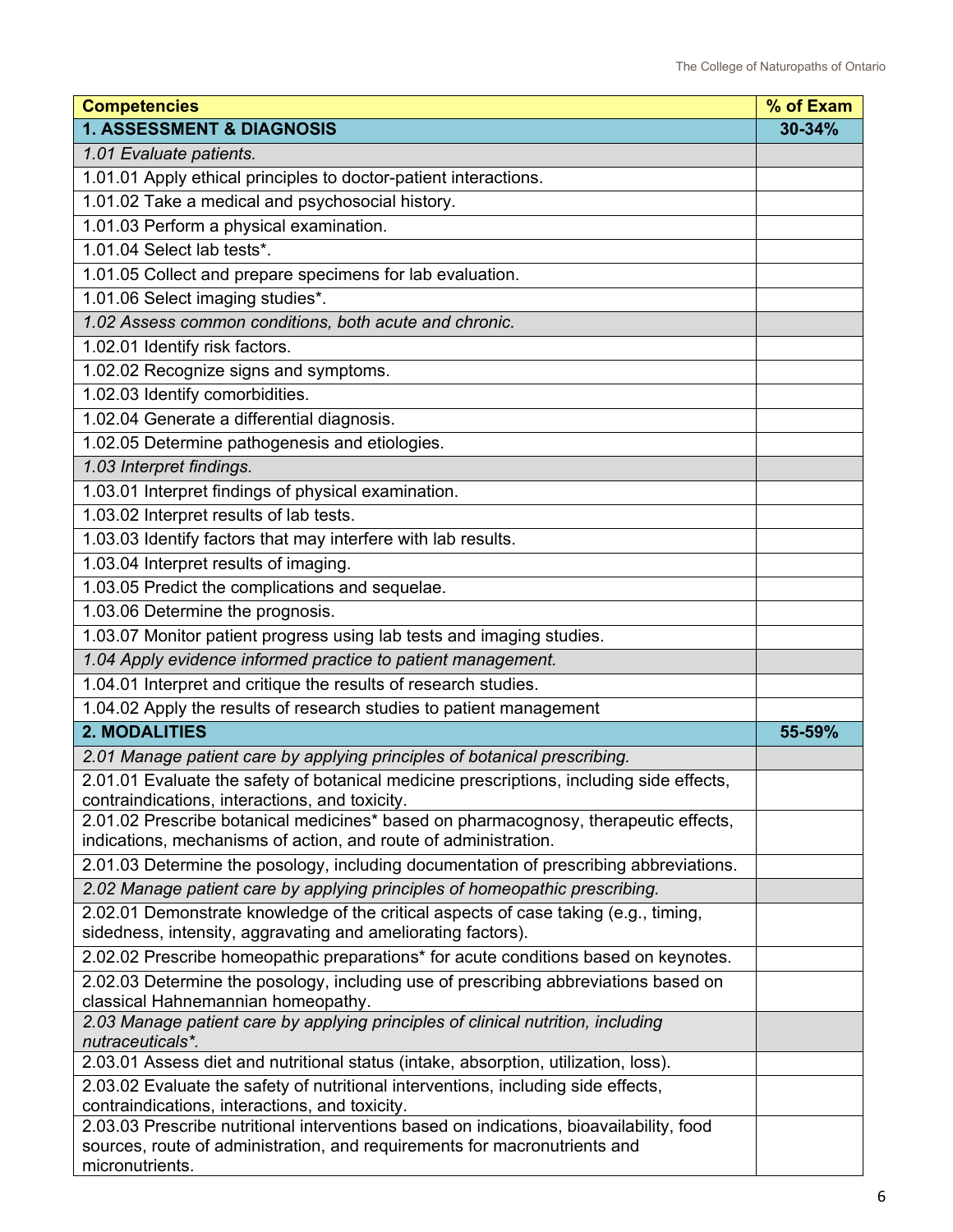| <b>Competencies</b>                                                                                                                                                                            | % of Exam |
|------------------------------------------------------------------------------------------------------------------------------------------------------------------------------------------------|-----------|
| 2.03.04 Prescribe therapeutic diets* based on indications and contraindications.                                                                                                               |           |
| 2.03.05 Counsel patients about general nutrition and food sources of nutrients.                                                                                                                |           |
| 2.04 Manage patient care by applying principles of physical medicine.                                                                                                                          |           |
| 2.04.01 Evaluate the safety of physical medicine interventions, including side effects,<br>contraindications and interactions.                                                                 |           |
| 2.04.02 Perform specialized orthopedic tests*.                                                                                                                                                 |           |
| 2.04.03 Perform osseous manipulation.                                                                                                                                                          |           |
| 2.04.04 Perform soft tissue manipulation.                                                                                                                                                      |           |
| 2.04.05 Treat patients using therapeutic devices (diathermy, sine wave and TENS,<br>interferential and micro-current, traction and compression, light therapy, and therapeutic<br>ultrasound). |           |
| 2.04.06 Prescribe and administer hydrotherapy treatments.                                                                                                                                      |           |
| 2.04.07 Prescribe therapeutic exercise.                                                                                                                                                        |           |
| 2.04.08 Counsel patients regarding prevention of musculoskeletal conditions.                                                                                                                   |           |
| 2.05 Manage patient care by applying principles of counseling and health psychology.                                                                                                           |           |
| 2.05.01 Apply basic counseling principles, and use counseling techniques to provide<br>patient care.                                                                                           |           |
| 2.05.02 Counsel patients regarding lifestyle choices, health promotion, and the<br>prevention of chronic disease.                                                                              |           |
| 2.05.03 Use and prescribe mind-body techniques.                                                                                                                                                |           |
| 2.05.04 Identify and address lifespan/developmental issues.                                                                                                                                    |           |
| 2.05.05 Use evidence-based psychological assessment tools*.                                                                                                                                    |           |
| 2.06 Manage patient care by applying principles of Traditional Chinese Medicine.                                                                                                               |           |
| 2.06.01 Demonstrate knowledge of the critical aspects of case taking (e.g., ten<br>questions, pulse and tongue).                                                                               |           |
| 2.06.02 Recognize signs and symptoms according to Traditional Chinese Medicine<br>patterns (eight principles, vital substances, organs, meridians, five elements).                             |           |
| 2.06.03 Diagnose Zang-Fu pathologies*.                                                                                                                                                         |           |
| 2.06.04 Evaluate the safety of Chinese patent herbal formulas*, including side effects,<br>contraindications, interactions, and toxicity.                                                      |           |
| 2.06.05 Prescribe Chinese patent herbal formulas based on Zang-Fu diagnosis.                                                                                                                   |           |
| 2.06.06 Determine acupuncture* prescription.                                                                                                                                                   |           |
| 2.06.07 Administer acupuncture including point location, angulation, depth, and clean<br>needling technique.                                                                                   |           |
| 2.06.08 Evaluate the safety of acupuncture including side effects, contraindications,<br>interactions, and cautions.                                                                           |           |
| 2.06.09 Prescribe adjunct therapies (moxibustion, cupping, electro-acupuncture, and<br>laser).                                                                                                 |           |
| 2.07 Manage patient care by applying principles of pharmacotherapy.                                                                                                                            |           |
| 2.07.01 Evaluate the safety of pharmaceuticals, including side effects,<br>contraindications, interactions, and toxicity.                                                                      |           |
| 2.07.02 Prescribe pharmaceuticals* based on therapeutic effects, indications,<br>mechanisms of action, and route of administration.                                                            |           |
| 2.07.03 Monitor and assess for therapeutic drug levels.                                                                                                                                        |           |
| 3. CRITICAL CARE AND PUBLIC HEALTH                                                                                                                                                             | $9 - 13%$ |
| 3.01 Manage high-risk patients and critical conditions.                                                                                                                                        |           |
| 3.01.01 Identify high-risk patients and critical conditions.                                                                                                                                   |           |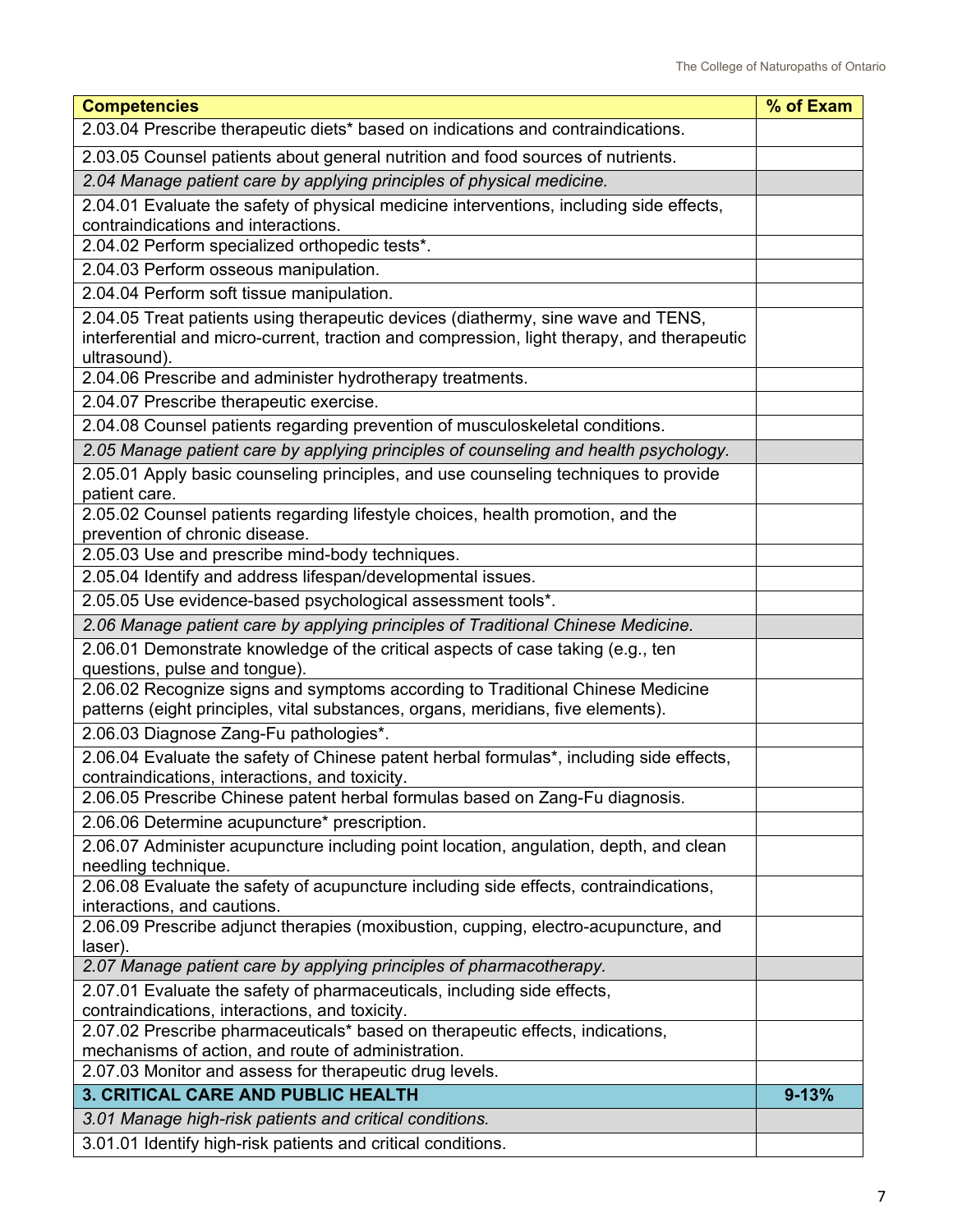| <b>Competencies</b>                                                                 | % of Exam |
|-------------------------------------------------------------------------------------|-----------|
| 3.01.02 Manage high-risk patients and critical conditions, including referral as    |           |
| appropriate.                                                                        |           |
| 3.01.03 Perform Cardiopulmonary Resuscitation.                                      |           |
| 3.01.04 Administer oxygen.                                                          |           |
| 3.02 Implement occupational and public health policies.                             |           |
| 3.02.01 Apply principles of sterilization, disinfection, and universal precautions. |           |
| 3.02.02 Manage bio-hazardous substances and materials.                              |           |
| 3.02.03 Counsel patients regarding communicable diseases.                           |           |
| 3.02.04 Report communicable diseases to local public health authorities.            |           |
| 3.02.05 Report adverse reactions to therapeutic substances to Health Canada.        |           |

## **Other Blueprint Parameters**

| <b>Condition</b>              | % of Exam |
|-------------------------------|-----------|
| 1 Vascular                    | $9 - 11%$ |
| 2 Infectious                  | $9 - 11%$ |
| 3. Neoplastic                 | $4 - 6%$  |
| 4. Degenerative               | $9 - 11%$ |
| 5. Inflammatory/Immunologic   | $9 - 11%$ |
| 6. Congenital/Developmental   | $6 - 8%$  |
| 7. Autoimmune                 | $8 - 10%$ |
| 8. Toxic/Environmental        | $6 - 8%$  |
| 9. Traumatic                  | $4 - 6%$  |
| 10. Endocrine                 | $9 - 11%$ |
| 11. Metabolic                 | $6 - 8%$  |
| 12. Psychosomatic/Psychiatric | $9 - 11%$ |

| <b>Patient Population</b> | % of Exam  |
|---------------------------|------------|
| Pediatric (0-14)          | $15 - 25%$ |
| Adult (15-49)             | 25-35%     |
| Older Adult (50-65)       | 25-35%     |
| Geriatric (over 65)       | 15-25%     |

| <b>Item Type</b> | % of Exam |
|------------------|-----------|
| Independent      | 28-32%    |
| Case-Based       | 68-72%    |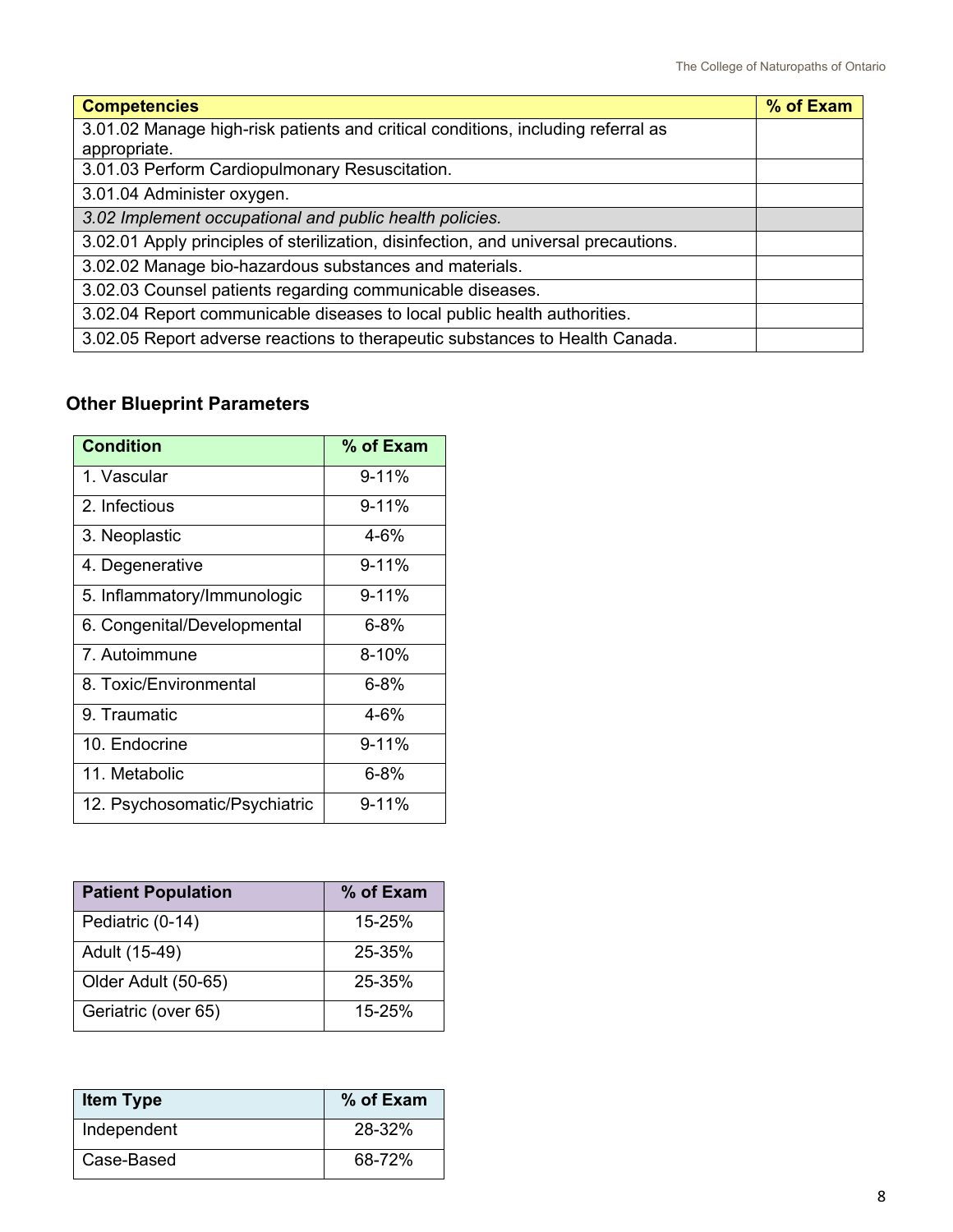<span id="page-9-0"></span>

| <b>Taxonomy (Cognitive Level)</b> | % of Exam  |
|-----------------------------------|------------|
| Knowledge/Comprehension           | $15 - 25%$ |
| Application                       | 45-55%     |
| <b>Critical Thinking</b>          | 25-35%     |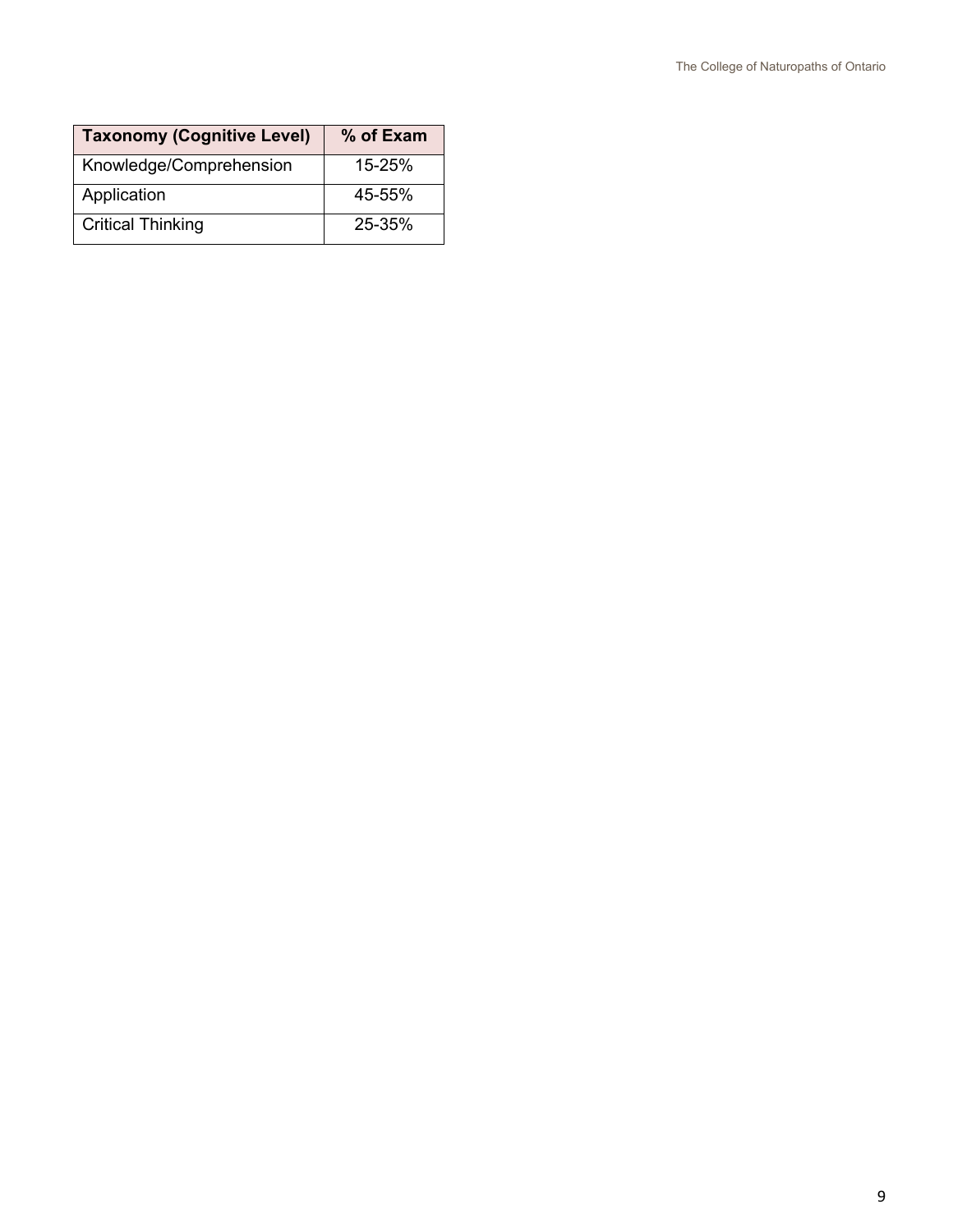## **CONDITIONS TESTED ON THE CLINICAL SCIENCES EXAMINATION\*\***

### **1. VASCULAR**

- A. Circulatory flow (lymphedema, central edema, peripheral edema, pulmonary edema, Raynaud's disease [primary Raynaud's phenomenon], chronic arterial insufficiency/chronic venous insufficiency, stasis dermatitis, peripheral vascular disease, hyperlipidemia, intermittent claudication, cluster headache, migraine headache)
- B. Blood vessels (varicose veins, esophageal varices, hemorrhoids, aortic aneurysm, cerebral aneurysm)
- C. Blood pressure (primary hypertension, secondary hypertension, hypertensive crisis, pulmonary hypertension, hypotension)
- D. Ischemic conditions (ischemic heart disease, myocardial infarction, cardiac arrest, cerebrovascular accident, transient ischemic attack, avascular necrosis of the femoral head, gangrene, embolism, pulmonary infarction, pulmonary embolism)
- E. Blood (anemias aplastic, hemolytic, macrocytic, microcytic, normocytic, anemia of chronic disease; neutropenia, eosinophilia, basophilia, thrombocytopenia, Henoch-Schonlein purpura, disseminated intravascular coagulation, thrombosis)
- F. Cardiac arrhythmias (atrial fibrillation, atrial and ventricular premature beats, heart block, premature ventricular contractions/ventricular ectopic beats, sinus bradycardia, sinus tachycardia, supraventricular tachyarrhythmias, ventricular fibrillation, ventricular tachycardia)
- G. Conditions specific to pregnancy (gestational hypertension, antepartum anemia, placenta previa, abruptio placenta, pre-eclampsia)

## **2. INFECTIOUS**

- A. Blood and lymph (malaria, septicemia)
- B. Generalized (Lyme disease, cytomegalovirus, Epstein–Barr virus, mononucleosis, herpes simplex, human immunodeficiency virus, systemic candidiasis, disseminated candidiasis, group A streptococcus)
- C. Gastrointestinal and hepatobiliary (oral thrush, intestinal dysbiosis, cholera, amoebic dysentery, *E. Histolytica*, *Giardia*, helminths [flat worms, flukes], round worms [*Ascaris*, pinworms, schistosomiasis], bacterial gastroenteritis, bacterial dysentery*, Salmonella, Shigella, Campylobacter, Escherichia coli [E. coli],* foodborne illness, enterotoxigenic gastroenteritis, viral gastroenteritis, postantibiotic *Clostridium* colitis, peritonitis, gastrointestinal abscess, hepatitis [A, B and C], bacterial enterocolitis, proctocolitis)
- D. Head and neck (pharyngitis, hordeolum, orbital cellulitis, otitis, vertigo caused by inner ear infections, dental abscess, gingivitis, stomatitis, laryngitis, tonsillitis, parotitis, peritonsillar abscess, retropharyngeal abscess, mastoiditis, viral thyroiditis [De Quervain's thyroiditis])
- E. Musculoskeletal (septic arthritis, osteomyelitis, poliomyelitis)
- F. Neurological (tetanus, botulism, encephalitis, herpes zoster, meningitis, neuritis, rabies)
- G. Respiratory (blastomycosis, coccidioidomycosis, histoplasmosis, influenza, bronchiolitis, bronchitis, lung abscess, pleural empyema [pyothorax], pneumonia, tuberculosis)
- H. Skin and nails (mucocutaneous candidiasis, carbuncles, cellulitis, folliculitis, furuncles, impetigo, necrotizing fasciitis, onychomycosis, paronychia, pediculosis, scabies, tinea, staphylococcus aureus)
- I. Genitourinary (poststreptococcal glomerulonephritis, pelvic inflammatory disease, toxic shock syndrome, pyelonephritis, cystitis, urethritis, bacterial vaginitis, vaginal candidiasis, vaginosis, balanitis, epididymitis, orchitis, warts, human papillomavirus)
- J. Sexually transmitted infections (chancroid, chlamydia, gonorrhea, herpes genitalis, lymphogranuloma venereum, phthirus pubis, syphilis, trichomoniasis)
- K. Breast (mastitis)
- L. Conditions critical in pregnancy (rubella, group B streptococcus, toxoplasmosis, cytomegalovirus)
- M. Conditions generally pertaining to pediatrics (diphtheria, scarlet fever, encephalitis, erythema infectiosum, hand-foot-mouth disease, herpangina, meningitis, mumps, otitis media, pertussis, roseola, measles, rubella, streptococcal pharyngitis, thrush, varicella, croup, molluscum contagiosum, epiglottitis, infant respiratory distress syndrome, respiratory syncytial virus, rotavirus)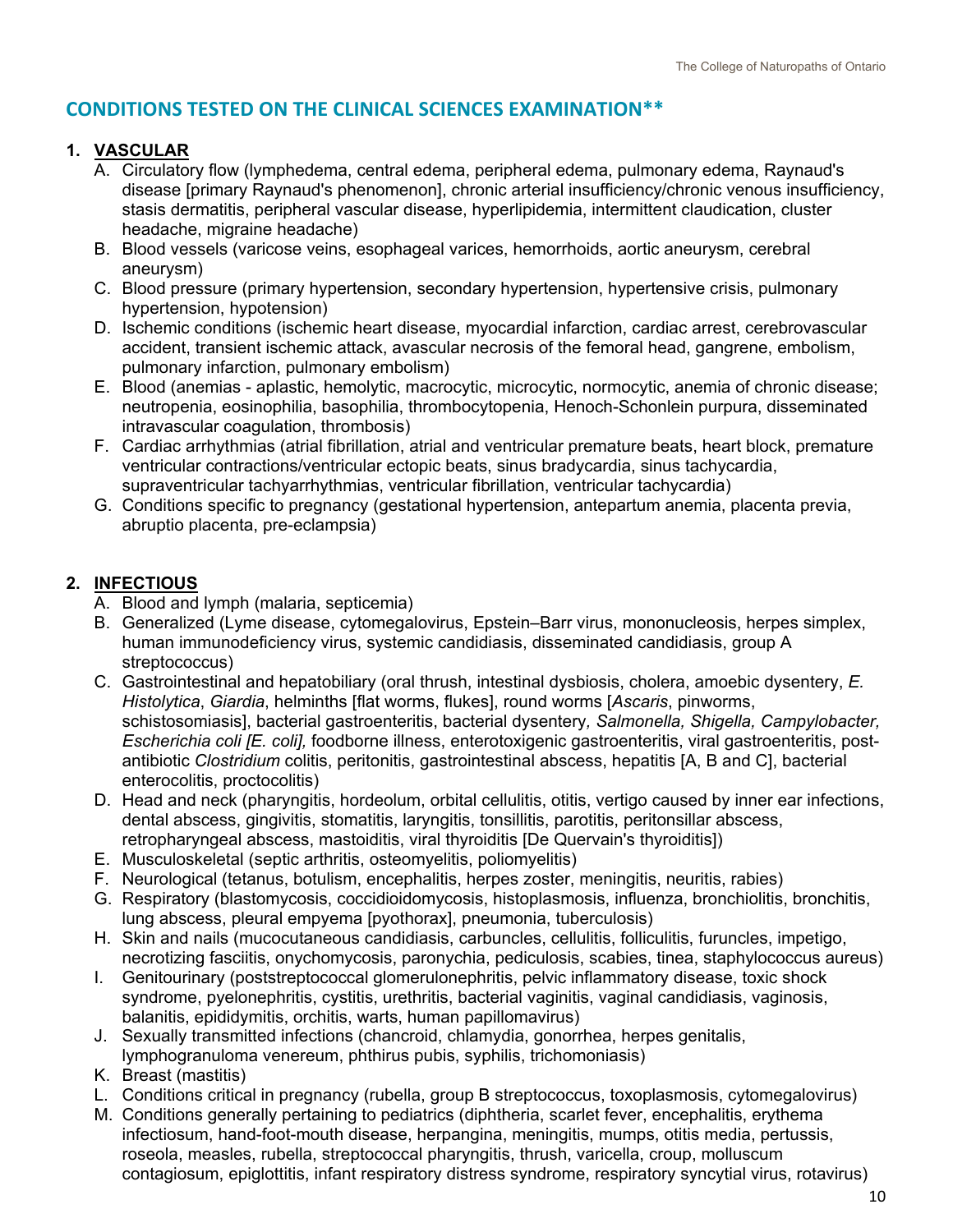## **3. NEOPLASTIC**

- A. Blood and lymph neoplasms (leukemias, Hodgkin's and non-Hodgkin's [Burkitt] lymphoma, multiple myeloma, polycythemia vera, secondary polycythemia, myelodysplastic Syndrome)
- B. Endocrine neoplasms (adrenal, pancreatic, pituitary, parathyroid, pheochromocytoma and thyroid)
- C. Gastrointestinal neoplasm (colorectal, esophageal, gallbladder, gastric, hepatic, pancreatic, carcinoid, multiple endocrine neoplasia [MEN1/MEN2])
- D. Head and neck neoplasms (gingival, laryngeal, tonsillar, oral)
- E. Musculoskeletal (chondromas, neuromas, osteochondromas, osteoid osteoma, osteomas, sarcomas)
- F. Neurological (astrocytoma, glioma, meningioma, neuroma)
- G. Respiratory (lung adenocarcinoma, mesothelioma, Pancoast tumor, small/oat cell carcinoma, squamous cell carcinoma)
- H. Skin and nails (actinic keratosis, basal cell carcinoma, Kaposi's sarcoma, melanoma, squamous cell carcinoma)
- I. Benign skin lesions (lichenification, lipoma, sebaceous cysts, seborrheic keratosis, acrochordon/skin tag, verrucae)
- J. Genitourinary (adenocarcinoma, adenomyosis, cervical polyps, cervical dysplasia, cervical cancer, endometrial cancer, leiomyoma, uterine polyps, ovarian cancer, benign prostatic hyperplasia, prostate cancer, renal cell carcinoma, sarcoma, teratoma, testicular tumor, urinary tract cancer, endometrial hyperplasia, endometriosis, uterine cancer, vulvar cancer, nabothian cysts, colon cancer)
- K. Breasts and axillae (breast cancer [DCIS, LCIS, inflammatory, invasive], fibroadenoma, fibrocystic breasts, Paget's disease of the breast)
- L. Conditions critical in pregnancy (gestational trophoblastic disease/hydatidiform mole)
- M. Conditions critical in pediatrics (leukemia, Ewing's sarcoma, neuroblastoma, Wilms' tumor, osteosarcoma, retinoblastoma, hemangioma)

## **4. DEGENERATIVE**

- A. Cardiovascular (cardiomyopathy, right-sided and left-sided congestive heart failure, aortic valve stenosis, mitral, pulmonary, and tricuspid valves, insufficiency of aortic, mitral, pulmonic, and tricuspid valves, mitral valve prolapse, hepatojugular reflux)
- B. Gastrointestinal and hepatobiliary (GERD, hiatal hernia, hypochlorhydria, cirrhosis, diverticulosis, fistula, inguinal hernia, umbilical hernia, intestinal polyps, Meckel's diverticulum, rectal prolapse)
- C. Head and neck (cataract, glaucoma, hypertensive retinopathy, macular degeneration, otosclerosis)
- D. Respiratory (chronic bronchitis, emphysema, pulmonary fibrosis)
- E. Musculoskeletal (osteoarthritis, osteochondrosis, osteopenia, osteoporosis, ganglion cyst, discopathy [cervical, thoracic, lumbar], spondylosis, facet syndrome, kyphosis, scoliosis, lordosis, spondylolisthesis, hallux malleus/hammer toes, spinal stenosis polymyalgia rheumatica)
- F. Neurological (neuralgia, neuropathy, dementia [Alzheimer's, pre-senile, senile], Parkinson's disease/Parkinsonism, amyotrophic lateral sclerosis)
- G. Genitourinary (nephropathy, nephrosclerosis, renal failure, uterine prolapse, vaginal prolapse, urinary incontinence, vaginal atrophy)
- H. Other conditions commonly associated with aging (loss of balance and flexibility, vision impairment, hearing impairment, undernourishment and malnourishment, muscle and joint pain, pressure ulcers)

## **5. INFLAMMATORY, IMMUNOLOGIC**

- A. Blood and lymph (lymphadenitis, lymphangitis, phlebitis, hemolytic uremic syndrome)
- B. Cardiovascular (endocarditis, myocarditis, pericarditis, temporal arteritis/giant cell arteritis, vasculitis, atherosclerosis, thrombophlebitis)
- C. Gastrointestinal and hepatobiliary (Barrett's esophagitis, eosinophilic esophagitis, esophageal strictures, gastric ulcer, gastritis, peptic ulcer disease, pancreatitis, cholecystitis, splenomegaly, appendicitis, diverticulitis, duodenal ulcer, irritable bowel syndrome, anorectal strictures, cryptitis, fissures, proctitis)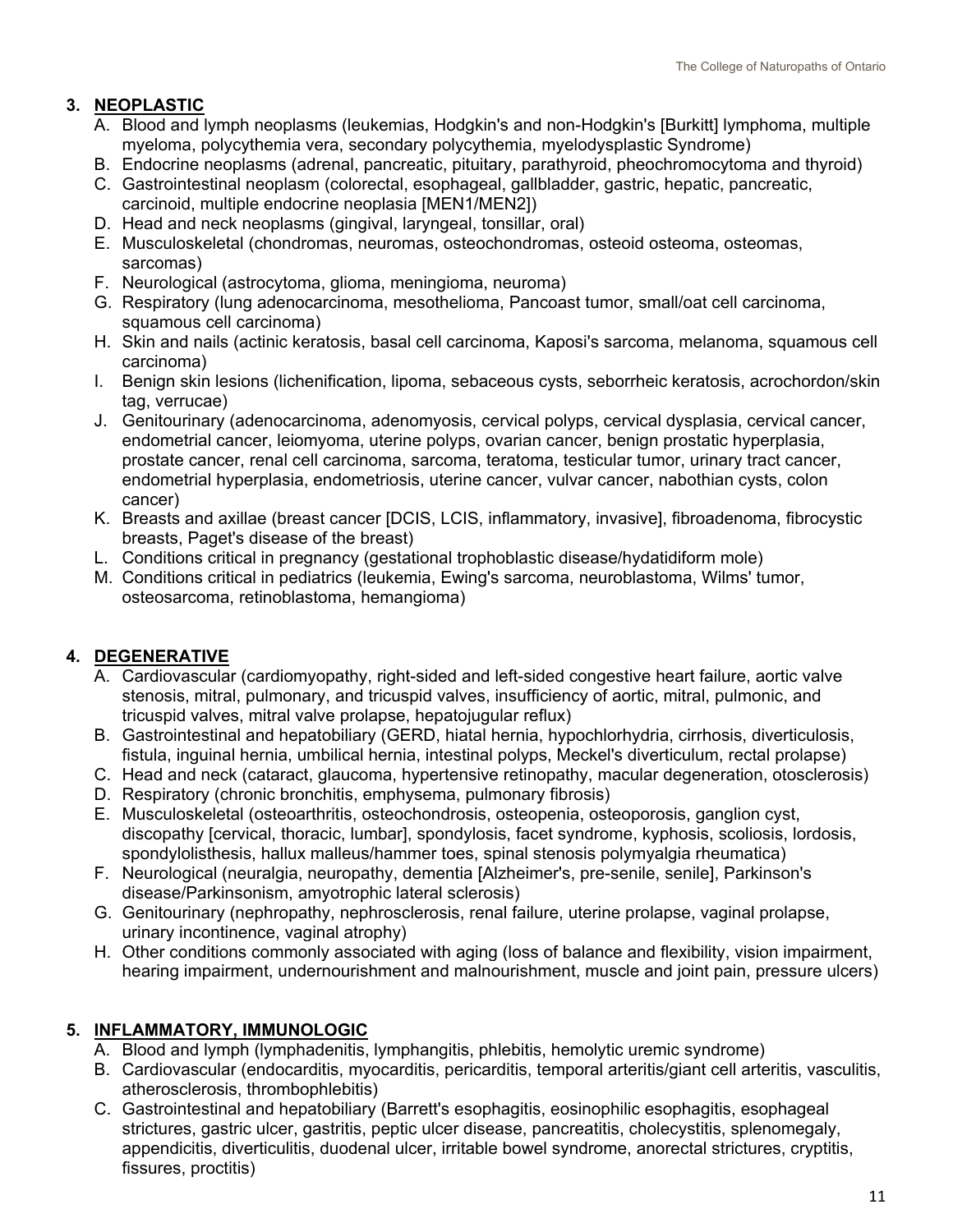- D. Head and neck (chalazion, conjunctivitis, dacryocystitis, pterygium, uveitis, labyrinthitis, vestibular neuronitis, vestibulitis, allergic rhinitis, sinusitis, nasal polyps, papilledema)
- E. Hypersensitivity disorders (allergies, anaphylaxis, urticaria, angioedema)
- F. Respiratory (asthma, bronchiectasis, pleural effusion)
- G. Musculoskeletal (bursitis, tendinitis, adhesive capsulitis, epicondylitis, de Quervain's tenosynovitis, trigger finger, costochondritis, chondromalacia patella, complex regional pain syndrome, chronic fatigue syndrome, fibromyalgia)
- H. Neurological (acute inflammatory demyelinating neuropathy, Guillain-Barre syndrome, radiculitis, sinus headache, Bell's palsy, trigeminal neuralgia, post-polio syndrome)
- I. Skin and nails (acne rosacea, acne vulgaris, pityriasis alba and rosea, seborrheic dermatitis, contact dermatitis, eczema, erythema multiforme, urticaria)
- J. Genitourinary (glomerulonephritis, nephritis, nephrosis, nephrotic syndrome, interstitial cystitis, endometritis, Bartholin's cyst, prostatitis, immunologic causes of infertility)
- K. Conditions critical in pregnancy (pruritic urticarial papules and plaques of pregnancy)

#### **6. CONGENITAL, DEVELOPMENTAL**

- A. Blood and lymph (alpha-thalassemia, beta-thalassemia, glucose-6-phosphate dehydrogenase deficiency, hemochromatosis, sickle cell disease, hemophilia, Von Willebrand disease, acute intermittent porphyria, erythropoietic protoporphyria, porphyria cutanea tarda, familial hypercholesterolemia, hereditary spherocytosis)
- B. Immunologic (IgA deficiency, hereditary angioedema, severe combined immunodeficiency, Wiskott-Aldrich syndrome, Chediak-Higashi Syndrome, chronic granulomatous disease, Bruton's agammaglobulinemia)
- C. Head and Neck (cleft lip/palate, Coat's disease, retinopathy of prematurity)
- D. Musculoskeletal (osteitis deformans, Paget's disease of bone, Dupuytren's contracture, muscular dystrophy, achondroplasia)
- E. Vascular (arterial malformations, congenital heart disorders, atrial septal defect, coarctation of the aorta, patent ductus arteriosus, Tetralogy of Fallot, ventricular septal defect)
- F. Neurologic (neurofibromatosis, tuberous sclerosis, Huntington's disease, neural tube defects, seizure disorders [epileptic, focal, generalized])
- G. Genitourinary (polycystic kidney disease, renal glucosuria, Wilson's syndrome, 21-hydroxylase deficiency, Klinefelter's syndrome, hypospadias, epispadias, cryptorchidism, paraphimosis, phimosis)
- H. Conditions related to pregnancy (oligohydramnios, polyhydramnios, intrauterine growth restriction)
- I. Gastrointestinal disorders (anal stenosis, infantile colic, enuresis, encopresis, Hirschsprung's disease, intussusception, meconium ileus, pyloric stenosis, familial polyposis coli)
- J. Musculoskeletal disorders (congenital hip dislocation, internal tibial torsion, femoral anteversion, juvenile rheumatoid arthritis, Legg-Calve Perthes disease, Osgood-Schlatter disease, subluxation of radial head/nursemaid' s elbow, osteochondrosis, rickets, scoliosis, Duchenne's Muscular dystrophy, Marfan's syndrome)
- K. Developmental disorders (failure to thrive congenital hypothyroidism, Fanconi's syndrome, glycogen storage diseases, galactosemia)
- L. Other clinically significant genetic variations (Down syndrome, Turner's syndrome, Methylenetetrahydrofolate reductase [MTHFR] gene variant, breast cancer tumour suppressor [BRCA1, BRCA2] gene defect, Phenylketonuria [PKU])

#### **7. AUTOIMMUNE**

- A. Blood and lymph (idiopathic thrombocytopenic purpura)
- B. Cardiovascular (rheumatic fever, rheumatic heart disease, necrotizing vasculitis, polyarteritis nodosa, temporal arteritis, vasculitis, granulomatosis with polyangiitis [GPA])
- C. Gastrointestinal (celiac disease, non-celiac gluten sensitivity, pernicious anemia, inflammatory bowel disease [Crohn's disease and ulcerative colitis])
- D. Skin (alopecia areata, lichen planus, lichen sclerosus, pemphigus vulgaris, bullous pemphigoid,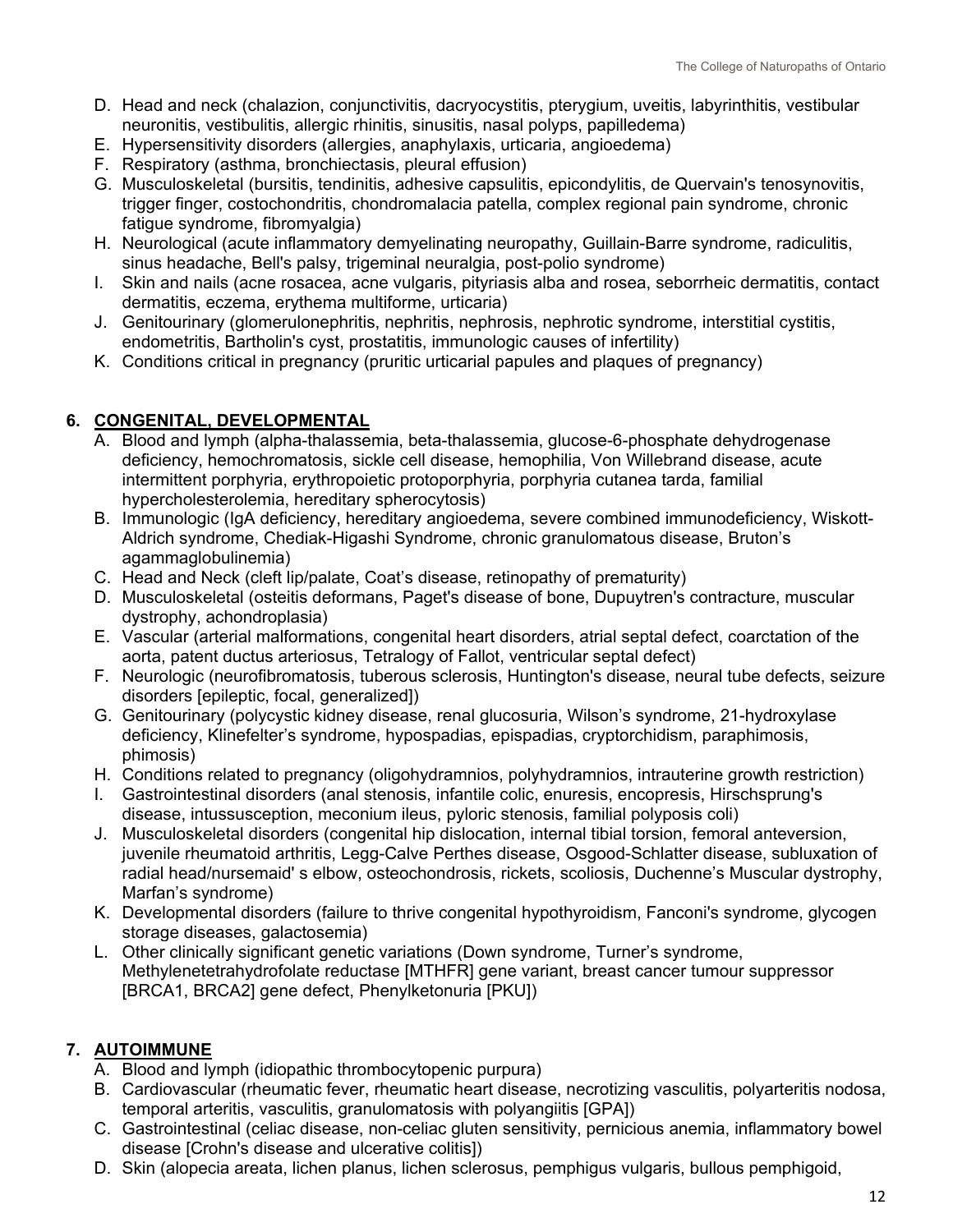psoriasis, vitiligo)

- E. Head and neck (Meniere's disease, Hashimoto's thyroiditis, Graves' disease)
- F. Gastrointestinal (autoimmune hepatitis, primary biliary sclerosis, type I [1] diabetes, latent autoimmune diabetes of adults [LADA])
- G. Genitourinary (interstitial cystitis, IgA nephropathy)
- H. Musculoskeletal (ankylosing spondylitis, myasthenia gravis, dermatomyositis, Reiter's syndrome, rheumatoid arthritis, reactive arthritis, psoriatic arthritis, multiple sclerosis [MS], polymyositis)
- I. Generalized (systemic lupus erythematosus [SLE], scleroderma, Sjogren's syndrome, sarcoidosis)

#### **8. TOXIC, ENVIRONMENTAL**

- A. Manifestations of vitamin toxicity (vitamins A, D, E, K, pyridoxine)
- B. Manifestations of mineral toxicity (iron, iodine, fluorine, copper, selenium, manganese, chromium, zinc, nickel, lithium, vanadium, aluminum, arsenic, lead, mercury, cadmium, thalium, tin, antimony, bismuth, palladium, platinum)
- C. Toxic chemicals (organophosphates, organochlorines, polychlorinated biphenyls [PCBs], chlorinated pesticides, dioxins, volatile solvent, drugs)
- D. Gastrointestinal (poisoning)
- E. Respiratory (pneumoconiosis, mold, pulmonary oxygen toxicity)
- F. Generalized (multiple chemical sensitivity)

#### **9. TRAUMATIC**

- A. Blood and lymph (post-hemorrhagic anemia)
- B. Cardiovascular (hypovolemic shock, chest injuries with cardiovascular implications)
- C. Gastrointestinal (ileus, intestinal obstruction, injuries)
- D. Head and neck (retinal detachment, ruptured tympanic membrane, foreign bodies, injuries)
- E. Musculoskeletal (rotator cuff injury, tendinopathy, ulnar nerve entrapment, carpal tunnel syndrome, thoracic outlet syndrome, sciatica, iliotibial band syndrome, meniscal and ligament disorders, patellofemoral disorders, medial tibial syndrome, bunion, Baker's cyst, plantar fasciitis, disc herniation, post-calcaneal neuroma, disc rupture, dislocation, fracture, separations, sprains, strains, tears, tendon rupture, whiplash, nerve root entrapment)
- F. Neurological (tension headache, temporomandibular joint disorder, benign paroxysmal positional vertigo, upper motor neuron lesion, injuries, shock, nerve compression syndrome)
- G. Respiratory (acute respiratory distress syndrome, atelectasis, pneumothorax, pulmonary embolism, airway obstruction, thoracic injuries with pulmonary implications)
- H. Skin and nails (skin trauma [wounds, bites, bums, foreign bodies])
- I. Genitourinary (dyspareunia, testicular torsion, trauma to genitourinary tract)
- J. Breasts and axillae (mastalgia)
- K. Obstetric emergencies (eclampsia, ectopic gestation, precipitous birth, placenta previa, post-partum hemorrhage, pre-term labor, prolapsed cord, Rh factor incompatibility, threatened and spontaneous abortion)
- L. Other conditions related to obstetrics (post-partum symphysis pubis dysfunction)
- M. Generalized (trauma [emotional, physical, and sexual abuse and assault])
- N. Conditions generally pertaining to pediatrics (trauma [emotional, physical, and sexual abuse])
- O. Conditions generally pertaining to geriatrics (trauma [elder abuse, fracture])

#### **10. ENDOCRINE**

- A. Hypothalamic and pituitary hormone disorders (hyposecretion, hypersecretion, diabetes insipidus, diabetes mellitus)
- B. Parathyroid disorders (hyperparathyroidism, hypoparathyroidism)
- C. Thyroid disorder (hyperthyroidism, hypothyroidism, toxic and non-toxic goiter, multinodular goiter)
- D. Adrenal disorders (Addison's disease, Cushing's disease, Conn's syndrome)
- E. Pancreatic disorders (type II [2] diabetes, insulin resistance, hypoglycemia)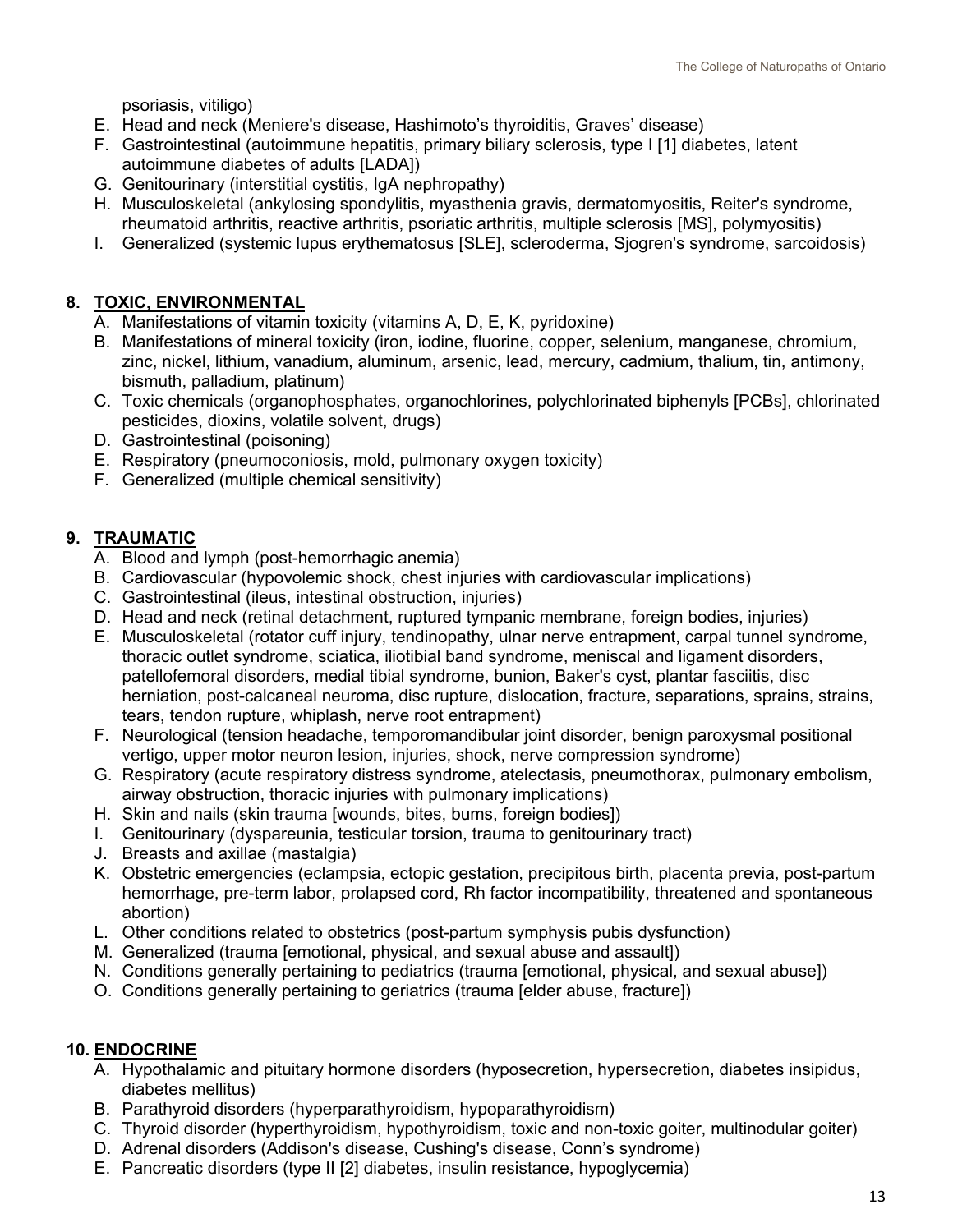- F. Genitourinary (anovulation, polycystic ovary syndrome, menstrual disorders of hormonal origin [Amenorrhea, Menorrhagia], menopause, endocrine causes of female and male infertility, endocrine causes of erectile dysfunction)
- G. Breast (gynecomastia, galactorrhea)
- H. Conditions related to pregnancy and lactation (gestational diabetes, hyperemesis gravidarum, lactation disorders)

#### **11. METABOLIC**

- A. Deficiencies and excess in vitamins, minerals, amino acids and other nutrients (vitamins A, C, D, E, K, thiamin, riboflavin, niacin, pyridoxine, cobalamin [B12], folate)
- B. Manifestations of mineral deficiency (iron, iodine, fluorine, zinc, copper, selenium, manganese, chromium)
- C. Gastrointestinal (cholelithiasis, fatty liver disease [NASH], lactose intolerance)
- D. Head and neck (diabetic retinopathy, sialolithiasis)
- E. Musculoskeletal (gout, osteomalacia, osteopenia, osteoporosis)
- F. Genitourinary (nephrolithiasis, metabolic causes of infertility)
- G. Generalized (protein-energy malnutrition, kwashiorkor, marasmus, obesity, metabolic syndrome, sleep apnea)

#### **12. PSYCHOSOMATIC/PSYCHIATRIC**

- A. Psychotic disorders (delusional disorder, brief reactive psychosis, schizophrenia and schizophrenoid disorders)
- B. Mood disorders (bipolar disorder, cyclothymia, depression, dysthymia, mania)
- C. Anxiety disorders (generalized anxiety disorder, obsessive-compulsive disorder, panic disorder, phobias, post-traumatic stress disorder, hyperventilation syndrome)
- D. Somatic symptom and factitious disorders (adjustment disorder with physical complaints, conversion disorder, hypochondriasis, malingering, Munchausen syndrome, Munchausen syndrome by proxy, somatization)
- E. Eating disorders (anorexia nervosa, orthorexia, bulimia nervosa, binge eating)
- F. Sexual disorders (erectile dysfunction, pedophilia, sadism/masochism, voyeurism)
- G. Personality disorders (paranoid, schizoid, schizotypal, antisocial, borderline, histrionic, narcissistic, avoidant, dependent, obsessive-compulsive)
- H. Substance abuse (tobacco, alcohol, prescription and street drugs)
- I. Trauma (domestic violence, incest, rape)
- J. Lifespan and mortality issues in pediatric, adolescent, adult, and geriatric populations
- K. Pregnancy / hormonally mediated (post-partum depression, post-partum anxiety)
- L. Pediatric disorders (global developmental disorders, autism spectrum disorder, learning disorders, attention deficit (hyperactivity) disorder, conduct disorder, oppositional defiant disorder, pervasive developmental disorders, separation anxiety disorder, somnambulism, Tourette's syndrome, enuresis, night terrors)
- M. Conditions commonly associated with aging (delirium, depression, immobility, social isolation, loss and grief)

<span id="page-14-0"></span>*\*\* This condition classification system is by predominant function/pathophysiological process underlying the observable phenomenon. The level of manifestation of the dysfunction can be universal, limited to a few body systems, confined to one system or particular type of tissue. It is understood that many conditions can be classified under more than one category; a judgment is made as to which category fits with the predominant dysfunction.*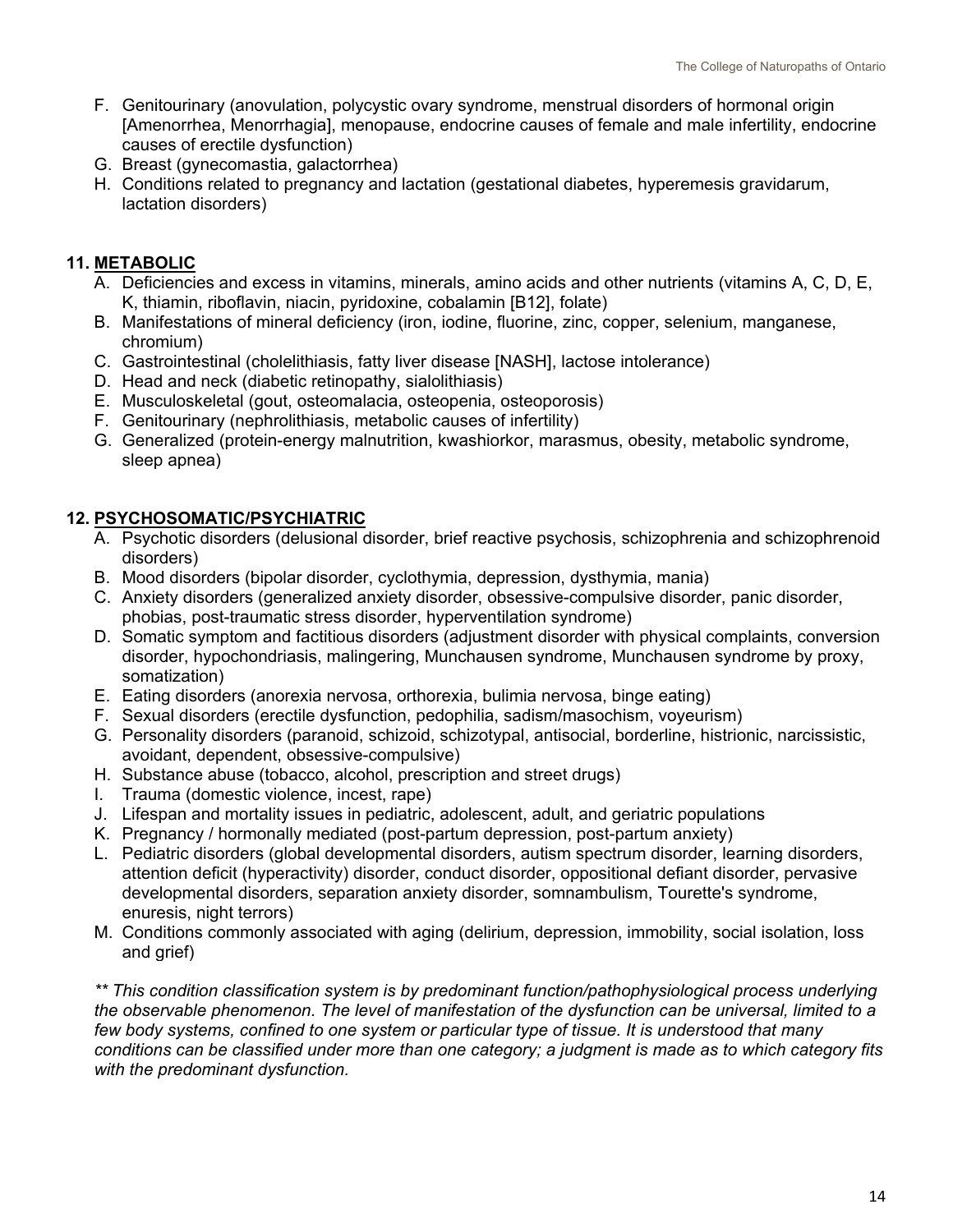## **LABORATORY TESTS\*\*\***

#### **BLOOD**

17-OH-Progesterone Adrenocorticotropic Hormone; ACTH Alanine transaminase (ALT; SGPT) Albumin Aldosterone Alkaline Phosphatase (ALP) Allergy testing (IgE specific; RAST) Amino Acids Ammonia Amylase Androstenedione Antibody Screening (IgG, IgA, IgM, titres) Anticholinesterase test Antidiuretic hormone (ADH); Vasopressin Anti-dsDNA Anti-Mullerian Hormone (AMH) Antinuclear Antibody (ANA) Antiparietal Cell Antibody Antithyroid peroxidase (TPO) Antibodies Antithyroglobulin (TG) Antibody Apolipoproteins Aspartate Aminotransferase (AST; SGOT) **Bicarbonate** Bilirubin Blood Cultures Blood Gases Blood Group ABO and RhD Blood Urea Nitrogen; BUN; Urea BUN / Creatinine Ratio C Reactive Protein (CRP, hsCRP) **Calcitonin Calcium** Cancer markers (CA 125, CA 15-3, CA 19-9) Carbon Dioxide (CO2) Carcinoembryonic Antigen [CEA]) CD4/CD8 **Ceruloplasmin** Complete Blood Count (CBC) - *RBC, hemoglobin, hematocrit, MCV, MCH, MCHC, platelets (thrombocytes), RDW, WBC, differential, blood smear* **Cortisol** Creatine kinase (CK, CK-MB) **Creatinine** Creatinine Clearance D-Dimer Dehydroepiandrosterone Sulphate (DHEAS)

Digitalis purpurea (digoxin) Dihydrotestosterone (DHT) Drugs of Abuse Screen Electrolytes (chloride, sodium, potassium, anion gap) Erythrocyte Sedimentation Rate (ESR) Erythropoietin (EPO) **Estrogens** Fatty Acids **Ferritin** Fibrinogen Follicle Stimulating Hormone (FSH) Gamma-Glutamyl Transferase (GGT) Gliadin Antibodies Glomerular Filtration Rate (GFR/eGFR) Glucose Glucose Tolerance Test (GTT) Glucose-6-Phosphate Dehydrogenase (G-6-PD) Growth Hormone (GH) Heavy Metals (e.g., mercury) Helicobacter pylori Antibody Hemoglobin A1C (HbA1C) Hemoglobin Electrophoresis Homocysteine Human Chorionic Gonadotropin (HCG, ßHCG) Human Leukocyte Antigen (HLA) Insulin Insulin-like Growth Factor -1 (IGF-1) International Normalized Ratio (INR) Intrinsic Factor (IF) Iron studies (TIBC, iron saturation, total iron, transferrin) Lactate (Lactic Acid) Lactate Dehydrogenase (LD) **Leptin** Lipase Lipid panel (cholesterol, HDL, LDL, triglycerides) Luteinizing Hormone (LH) Minerals (e.g., copper) Mononuclear Heterophile Antibodies (Monospot) Natriuretic Peptide (BNP) Parathyroid Hormone (PTH) Partial Thromboplastin Time (PTT) Progesterone Prolactin Prostate Specific Antigen (PSA, PSA ratio) Protein Electrophoresis Protein; Total (Albumin/Globulin Ratio)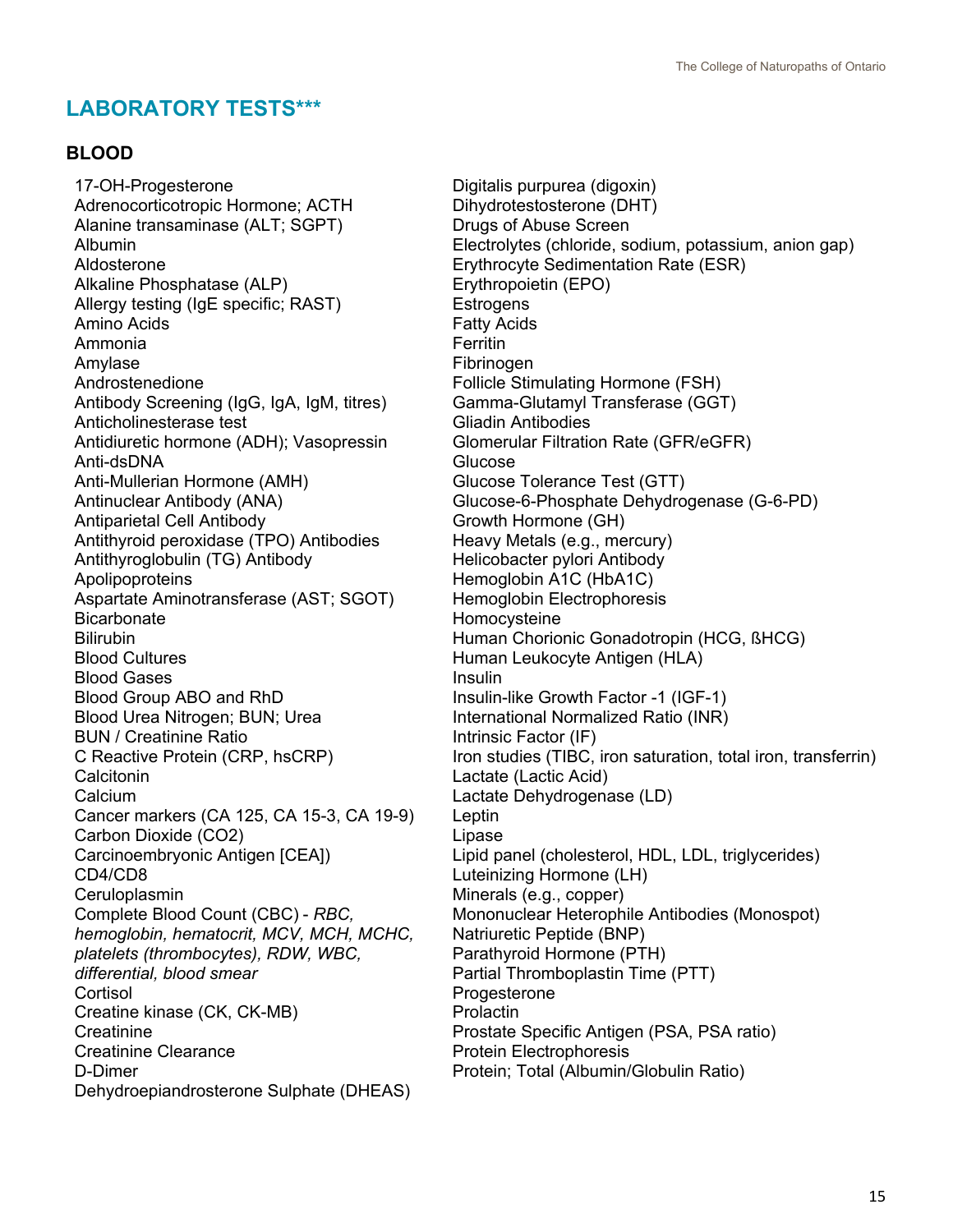Prothrombin Time (PT) Public health tests *(e.g., STI screening, HIV, Hepatitis, HSV, EBV, Lyme, etc.)* Red Cell Distribution Width (RDW) Reticulocyte Count Rheumatoid Factor (RF) Serology Sex Hormone Binding Globulin (SHBG) **Testosterone Thyroglobulin** Thyroid Stimulating Hormone (TSH) Thyroid Stimulating Immunoglobulin (TSI)

Thyroid Stimulating Immunoglobulins Thyroxine (T4) Total Iron Binding Capacity (TIBC) **Transferrin** Transglutaminase (IgA/IgG Antibodies) Triiodothyronine (T3) Uric Acid (Urate) Vitamins (e.g., B12, D, folate, B6, etc.) White Blood Cells

- Basophils
- Eosinophils
- Lymphocytes
- Monocytes
- **Neutrophils**

#### **BREATH**

Hydrogen breath test Lactulose breath test

**STOOL**

Bacteria/Yeast (microbiology profile) **Calprotectin** Elastase Fecal Fat

Pulmonary Function Test Urea breath test for H. pylori

Occult Blood Ova and parasites Secretory IgA

#### **TISSUE/DISCHARGE/SPUTUM**

Cerebrospinal Fluid Culture Culture and Sensitivity Nail and Skin Scraping Pap smear

Pleural fluid aspiration & analysis Semen Analysis Western Blot

#### **URINE**

Bilirubin Blood Creatinine Clearance **Culture** Drugs of Abuse Screen Glucose Heavy metals Human Chorionic Gonadotropin (HCG) Ketone Urobilinogen

**Leukocytes Minerals Nitrites** Ph **Porphyrins Protein** Specific Gravity (SG) Uric Acid (urate)

*\*\*\* Exam candidates are also responsible for knowing the requirements for collecting specimens, performing blood tests and ordering laboratory tests as authorized under the Laboratory Regulation made under the [Laboratory and Specimen Collection Centre Licensing Act, 1990](https://www.ontario.ca/laws/statute/90l01)* (*LSCCLA*), *as well as the restrictions around labs and specimen collection as noted in the [General Regulation](https://www.ontario.ca/laws/regulation/150168) (Ontario Regulation 168/15).*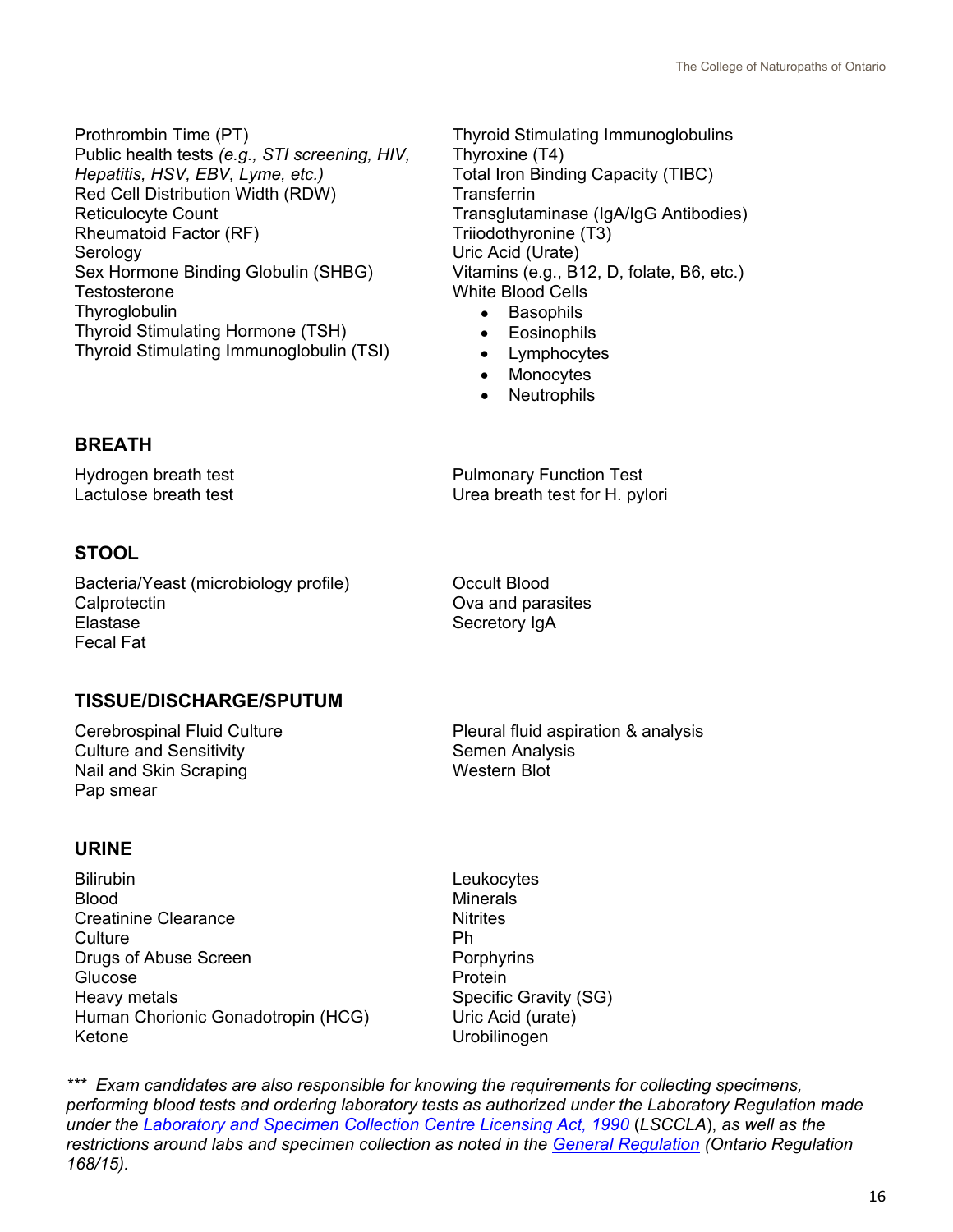## <span id="page-17-0"></span>**IMAGING STUDIES**

### **ELECTRODIAGNOSTIC TESTS ULTRASOUND STUDIES**

Angiogram Cardiac Stress testing Electrocardiography Electroencephalopathy Electromyography Electroneurography Holter monitor **Nonstress** 

Arthroscopy Bronchoscopy Colonoscopy Colposcopy Cystoscopy Endoscopy Sigmoidoscopy

### **NUCLEAR SCANNING OTHER IMAGING**

Bone scan Radioactive iodine uptake Thyroid Scan (e.g., Scintiscan)

Abdominal Breast Echocardiography Pelvic **Scrotal Thyroid** Vascular Doppler studies

#### **ENDOSCOPIC STUDIES RADIOGRAPHIC STUDIES**

Barium enema Barium swallow Bone Densitometry (e.g., DEXA) Bones/Skull/Spine/Chest/Bowel Computed Tomography (CT) Mammography Voiding Cystourethrogram

Magnetic Resonance Imaging (MRI)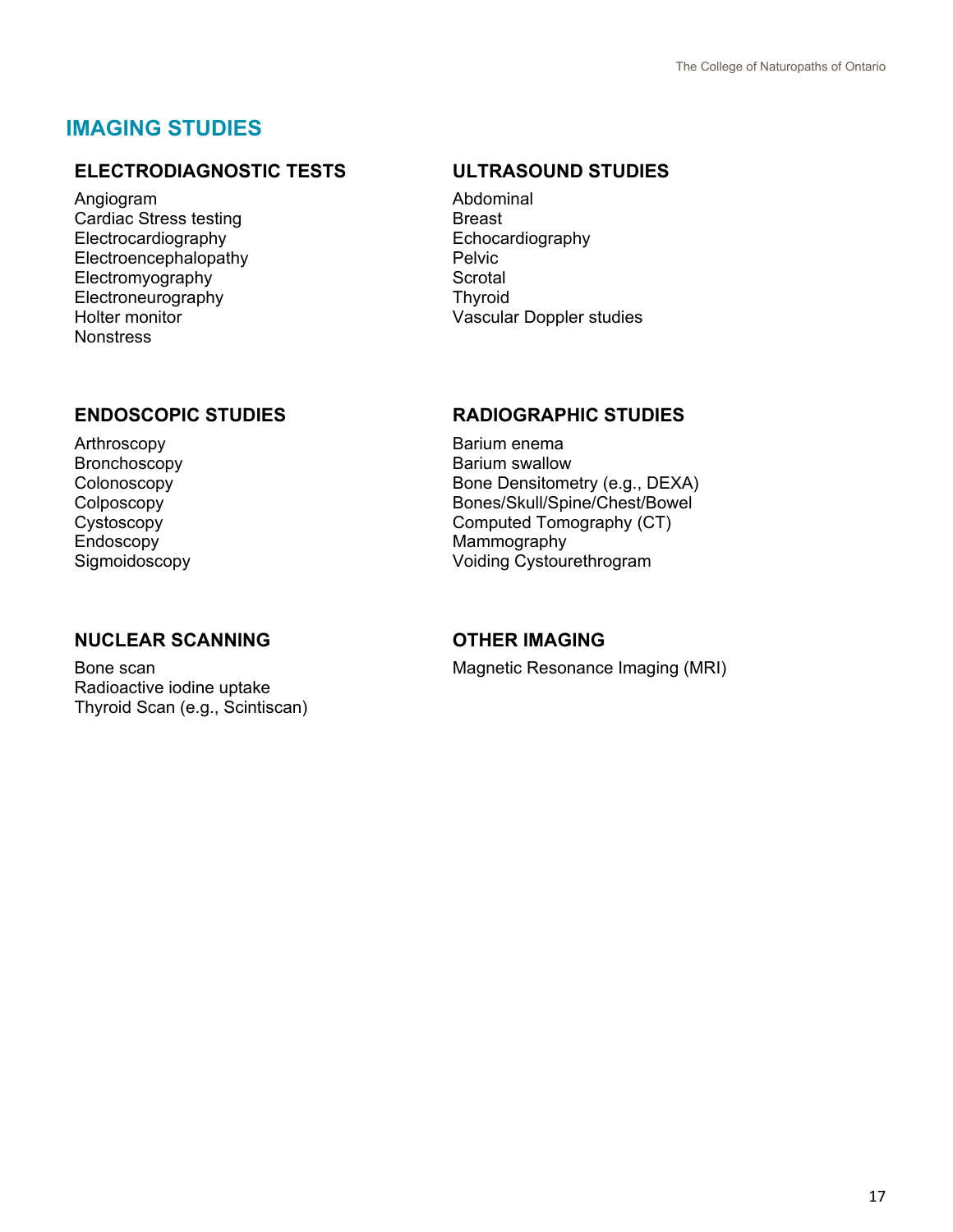## <span id="page-18-0"></span>**BOTANICAL MEDICINES**

Achillea millefolium Aconitum napellus Actaea racemosa (Cimicifuga) Aesculus hippocastanum Agrimonia eupatoria Allium cepa Allium sativum Aloe vera Althea officinalis Andrographis paniculata Angelica archangelica Angelica sinensis Apium graveolens Arctium lappa Arctostaphylos uva ursi Arnica montana Artemisia absinthium Artemisia annua Asclepius tuberosa Aspidosperma quebracho Astragalus membranaceus Atropa belladonna Avena sativa Bacopa monnieri Baptisia tinctorial Berberis aquifolium Berberis vulgaris Boswellia serrata Bryonia alba Cactus grandiflorus (Selenicereus) Calendula officinalis Camellia sinensis Cannabis sativa Capsella bursa-pastoris Capsicum anuum Capsicum frutescens Cassia angustifolia (Senna) Cassia spp. Caulophylum thalictroides Caulophylum thalictroides Ceanothus americanus Centella asiatica Chamaelirium luteum Chelidonium majus Chionanthus virginicus Cineraria maritima Cinnamaldehyde Cinnamomum verum Cinnamomum zeylanicum Codonopsis pilosula Colchicum autumnale

Coleus forskohlii Collinsonia canadensis Commiphora molmol Commiphora mukul Commiphora myrrha Convallaria majalis Cordyceps sinensis Corydalis spp. Crataegus laevigata Crataegus oxyacantha Crataegus spp. Curcuma longa Cynara scolymus Datura stramonium Digitalis purpurea Dioscorea villosa Dipsacus sylvestris Drosera rotundifolia Echinacea angustifolia Echinacea purpurea Eleutherococcus senticosus Ephedra sinica Equisetum arvense Eschscholzia californica Eucalyptus globulus Eupatorium perfoliatum Eupatorium purpurea Euphrasia officinalis Filipendula ulmaria Foeniculum vulgare Fucus vesiculosus Galium aparine Ganoderma lucidum Gelsemium sempervirens Gentiana lutea Geranium maculatum Ginkgo biloba Glycyrrhiza glabra Grifola frondosa Grindelia robusta Gymnema sylvestre Hamamelis virginiana Harpagophytum procumbens Humulus lupulus Hydrangea arborescens Hydrastis canadensis Hyoscyamus niger Hypericum perforatum Inonotus obliquus Inula helenium Iris versicolor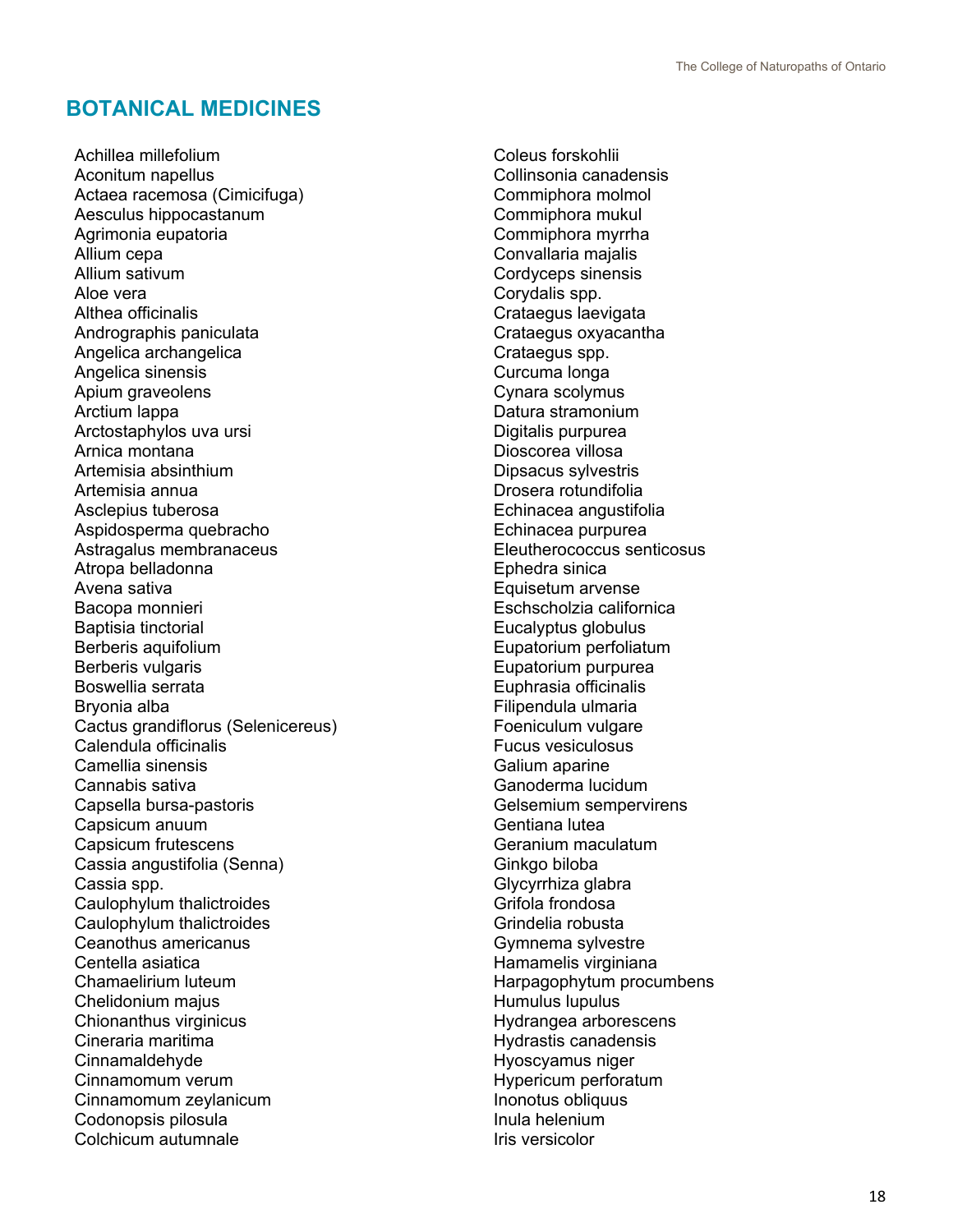Juglans nigra Juniperus communis Lactuca virosa Larrea tridentate Lentinus edodes Leptandra virginica Leonurus cardiac a Ligusticum porteri Ligustrum lucidum Linum usitasissmum Lobelia inflata Lomatium dissectum Lycopus virginicus Mahonia aquifolium Marrubium vulgare Matricaria chamomilla Matricaria recutita Medicago sativa Melaleuca alternifolia Melissa officinalis Mentha piperita Menyanthes trifoliata Mitchella repens Momordica charantia Nepeta cataria Olea Europa Paeonia alba Panax ginseng Panax spp. Papaver somniferum Passiflora incarnata Pausinystalia yohimbe Petasi tes hybridus Phyllanthus amarus Phytolacca americana Pilocarpus microphyllus Pimpinella anisum/ aniseed Piper methysticum Piscidia erythrina Plantago major Podophyllum peltatum Polygonum multiflorum Poria cocos Prunus africana Prunus serotina Pulsatilla vulgaris Quercus rubra Rauwolfia serpentine Rehmannia glutinosa Rhamnus spp . Rheum palmatum Rhodiola rosea Ricinis communis Rosmarinus officinalis

Rubus idaeus Rumex crispus Salix alba Salvia officinalis Sambucus nigra Sanguinaria canadensis Sassafras albidum Schizandra chinensis Scutellaria lateriflora Scutelleria baicalensis Selenicereus grandifloras Serenoa repens Silybum marianum Smilax spp. Solidago spp. Symphytum officinale Syzigium aromaticum Tabebuia impetiginosa Tanacetum parthenium Tanacetum vulgare Taraxacum officinale Theobroma cacao Thuja occidentalis Thymus vulgaris Tilia (cordata; europa) Trametes versicolor Tribulus terrestris Trifolium pratense Turnera diffusa Tussilago farfara Ulmus rubra Urtica dioica Usnea barbata Vaccinium macrocarpum Vaccinium myritillus Valeriana officinalis Veratrum album Verbascum thapsus Verbena officinalis Veronicastrum virginicum Viburnum spp. Vinca major/minor Viscum album Vitex agnus -castus Withania somnifera Zanthoxylum americanum Zea mays Zingiber officinale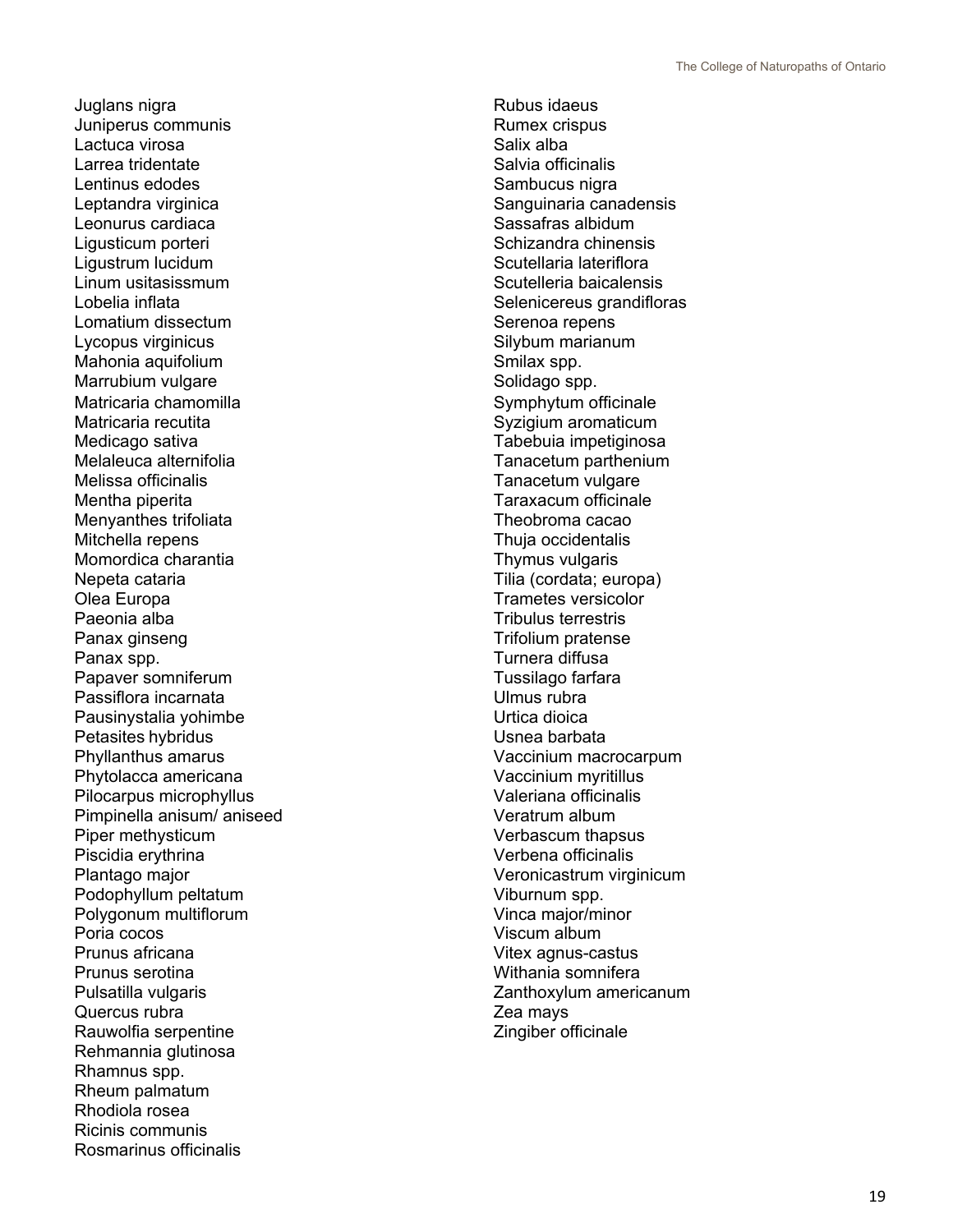#### **BOTANICAL CONSTITUENTS**

Allicin **Carvacrol** Cinnemaldehyde Eugenol Thymol

## <span id="page-20-0"></span>**HOMEOPATHIC PREPARATIONS**

Aconitum napellus Aesculus hippocastanum Agaricus muscarius Allium cepa Allium sativum Antimonium tartaricum Apis mellifica Argentum nitricum Arnica montana Arsenicum album Atropa belladonna Aurum metallicum Baryta carbonica Bellis perennis Bryonia alba Calcarea carbonica Carbo vegetabilis **Causticum** Cephaelis ipecacuanha (Ipecac) Chamomilla Chelidonium majus **Cina** Colocynthis Cucumis Conium maculatum Drosera rotundifolia Equisetum arvense Eupatorium perfoliatum Ferrum phosphoricum Gelsemium **Graphites** Hepar sulphur Hypericum **I**gnatia Kali bichromicum Lachesis mutans Ledum palustre Lycopodium clavatum

Magnesium phosphoricum **Medorrhinum** Mercurius corrosivus Mercurius solubilis Natrum muriaticum Natrum phosphoricum Natrum suphuricum Nitricum acidum Nux vomica **Phosphorus Phytolacca** Podophyllum peltatum Pulsatilla Rhus toxicodendron Rumex crispus Ruta graveolens Sepia Silica dioxide (Silicea) **Staphysagria Stramonium Sulphur** Symphytum officinale Thuja occidentalis **Tuberculinum** Urtica urens Veratrum album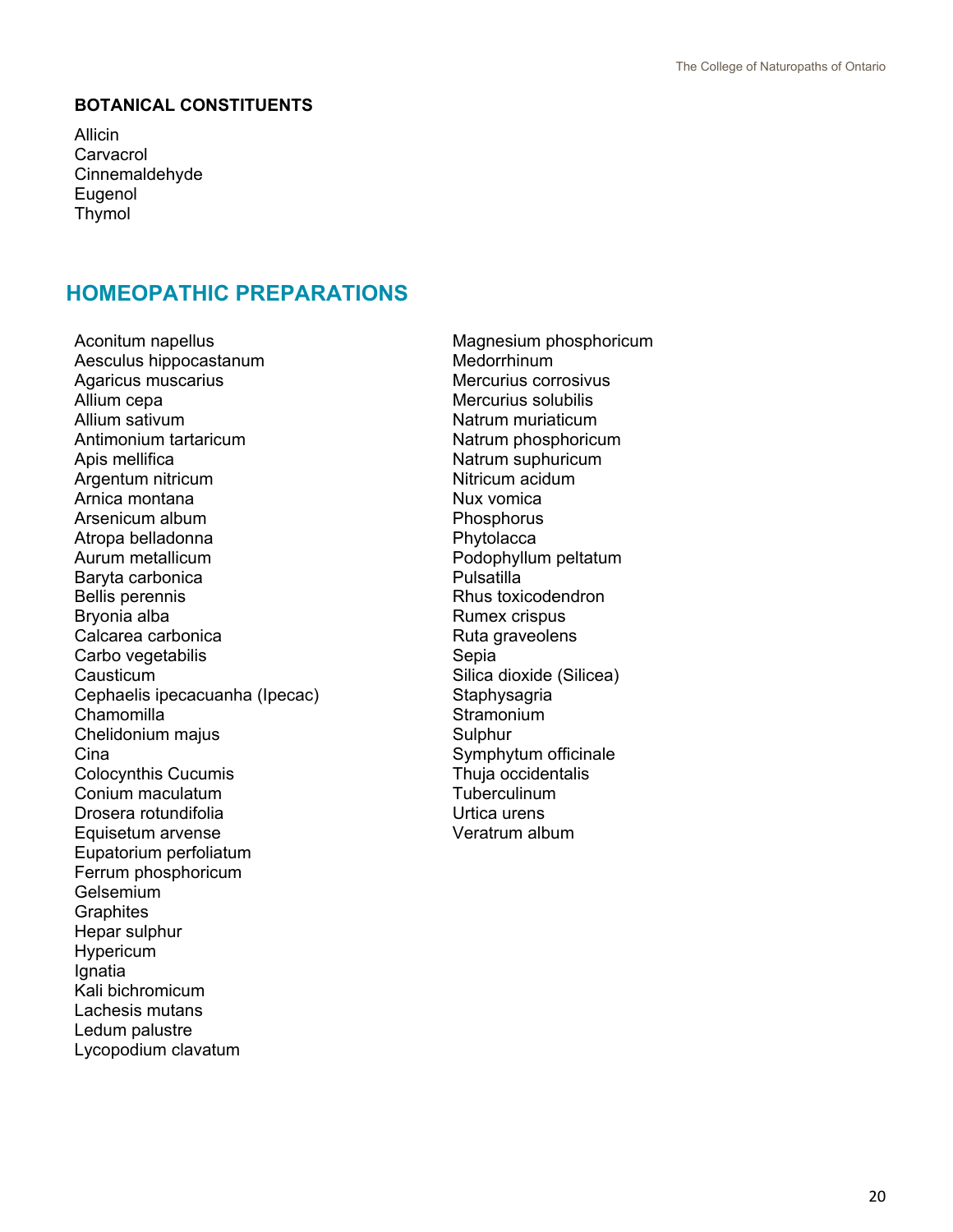## <span id="page-21-0"></span>**NUTRACEUTICALS**

## **VITAMINS**

Biotin (B7, vitamin H) Cobalamin (B12) - 3 forms:

- cyano
- hydroxy
- methylcobalamin

Folate (B9) and Folic Acid Inositol (B8) Niacin (B3, nicotinic acid), Niacinamide, Inositol hexanicotinate Pantothenic Acid (B5) Pyridoxine/Pyridoxal 5-Phosphate (B6) Riboflavin (B2) Thiamine (B1)

## **MINERALS**

Boron Calcium Calcium ascorbate Calcium bis-glycinate Calcium carbonate Calcium citrate Chromium Chromium picolinate Copper Ferrous bisglycinate Ferrous fumarate Ferrous gluconate Ferrous sulphate Fluoride Iodine Iron (ferrous and ferric) Magnesium Magnesium citrate Magnesium (bis)glycinate Magnesium sulphate Manganese Molybdenum

Vitamin A - 2 forms:

- Preformed retinol, retinyl esters
- Proviatmin A carotenoids beta carotene

Vitamin C (ascorbic acid) Vitamin  $D - 2$  forms:

- (D2) ergocalciferol
- (D3) cholecalciferol

Vitamin E (topherols and d-tocotrienols) – dl-alpha vs. alpha Vitamin K - 2 forms:

- K1-phyloquinone
- K2-menaquinones

Phosphorus Potassium Selenium Silica Sodium **Strontium** Sulfur Vanadium Zinc citrate Zinc sulphate Zinc picolinate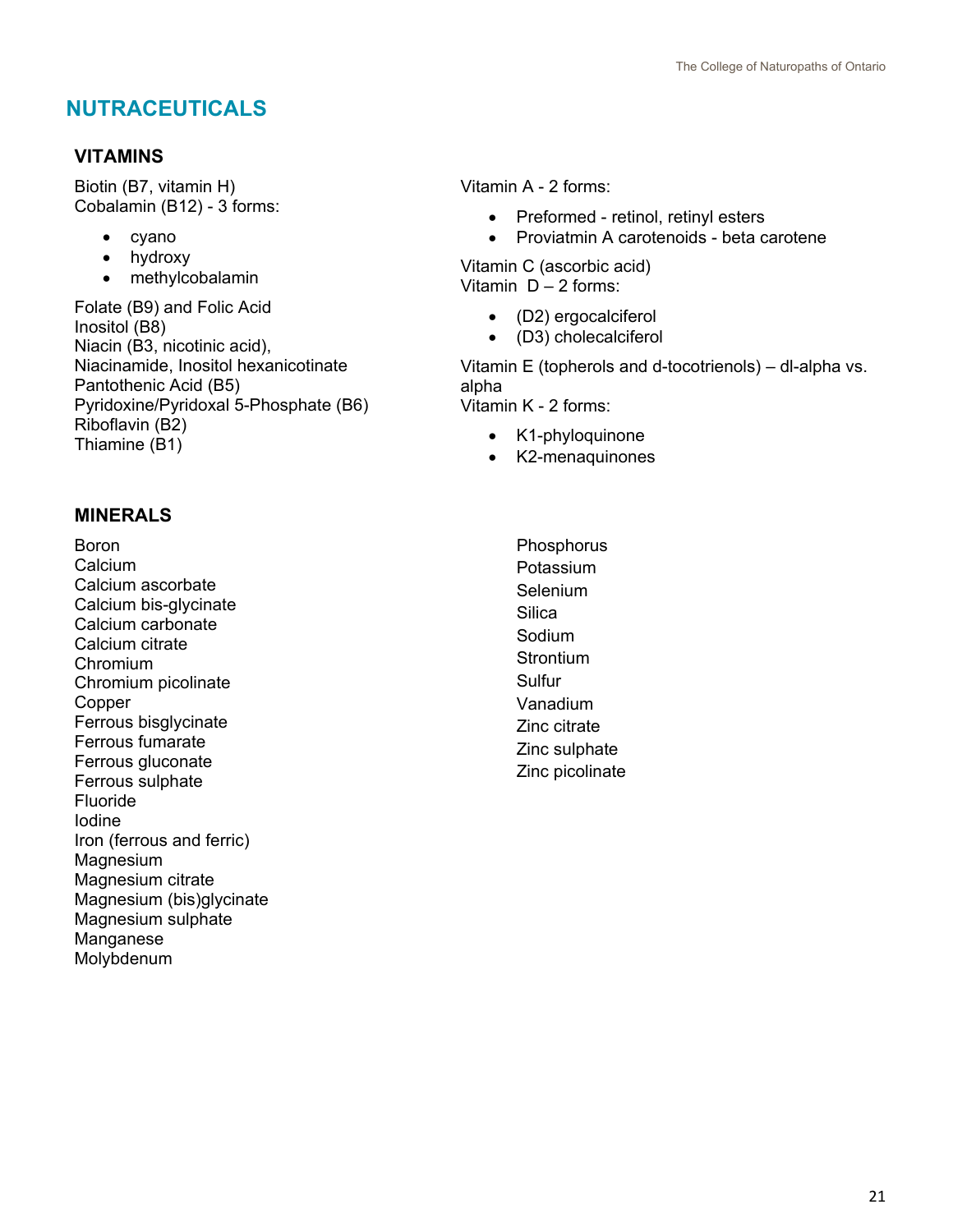### **AMINO ACIDS**

Alanine **Arginine** Aspartate Cysteine (N-Acetylcysteine) Glutamic Acid **Glutamine Glycine** Histidine Isoleucine Leucine Lysine Methionin

Phenylalanine Proline S-adenosyl-I-methionine Selenomethionine Serine **Taurine Threonine** Tryptophan Tyramine Tyrosine Valine

## **ESSENTIAL/CONDITIONALLY ESSENTIAL POLYUNSATURATED FATTY ACIDS**

Alpha Lipoic Acid Alpha-Linolenic Acid (ALA) Arachidonic acid (AA) Buteric acid, Butyrate Caprylic acid Conjugated Linoleic acids Dihomo-gamma-linolenic acid Dihomo-gamma-linolenic acid (DGLA) Gamma-linolenic acid (GLA) Linoleic acid (LA) Omega-9 (Oleic acid) Omega-3 (EPA and DHA) Omega-6 Plant Sterols

#### **OTHER**

(Proteolytic, endopeptidase, 5-hyroxytripotophane (5HTP) Astaxanthin) Azelaic Acid Berberine Betaine (trimethylglycine) Betaine hydrochloride Bile acids/salts Black Current seed oil Bonito Peptites Caretonoids: (Beta-carotene) Carnitine (Acetyl-L-Carnitine) Chitosan Chlorella **Choline** Choline Bitartrate Chondroitin Sulphate **Chrysin** Cod liver oil CoQ10/Ubiquinol **Curcumin** Deglycyrrhizinated licorice (DGL) D-Glucarate Dimethylglycine (DMG) D-Mannose D-Ribose

Enzymes – Bromelain Enzymes – Multi Enzymes – other Enzymes – Pancreatic Enzymes – Papain Enzymes - Serratia peptidase Enzymes – Nattokinase Fibre – Insoluble Fibre – Soluble Flax seed oil/powder **Forskolin GARA Glucomannan** Glucosamine (Sulphate) **Glutathione Hydrochloride** Indole-3-carbinol Kelp lactase Lycopene Melatonine Myo-inositol **Quercetin** Rutin **Spirulina**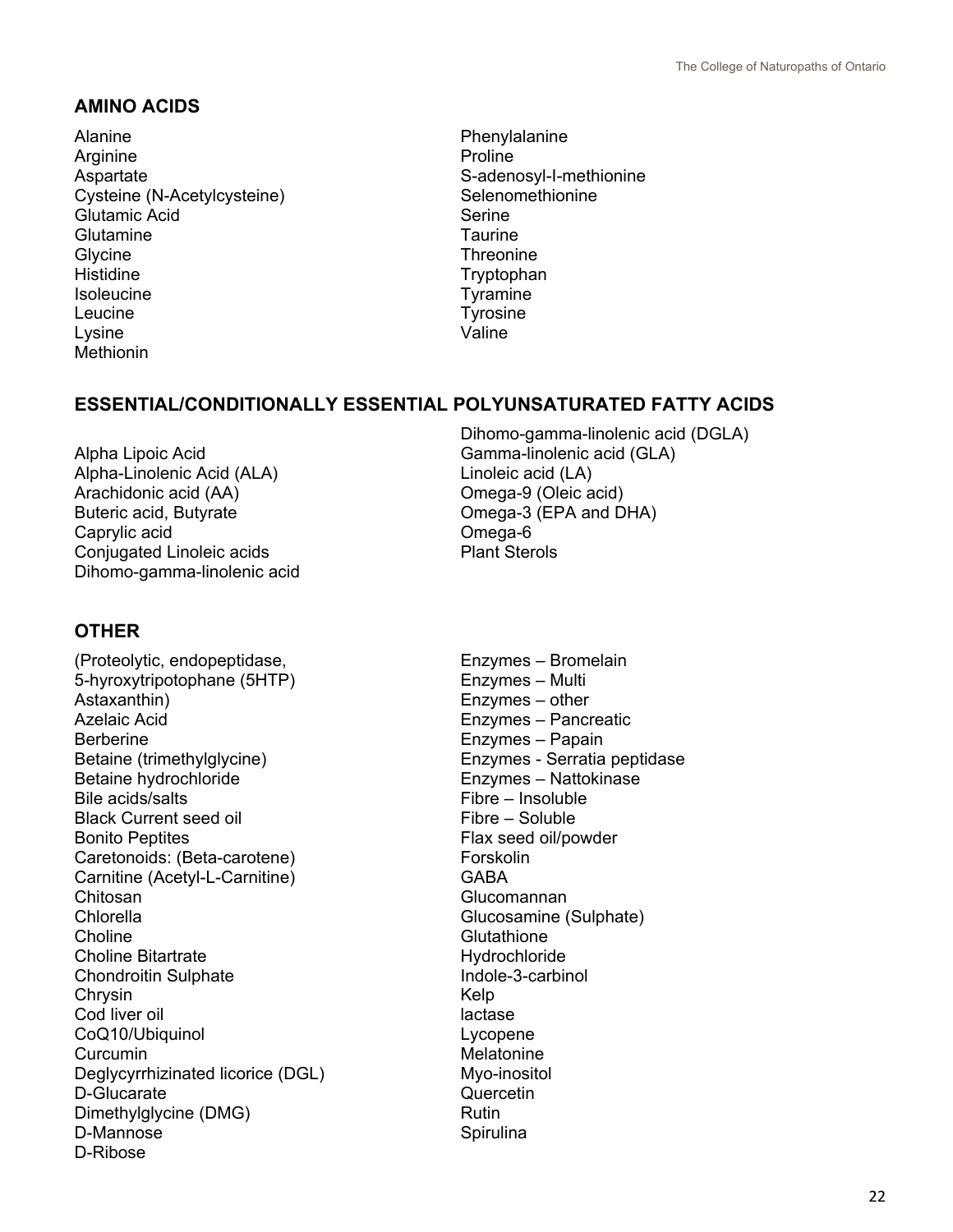## <span id="page-23-0"></span>**THERAPEUTIC DIETS**

Anti-inflammatory Candida Elimination Challenge: Dairy, wheat, gluten, egg, night shades (Solanaceae foods), Asteraceae family, citrus fruits, pro inflammatory foods (sugar, high-fructose corn syrup, trans fats, refined carbohydrates, excessive alcohol, processed meat, vegetable and seed oils), purine-containing foods (red meat, bacon, liver, sardines, anchovies, dried peas and beans, oatmeal). Fructose intolerance (FODMAP) Ketogenic Low Glycemic **Mediterranean** Paleolithic Vegan/Whole Food Plant-Based

Vegetarian

## <span id="page-23-1"></span>**ORTHOPEDIC TESTS**

#### **VERTEBRAL COLUMN**

Adam's sign Adson's test Bechterew's test Braggard's test Brudzinski's test Cervical spine compression test Elevated Arm Stress Test (Roos test) Kemp's test Kernig's test

Apley's scratch test Cross-arm test (horizontal adduction test) Drop-arm test (Codman's) Empty Can test; Full Can test Glenohumeral apprehension test Impingement test (Hawkins-Kennedy; Neer's) Speed's test Yergason's test

#### **HIP/PELVIS**

Ely's test Gaenslen' s test Hibb's test Ober's test Patrick's (FABER) test Pelvic rock test

Lasegue's test (straight-leg raise) Minor's sign Romberg Test Shoulder depression test Soto Hall and Linder's test Valsalva test Vertebral artery test Wright's (hyperabduction) test

#### **SHOULDER WRIST/HAND/ELBOW**

Cozen's test Finkelstein's test Mill's test Phalen's test Retinacular test Tinel's sign Valgus/varus stress test

Thomas' test Trendelenberg test (Brodie- Trendelenburg) Yeoman's test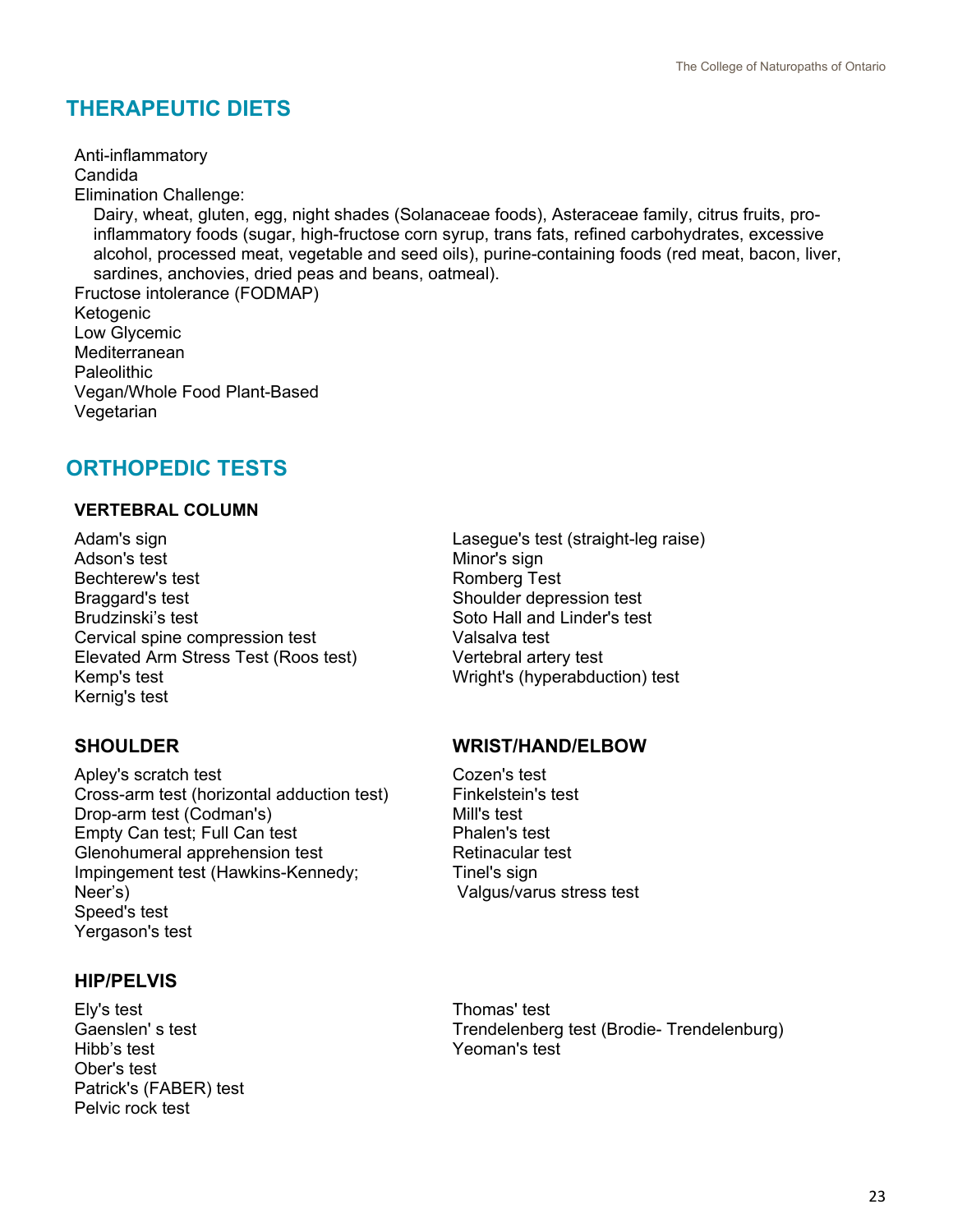## **KNEE**

Anterior/posterior drawer sign Apley's compression test Apley's distraction test Knee joint effusion tests (ballotable patella test [major effusion]; bulge test [minor effusion])

## **ANKLE/FOOT**

Anterior/posterior drawer test Dorsiflexion test Forefoot squeeze test (Morton's test) Homan's sign

Lachman' s test McMurray's test (and reduction click) Patellar Apprehension test (for patellar dislocation) Patella femoral grinding test (including Clark's test) Valgus and varus stress test

Test for rigid or supple flat feet Thompson's (squeeze) test

## <span id="page-24-0"></span>**PSYCHOLOGICAL ASSESSMENT TOOLS**

Beck Depression Inventory (BDI; BDI-1A; BDI-II) Generalized Anxiety Disorder Assessment - 7 (GAD-7) Hamilton Anxiety Rating Scale Hamilton Depression Rating Scale Mini-Cognitive Assessment Instrument (Mini-Cog) Mini-Mental State Examination (MMSE) Minnesota Multiphasic Personality Inventory (MMPI) Patient Health Questionnaire - 9 (PHQ-9) Symptom Checklist-90-R (SCL-90-R) The Sweet 16 Verbal Fluency Test Wechsler Memory Scale (WMS)

## <span id="page-24-1"></span>**PSYCHOLOGICAL THERAPIES**

<span id="page-24-2"></span>Cognitive Behavioural Therapy Gestalt Therapy Hypnosis Mindfulness Meditation Psychodynamic (Psychoanalytic) Psychotherapy Relaxation Training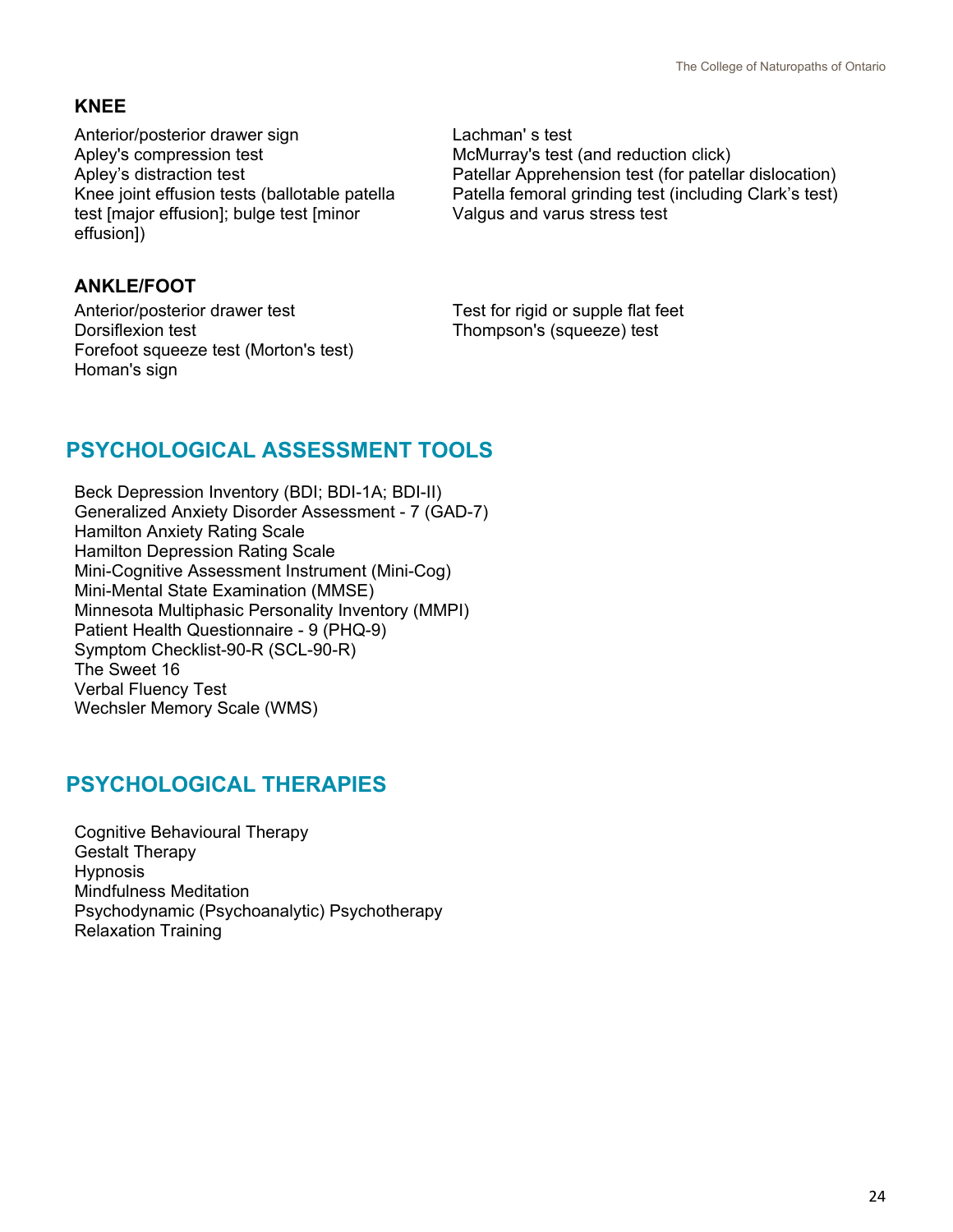## **ZANG-FU PATHOLOGIES**

Full exterior: Invasion by Wind-Cold; Invasion by Wind-Heat

LUNG Full Interior: Heat; Damp-Phlegm; Cold-Phlegm; Phlegm-Heat; Dry-Phlegm; Phlegm Fluids Obstructing

LUNG Empty: Qi Deficiency; Yin Deficiency; Dryness

LARGE INTESTINE Full: Damp-Heat; Heat; Heat Obstructing; Cold Invasion

LARGE INTESTINE Empty: Dry; Cold; Collapse

STOMACH Full: Qi Stagnation; Fire (or Phlegm-Fire); Cold Invasion; Stomach Qi Rebelling Upward; Damp-Heat; Food Retention; Blood Stasis

STOMACH Empty: Qi Deficiency; Yin Deficiency

SPLEEN Full: Cold-Damp Invasion; Damp-Heat Invasion

SPLEEN Empty: Qi Deficiency; Yang Deficiency; Qi Sinking; Spleen not Controlling Blood

HEART Full: Fire Blazing; Phlegm-Fire Harassing Heart; Phlegm Misting the Mind; Qi Stagnation; Vessel Obstructed

HEART Empty: Qi Deficiency; Yang Deficiency; Yang Collapse; Blood Deficiency; Yin Deficiency

HEART Empty/Full: Blood Stasis

SMALL INTESTINE Full: Full-Heat; Qi Pain; Qi Tied (Qi Obstruction)

SMALL INTESTINE Empty: Deficient and Cold

BLADDER Full: Damp-Heat; Damp-Cold

KIDNEY Empty: Yang Deficiency; Yin Deficiency; Qi deficiency; Failure to Receive Qi; Essence **Deficiency** 

KIDNEY Empty/Full: Yin Deficiency with Empty-Heat Blazing

PERICARDIUM Full: Blood Stasis

GALL BLADDER Full: Damp-Heat; Dampness

LIVER Full: Qi Stagnation; Rebellious Qi; Blood Stasis; Fire Blazing; Damp-Heat; Cold Stagnation

LIVER Empty: Blood Deficiency; Yin Deficiency

LIVER Full/Empty: Yang Rising; Wind Agitating

## <span id="page-25-0"></span>**CHINESE PATENT HERBAL FORUMLAS**

#### **RELEASE THE EXTERIOR**

Ma Huang Tang Gui Zhi Tang Chuan Xiong Cha Tiao San Sang Ju Yin Yin Qiao San

**CLEAR HEAT**

Long Dan Xie Gan Tang

**PURGE**  Ma Zi Ren Wan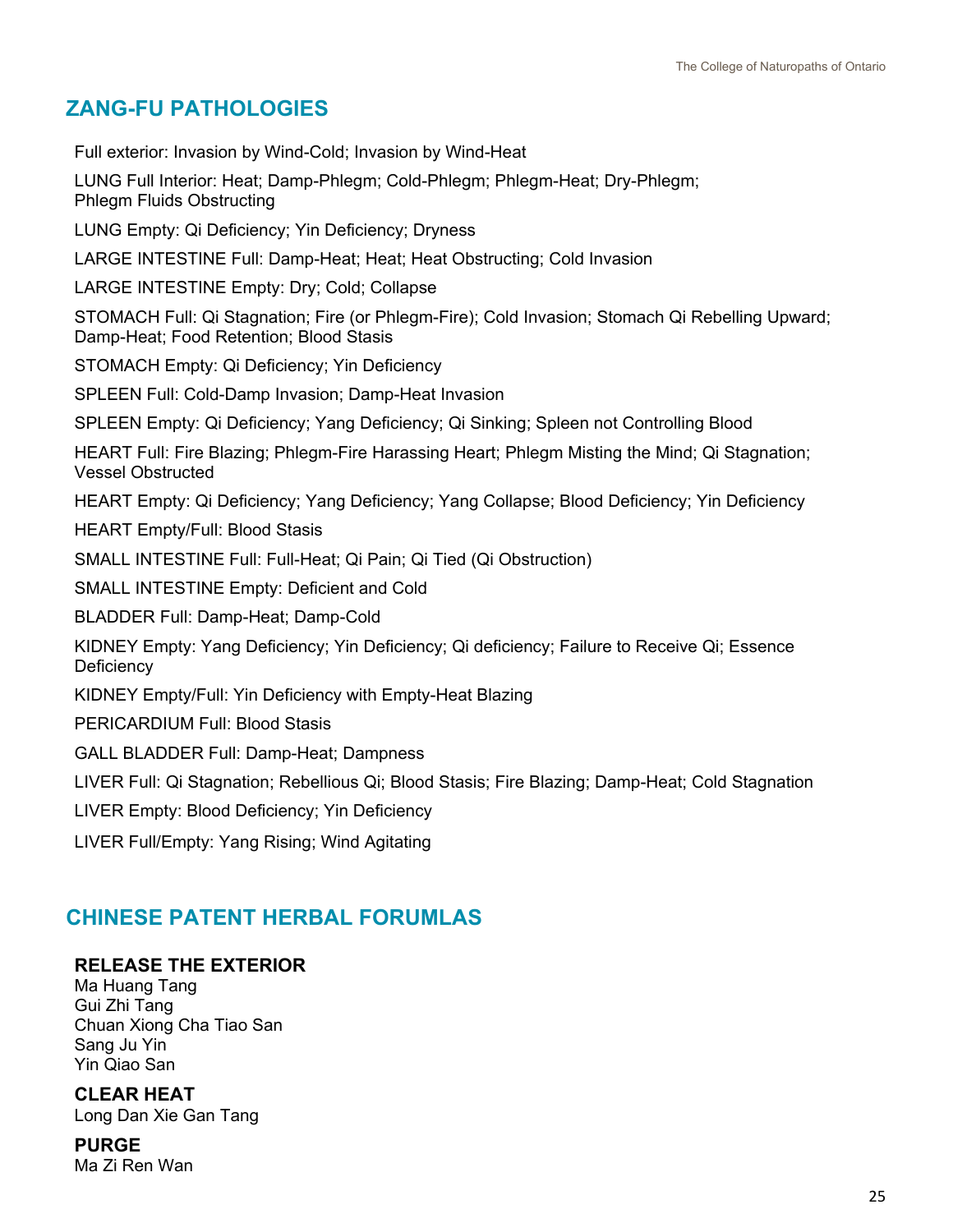Da Huang Fu Zi Tang

#### **HARMONIZING**

Si Ni San Xiao Yao San Jia Wei Xiao Yao San

## **EXPEL DAMPNESS**

Ba Zheng San

## **TRANSFORM PHLEGM**

Er Chen Tang

#### **WARM THE INTERIOR**

Si Ni Tang Dang Gui Si Ni Tang

#### **TONIFY QI**

Bu Zhong Yi Qi Tang Si Jun Zi Tang

## **TONIFY BLOOD**

Si Wu Tang

#### **TONIFY QI BLOOD**

Ba Zhen Tang Gui Pi Tang

#### **NOURISH AND TONIFY YIN**

Liu Wei Di Huang Tang Zuo Gui Yin Da Bu Yin Wan Zhi Bai Di Huang Tang

#### **TONIFY YANG**

You Gui Wan Jin Gui Shen Qi Wan

#### **REGULATE QI**

Ban Xia Hou Po Tang Ding Chuan Tang

#### **WARM THE MENSES AND DISPEL BLOOD STAGNATION**

Sheng Hua Tang Gui Zhi Fu Ling Wan

#### **NOURISH THE HEART AND CALM THE SPIRIT**

Suan Zao Ren Tang Tian Wan Bu Xin Dan Gan Mai Da Zao Tang

#### **RELEASE THE WIND THE SKIN AND CHANNELS**

Xiao Feng San

#### **EXTINGUISH INTERNAL WIND**

Tian Ma Gou Teng Yin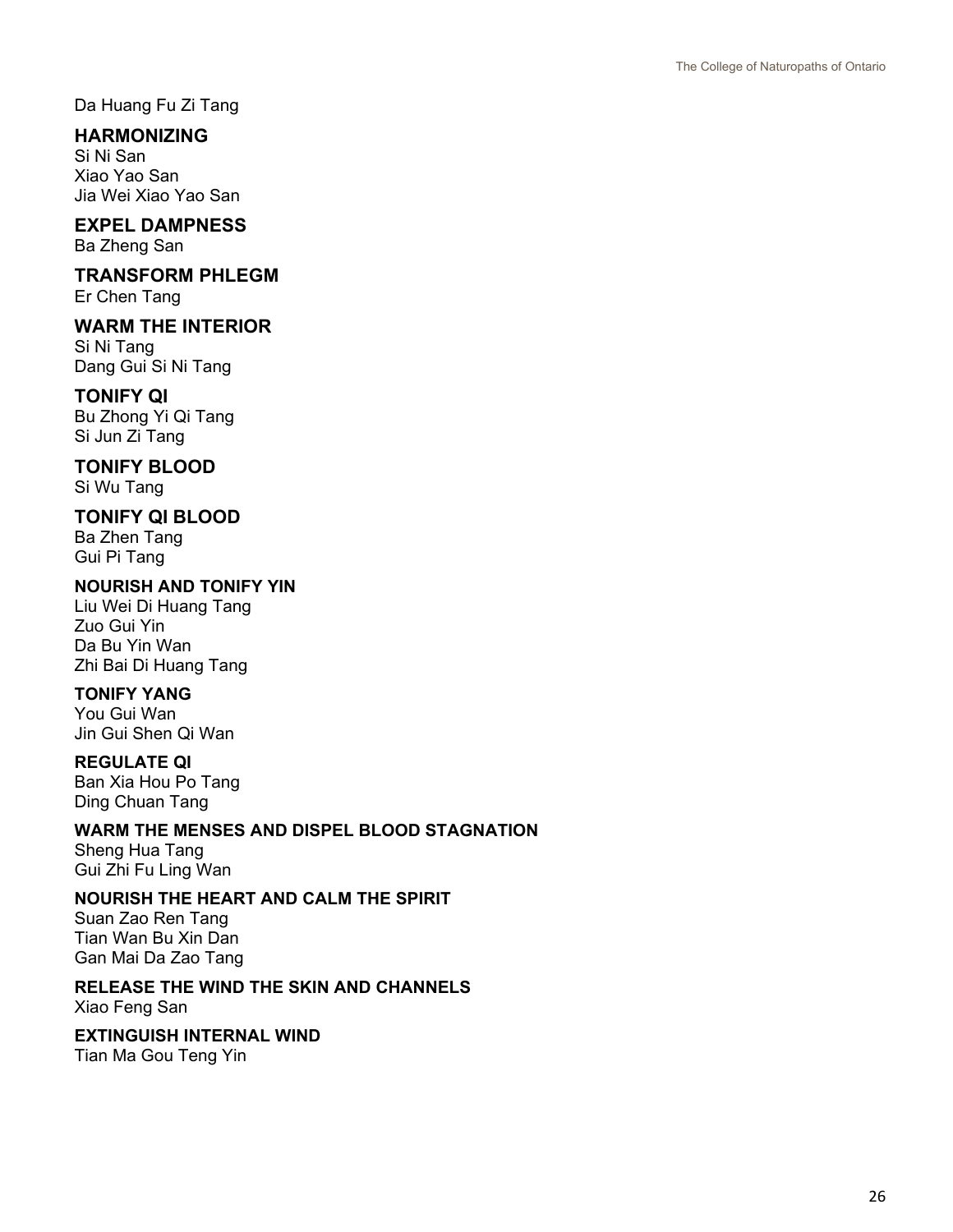## <span id="page-27-0"></span>**ACUPUNCTURE POINTS**

#### **LUNG (LU)**

1, 2, 3, 4, 5, 7, 9, 10, 11

#### **LARGE INSTESTINE (LI)**

1, 4, 5, 10, 11, 15, 17, 20

#### **STOMACH (ST)**

1, 7, 8, 17, 25, 30, 35, 36, 37, 38, 40, 41, 42, 44, 45

#### **SPLEEN (SP)**

1, 3, 4, 6, 8, 9, 10, 15, 21

#### **HEART (HT)**

1, 2, 3, 5, 7, 8, 9

#### **SMALL INTESTINE (SI)**

1, 3, 4, 8, 9, 10, 11, 12, 13, 15, 16, 17, 19

#### **URINARY BLADDER (BL)**

1, 10, 11, 12, 13, 14, 15, 16, 17, 18, 19, 20, 21, 22, 23, 24, 25, 26, 27, 28, 29, 30, 31, 32, 33, 34, 40, 44, 52, 57, 60, 62, 67

#### **KIDNEY (KI)**

1, 3, 6, 7, 10, 13, 14, 16, 27

#### **PERICARDIUM (PC)**

1, 3, 6, 7, 9

#### **TRIPLE WARMER/ENERGIZER/BURNER (TE)**

1, 4, 5, 6, 10, 13, 14, 15, 16, 19, 21, 23

#### **GALL BLADDER (GB)**

1, 2, 12, 14, 20, 21, 24, 25, 26, 30, 34, 37, 39, 40, 41, 43, 44

#### **LIVER (LR)**

1, 2, 3, 5, 7, 8, 13, 14

#### **CONCEPTION VESSEL (CV)**

1, 2, 3, 4, 5, 6, 8, 12, 13, 14, 15, 17, 21, 22, 24

#### **GOVERNING VESSEL (GV)**

1, 2, 4, 8, 10, 14, 20, 24, 28

#### **EXTRA**

Head and Neck: Sishencong, Yintang, Taiyang, Bitong, Anmian, Dingchuan Back: Huatuojiaii, Yaoyan Arm and Hand: Baxie, Jianneiling, Yaotongxue Abdomen: Zigong Xue, Bafeng Leg and Foot: Biochongwo, Heding, Xiyan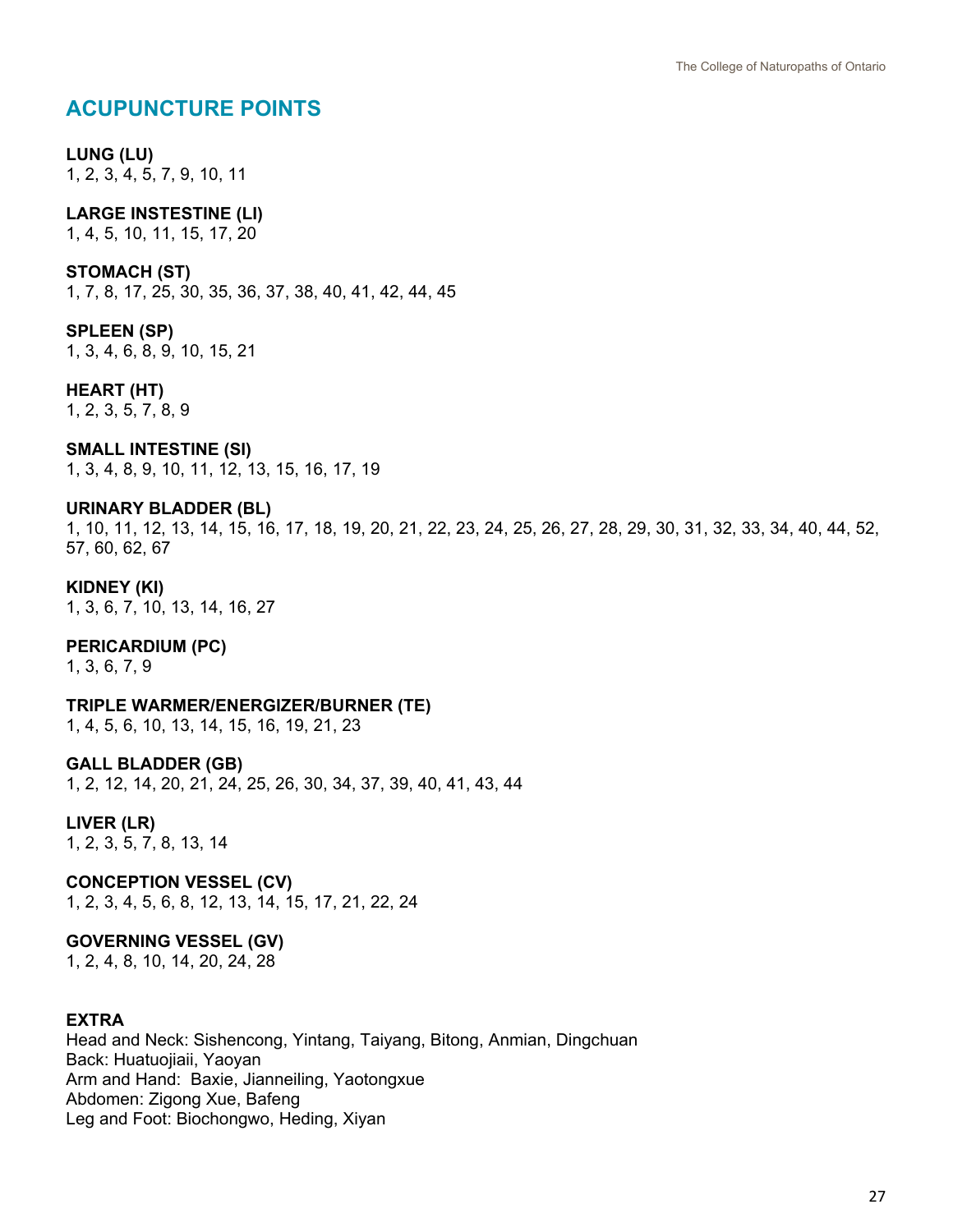Laser acupuncture **Cupping Moxibustion** Electro acupuncture

#### <span id="page-28-0"></span>**PHARMACEUTICALS\*\*\*\***

3,4-methylenedioxymethamphetamine (MDMA) 5-fluorouracil Abatacept (Orencia) Acetaminophen Acetylcysteine Acetylsalicylic acid (ASA) Acyclovir Adalimumab **Alendronate** Alprazolam Amantadine Amiodarone Amitriptyline Amlodipine Amoxicillin Aripiprazole Atenolol Atorvastatin Azithromycin Benzodiazepine Bisacodyl Bismuth subsalicylate Buspirone **Caffeine** Cannabis **Captopril Carbamazepine Carvedilol Celecoxib Cephalexin Ciprofloxacin** Citalopram **Clindamycin** Clonazepam Clonidine Clopidogrel Cocaine Codeine **Colchicine** Cyclobenzaprine **Cyclosporine Desmopressin Diclofenac** Dexamethasone

Dextroamphetamine Dextromethorphan DHEA Diazepam Dicyclomine Digoxin Dihydroergotamine Diphenhydramine DMPS DMSA Docusate **Donepezil** Doxorubicin Doxycycline DTaP vaccine EDTA Ethinyl estradiol Epinephrine/Adrenalin **Escitalopram Esomeprazole** Estrogen Fentanyl Finasteride Fluconazole Fluoxetine Fluticasone Furosemide **Gabapentin** Gemfibrozil **Glyburide Guaifenesin** Haemophilus influenza type B vaccine (Hib) Hepatitis A vaccine Hepatitis B vaccine **Heroin** Herpes zoster vaccine HPV vaccine Hydrochlorothiazide Hydrocodone Hydrocortisone Hydroxychloroquine Hydroxyzine Ibuprofen Influenza vaccine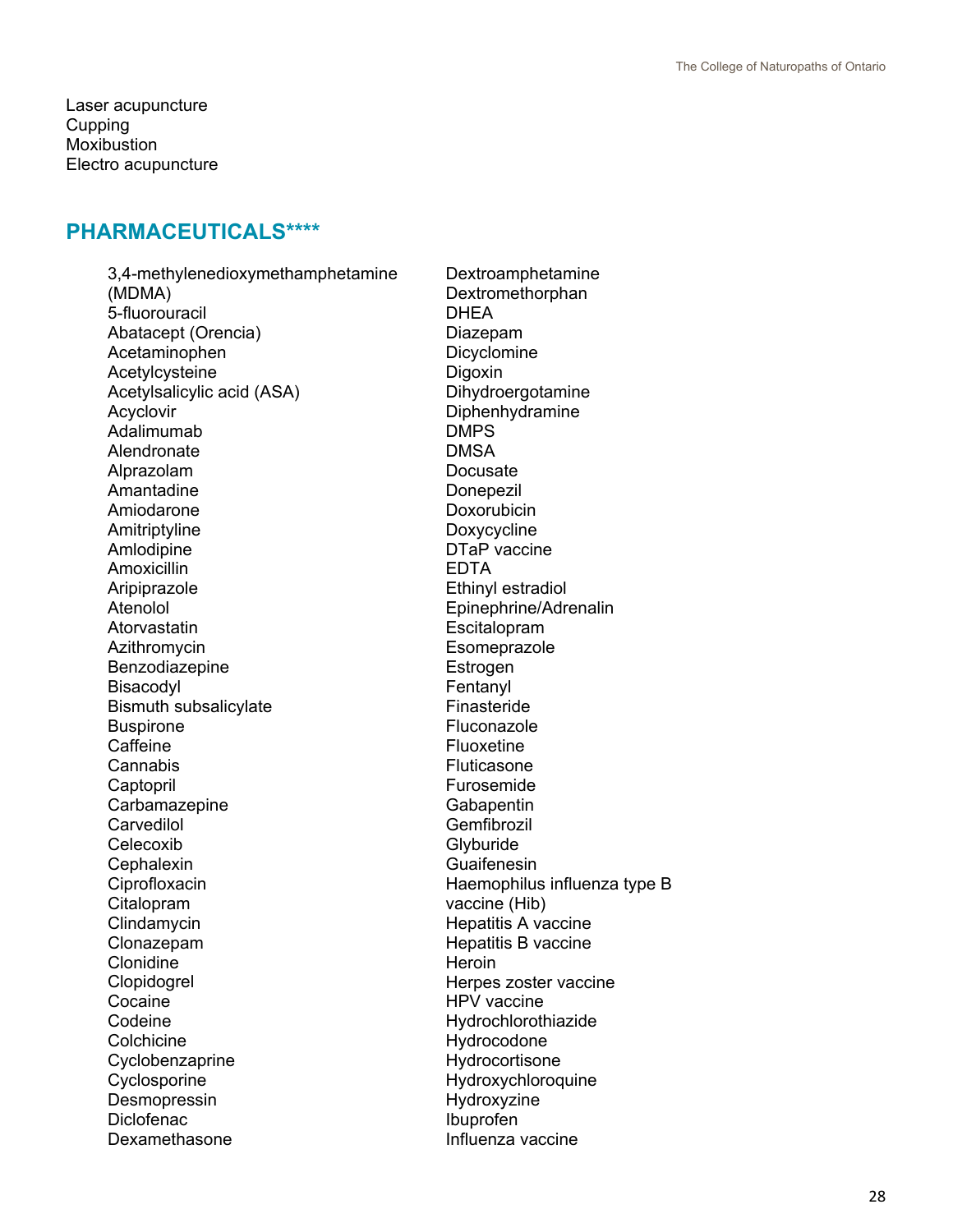Insulin Interferon Ipratropium bromide **Isotretinoin** Ketamine Latanoprost Levodopa-carbidopa Levonorgestrel Levothyroxine /l-thyroxine Lisinopril Lithium Loperamide Loratadine Lorazepam Mebendazole Meningococcal vaccine Metformin Methadone Methocarbamol **Methotrexate** Methyl salicylate Methylphenidate Metoclopramide **Metoprolol Metronidazole** Misoprostol MMR vaccine Mometasone Montelukast Morphine Mupirocin **Naltrexone** Naproxen **Nicotine Nitrofurantoin Nitroglycerin** Norgestimate Nystatin **Oseltamivir** Oxycodone **Oxytocin Paclitaxel Pantoprazole** Penicillamine Penicillin VK **Pentoxifylline** Permethrin

Phenelzine Phenobarbital **Phentermine** Phenylephrine **Phenytoin** Pneumococcal vaccine Polio vaccine Pramipexole Prednisone Pregnenolone Prochlorperazine Progesterone /Progestins Propranolol Propylthiouracil Pseudoephedrine **Raloxifene** Ramipril Ranitidine Risperidone **Rivastigmine** Rosuvastatin Rotavirus vaccine Salbutamol Sildenafil **Spironolactone Sucralfate** Sulfamethoxazole/Trimethoprim **Sulfasalazine Sumatriptan Tamsulosin Terbinafine Testosterone Tetracycline** Tiotropium bromide **Tolterodine Trandolapril Trazodone** USP (desiccated) thyroid Valacyclovir Valsartan Varicella vaccine Warfarin **Zidovudine** Zolpidem Zopiclone

*\*\*\*\* Exam candidates are also responsible for knowing those substances which can be prescribed by Ontario naturopaths in accordance with Table 3 of the [General Regulation](https://www.ontario.ca/laws/regulation/150168) (Ontario Regulation 168/15).*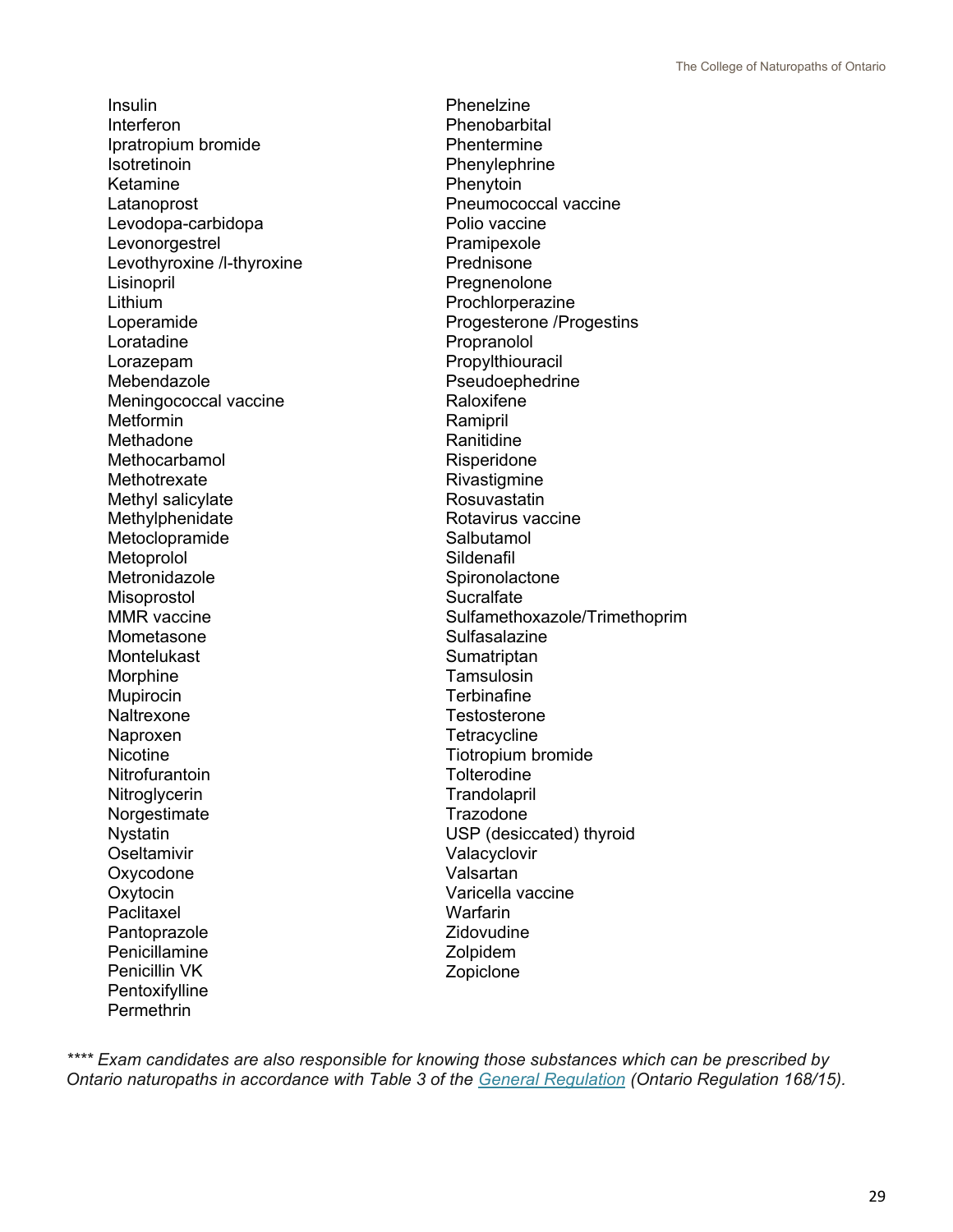## <span id="page-30-0"></span>**SAMPLE QUESTIONS (STAND-ALONE)**

**1. A 35-year-old female presents with migraine headaches that localize behind her right eye. She describes the pain as excruciating, and as a pressure pushing outwards behind her eyes. Which information would indicate prescribing homeopathic Sanguinaria canadensis over Atropa belladonna?**

- A) Improves with fasting.
- B) Improves with vomiting.
- C) Worse during daylight hours.
- D) Worse with application of heat
- **2. Which of the following patients has the highest risk for heart disease and stroke?**
- A) BP 120/80 mmHg, non-diabetic, smoker, total cholesterol of 6.7 mmol/l, ratio of total cholesterol to HDL is 12.5.
- B) BP 136/80 mmHg, diabetic, smoker, total cholesterol of 6.5 mmol/l, ratio of total cholesterol to HDL is 12.5.
- C) BP 136/80 mmHg, non-diabetic, non-smoker, total cholesterol of 5.0 mmol/l, ratio of total cholesterol to HDL is 8.0.
- **3. A homeless patient has had a cough for 3 weeks, hemoptysis, chest pain, and dyspnea. Which of the following tests is most indicated?**
- A) Complete blood count.
- B) Chest x-ray.
- C) Spirometry.
- D) Pulmonary function test.

#### *Answer Key*

*1. C 2.B 3.B*

## **SAMPLE QUESTIONS (CASE-BASED)**

#### **Use the following information to answer questions 1 to 8:**

| <b>Patient:</b>      | 35-year-old female, 166 cm (5'5"), 89 kg (196 lbs), BMI: 32                                             |
|----------------------|---------------------------------------------------------------------------------------------------------|
| <b>Presentation:</b> | The patient presents with a 6-month history of amenorrhea. She reports acne and facial                  |
|                      | hair growth for the last 3 years. Her family physician has told her to lose weight, but she             |
|                      | has never successfully done so and is hoping the Naturopathic Doctor will be able to offer              |
|                      | new avenues of treatment. She has gained 22.5 kg (50 lbs) over last 7 years.                            |
|                      | Medical History: Cervical dysplasia diagnosed at age 33, treated successfully with loop electrosurgical |
|                      | excision procedure (LEEP). Hypothyroid diagnosed at age 31. Appendectomy at age 24.                     |
|                      | Menarche at age 10.                                                                                     |
| <b>Psychosocial:</b> | Works as an office manager for a real estate company. She lives alone. She is sexually                  |
|                      | active in a monogamous relationship.                                                                    |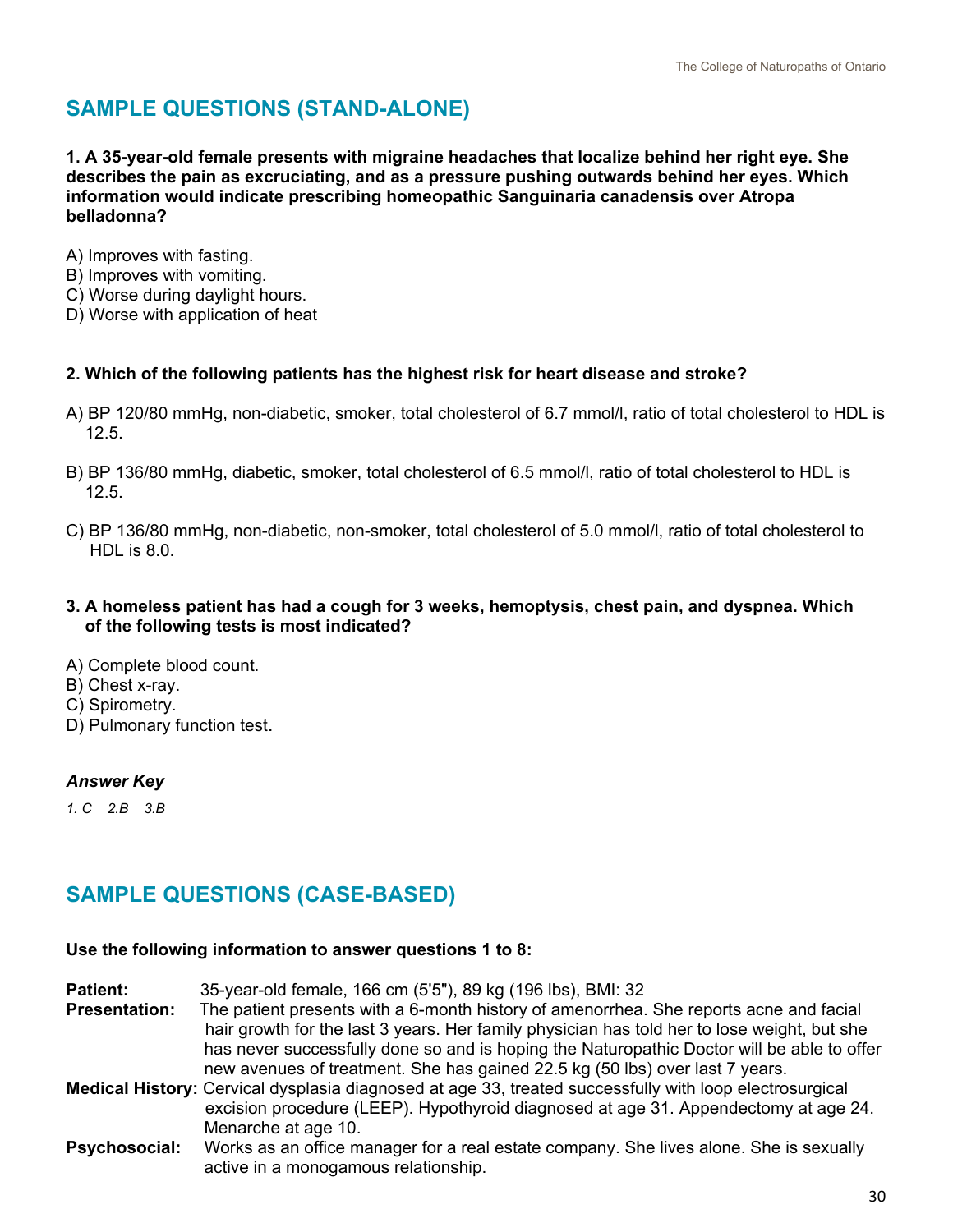| <b>Health Habits:</b>         | Diet: Breakfast: 1 cup of coffee with sugar and cream. Lunch: Bagel with cream cheese,<br>sandwich with tuna, or Chinese food, plus one can of diet soda. Dinner: Cooked at<br>home; usually potatoes or pasta with chicken or beef with frozen vegetables. Likes to<br>snack on donuts, muffins or chocolate bars throughout the day.<br>Alcohol: 2 glasses of wine on the weekend.<br>Tobacco: Smokes 1/2 pack per day since age 15.<br>Exercise: Walks to and from bus stop daily; about 10 minutes each way. |
|-------------------------------|------------------------------------------------------------------------------------------------------------------------------------------------------------------------------------------------------------------------------------------------------------------------------------------------------------------------------------------------------------------------------------------------------------------------------------------------------------------------------------------------------------------|
| <b>Supplements:</b>           | She is taking a daily hair, skin and nails supplement, purchased from a drug store.                                                                                                                                                                                                                                                                                                                                                                                                                              |
| <b>Medication:</b>            | L-thyroxine 0.112 mg qd for four years. Ethinyl estradiol 20 mcg; levonorgestrel 0.1 mg<br>from age 20-33. Metformin: 1000 mg qd for 6 months.                                                                                                                                                                                                                                                                                                                                                                   |
| <b>Allergies:</b>             | Seasonal allergies in the summer                                                                                                                                                                                                                                                                                                                                                                                                                                                                                 |
| <b>Family History:</b>        | Father: Type 2 diabetes mellitus                                                                                                                                                                                                                                                                                                                                                                                                                                                                                 |
|                               | Mother: Hypothyroid                                                                                                                                                                                                                                                                                                                                                                                                                                                                                              |
|                               | Grandfather: Died at age 73 from a cerebral vascular accident                                                                                                                                                                                                                                                                                                                                                                                                                                                    |
| <b>Vital Signs:</b>           | T: 36°C (96.8°F), BP: 130/80 mmHg, PR: 72 bpm, RR: 12 bpm                                                                                                                                                                                                                                                                                                                                                                                                                                                        |
| <b>Physical Exam:</b>         | Abdominal obesity noted. Cystic acne over jaw and chin. Dark, velvety                                                                                                                                                                                                                                                                                                                                                                                                                                            |
|                               | skin noted around neck and under arms. Coarse, dark hair seen on lower abdomen<br>and under chin.                                                                                                                                                                                                                                                                                                                                                                                                                |
|                               |                                                                                                                                                                                                                                                                                                                                                                                                                                                                                                                  |
|                               | <b>Preliminary Lab Results:</b> Fasting glucose: 6.3 mmol/I [3.6-6.0 mmol/L]<br>HbA1c: 0.063 (6.3%) [0.045-0.060 (4.5-6.0%)]<br>TSH: 3.2 mU/L [0.4 - 5 mU/L]                                                                                                                                                                                                                                                                                                                                                     |
| <b>Diagnostic</b><br>Imaging: | Pelvic ultrasound showing ovarian enlargement with multiple small cysts bilaterally.                                                                                                                                                                                                                                                                                                                                                                                                                             |

#### **Question 1**

The Naturopathic Doctor suspects polycystic ovarian syndrome. What condition must be ruled out before making this diagnosis?

- A) Addison's disease.
- B) Diabetes mellitus.
- C) Metabolic syndrome.
- D) Androgen secreting tumour.

#### **Question 2**

The Naturopathic Doctor should recommend which of the following diets to this patient?

- A) A plant-based diet, with 8 10 servings of fruits and vegetables per day, plus beans, legumes, and nuts as the primary protein source.
- B) Plenty of whole-grain foods, vegetables, beans, legumes, nuts, seeds, olive oil, fish and seafood. Occasional lean red meat, and dairy.
- C) Unlimited amounts of beans, seeds, whole grains, vegetables, fish and meat, and limited amounts of refined sugar.
- D) Avoidance of gluten-containing grains, dairy products, corn, soy, beef, pork, citrus foods, nightshade vegetables, caffeine-containing beverages, refined sugars, food additives or preservatives, and alcohol.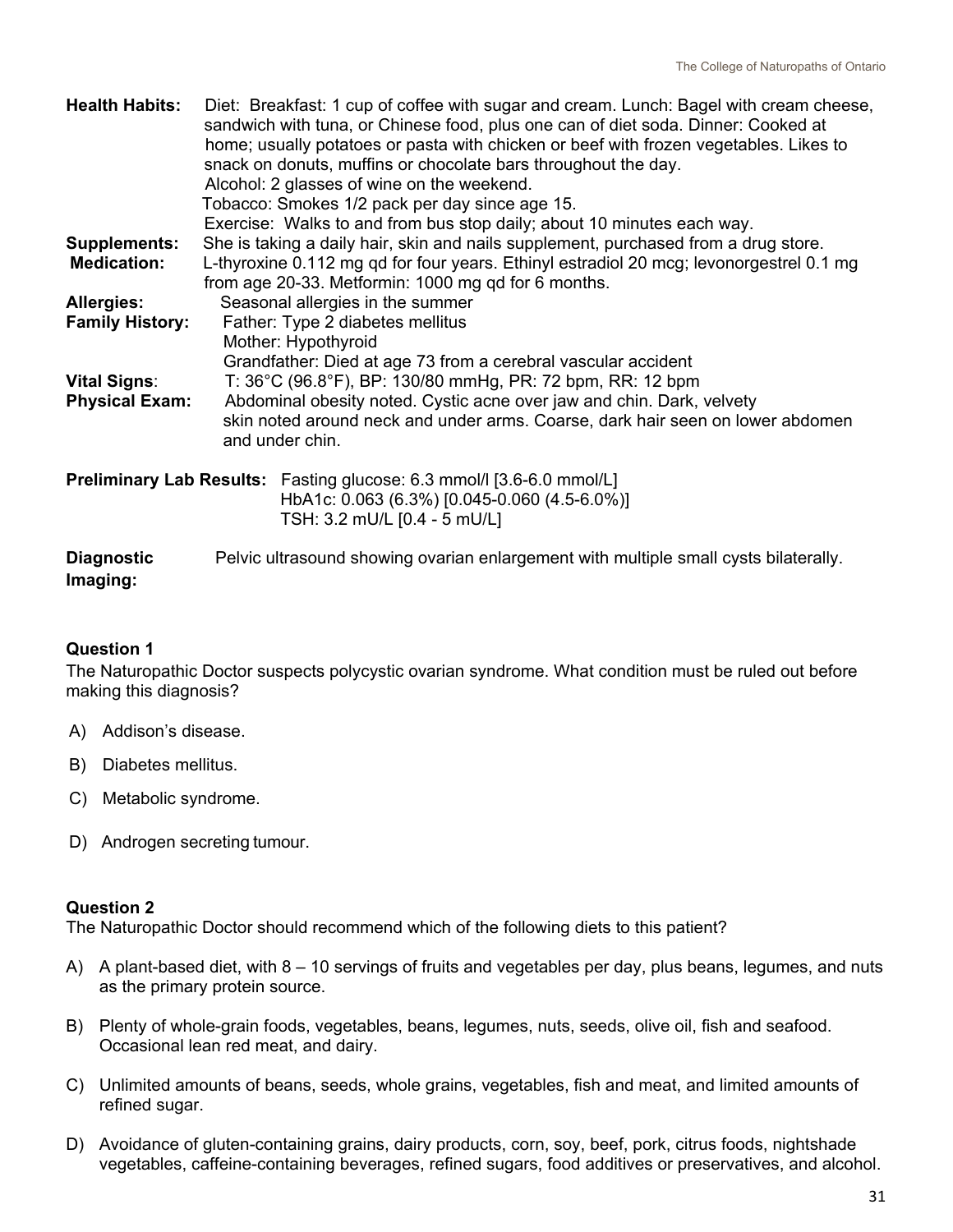#### **Question 3**

Which combination of botanicals would be most indicated for this patient?

- A) *Vitex agnus-castus, Serenoa repens, and Gymnema sylvestre.*
- B) *Achillea millefolium, Panax ginseng, and Thuja occidentalis.*
- C) *Chamaelirium luteum, Dioscorea villosa, and Withania somnifera.*
- D) *Fucus vesiculosus, Cinnamomum zeylanicum, and Ginkgo biloba.*

#### **Question 4**

Which group of pathologies is the patient most at risk for developing?

- A) Hypercholesterolemia, cervical cancer, candidiasis.
- B) Uterine fibroleiomyoma, infertility, metabolic syndrome.
- C) Ovarian cancer, recurrent miscarriage, insulin resistance.
- D) Type 2 diabetes mellitus, hypertension, endometrial hyperplasia.

#### **Question 5**

The patient is concerned about the risk of developing cervical cancer and wants to know what she can do for prevention. What intervention should the Naturopathic Doctor advise as the priority?

- A) Reduce alcohol consumption.
- B) Follow a low glycemic-index diet.
- C) Use a barrier method during penetrative sex.
- D) Engage in cardiovascular exercise for 40 minutes at least three times per week.

#### **Question 6**

This patient should be educated on her increased risk of developing which condition?

- A) Lung cancer.
- B) Myocardial infarction.
- C) A thromboembolic event.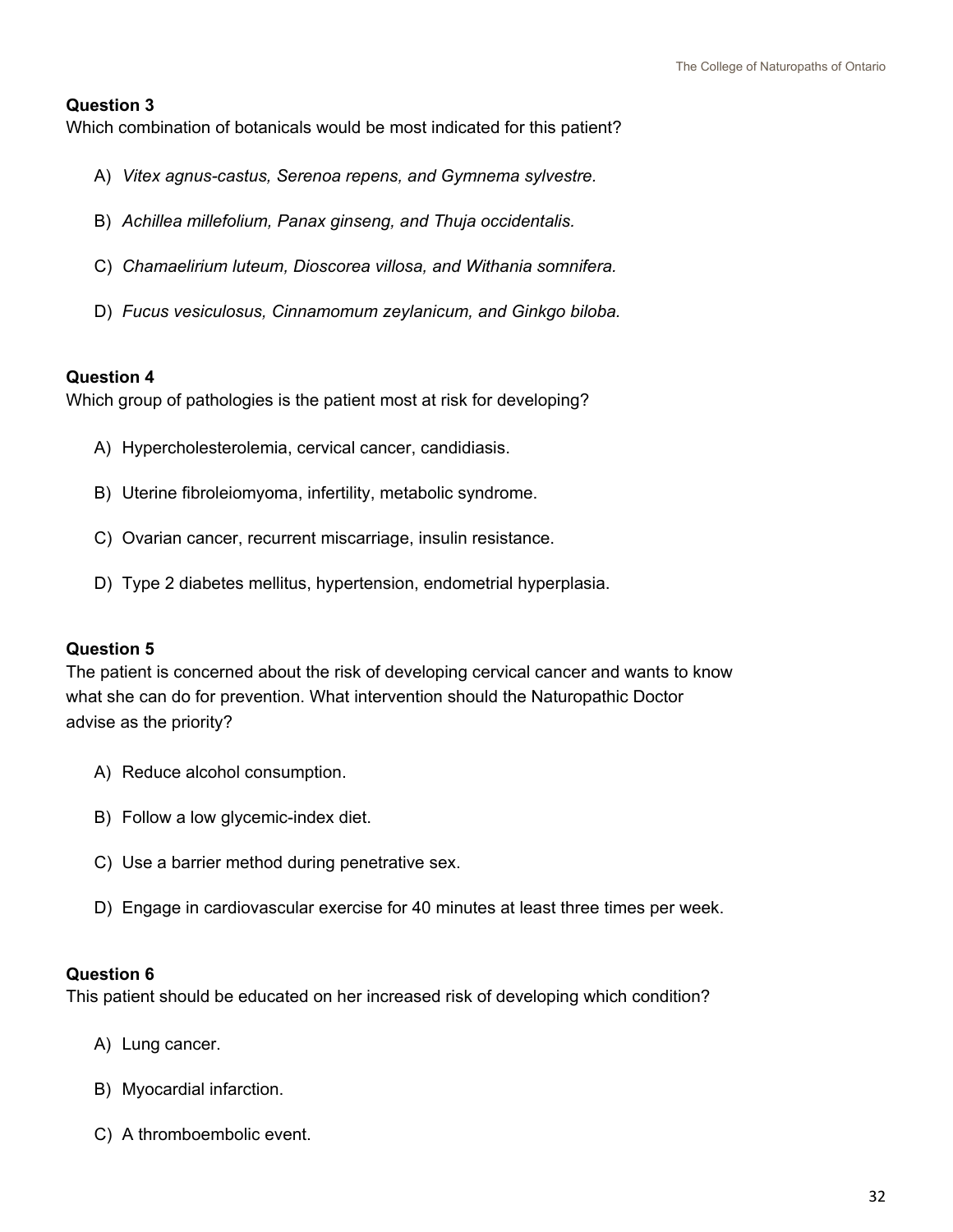D) Chronic obstructive pulmonary disease.

#### **Question 7**

Based on the patient's chief concern and goals of treatment, which nutrient should the Naturopathic Doctor recommend?

- A) Zinc citrate 15 mg qd.
- B) l-selenomethionine 200 mcg qd.
- C) Chromium picolinate 200 mcg qd.
- D) Pyridoxil-5'-phosphate 20 mg qd.

#### **Question 8**

The patient reports that she has begun taking 200,000 IU of vitamin A daily because she read that it might help with her acne. What is the most important concern that the Naturopathic Doctor must warn her of?

- A) Smoking.
- B) Pregnancy.
- C) Alcohol consumption.
- D) Prolonged sun exposure.

#### **Use the following information to answer questions 9 to 15:**

- **Patient:** 38-year-old male, 177.8 cm (5'10"), 90.7 kg (200 lb) Fever of unknown origin persisting for 6 weeks.
- **Presentation**: Six weeks ago, the patient presented to an urgent care clinic with a temperature of 38.9°C (102°F), chills, a severe headache at the temples and occiput that was worse lying down, sore throat, and a sinus infection with nasal congestion. He was prescribed amoxicillin clavulanate (Augmentin), which caused him to vomit. After four days of vomiting and feeling generally worse, he was instructed to stop the Augmentin and prescribed a second antibiotic, azithromycin (Zithromax). Two days later his condition worsened and his temperature climbed to 40°C (104°F) and was characterized by a strong sensation of shivering cold (rigors). The fevers were severe in the afternoon and would also wake him around 3 - 4 AM when his ibuprofen (Advil) wore off. He was sent to the E.R. where he was found to have elevated liver enzymes, normal CBC (including WBC), and slightly diminished breath sounds in the left lobes of the lungs. He was placed on I.V. antibiotics and fluids, admitted to C.C.U where he remained for eight days while a battery of tests were run and nothing conclusive was found. Although his fever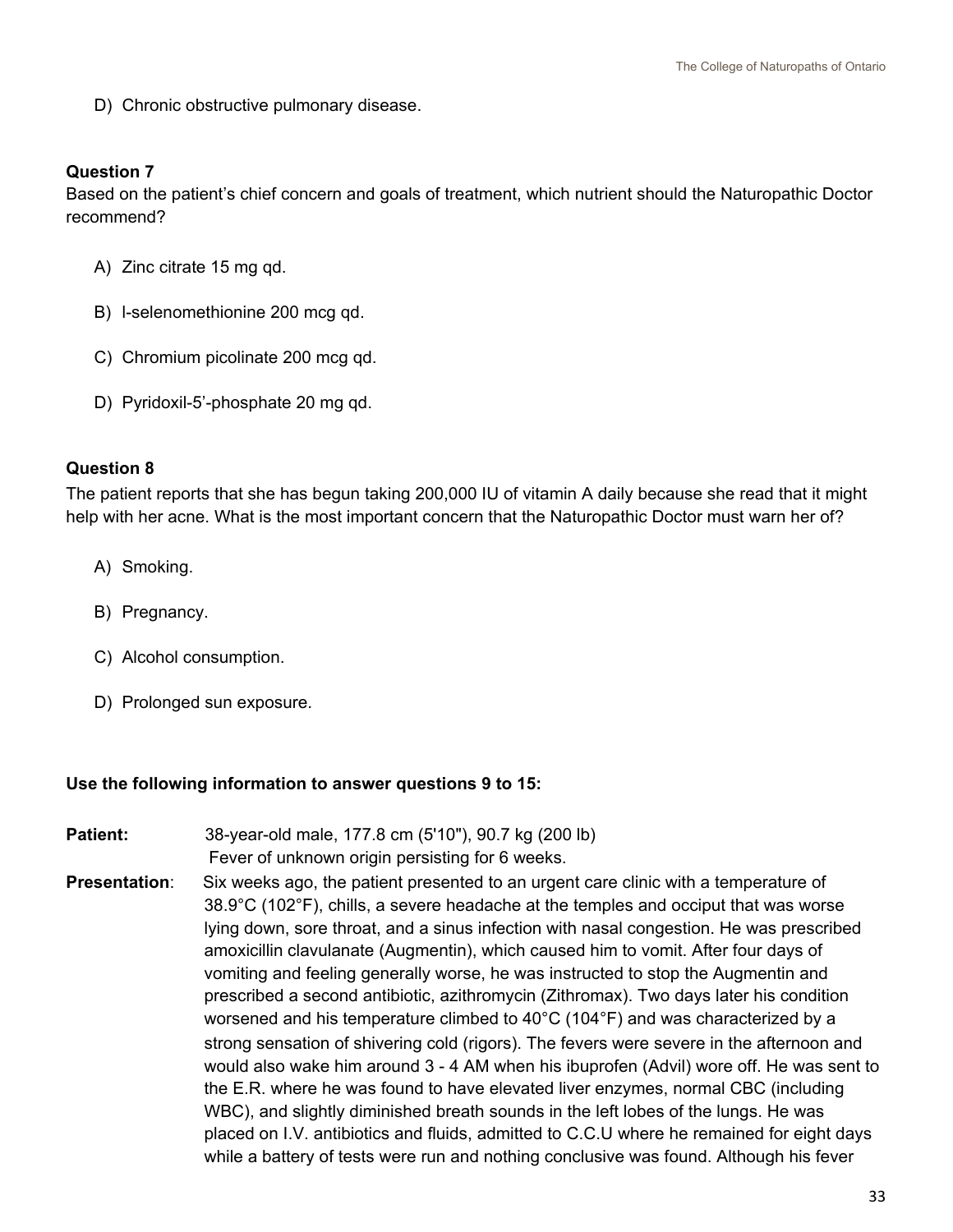had finally decreased, he had no diagnosis and within days of being discharged his fever began to return. After a couple of days of worsening symptoms, he presented to the Naturopathic Doctor.

 **In the Naturopathic Doctor's office**: the patient reported severe fatigue and inability to work, fever and chills, no sensation of heaviness, no thirst, no dryness of the lips or mouth, and his stools had recently become drier. Previous to the last few days, he generally felt cold with the fever, but now he began to feel hot with the fever. He was taking "eight Advil's a day" (see exact dosage below) to control the fever (4 tablets every 12 hours). When the Ibuprofen would wear off, the fever would spike, and he would begin to perspire. His pulse was slippery, floating, and rapid. His Tongue had cracks, no coat, was slightly red with small purple spots on the underside of the tongue.

| <b>Medical</b><br>History: | Type 2 Diabetes and occasional gastro-esophageal acid reflux.                                                               |
|----------------------------|-----------------------------------------------------------------------------------------------------------------------------|
|                            | <b>Psychosocial:</b> Married with 3 children. Feels overworked. Reports generally poor sleep prior to onset of<br>symptoms. |
|                            | <b>Health Habits: Standard American Diet. Sedentary lifestyle.</b>                                                          |
|                            | <b>Supplements:</b> No supplements or natural medicines taken.                                                              |
| <b>Medications:</b>        | Ibuprofen (Advil) 400 mg p.o. q 6 hr.; Metformin 700mg t.i.d.; Famotidine (Pepcid) prn.                                     |
| <b>Allergies:</b>          | No known allergies                                                                                                          |
| <b>Family</b>              |                                                                                                                             |
| History:                   | No relevant family history.                                                                                                 |
| <b>Vital Signs:</b>        | T: 38.9°C (102°C), BP: 140/90 mmHg, PR: 120 bpm, RR: 30.                                                                    |
| <b>Physical</b>            |                                                                                                                             |
| <b>Examination:</b>        | Breath sounds clear and equal bilaterally.                                                                                  |

#### **Question 9**

What is the most appropriate Traditional Chinese Medicine differential diagnosis?

- A) Yin Deficiency, Blood Stagnation, Lung Yin Deficiency.
- B) Blood Deficiency, Liver Qi Stagnation, Spleen Qi Deficiency.
- C) Wind Heat pathogen, Wandering Bi Syndrome, Kidney Yang Deficiency.
- D) Wind Cold pathogen transforming to heat, Fixed Bi Syndrome, Kidney Yin Deficiency.

#### **Question 10**

What is the most likely TCM Diagnosis?

- A) Fixed bi syndrome.
- B) Kidney yin deficiency.
- C) Wind heat pathogen.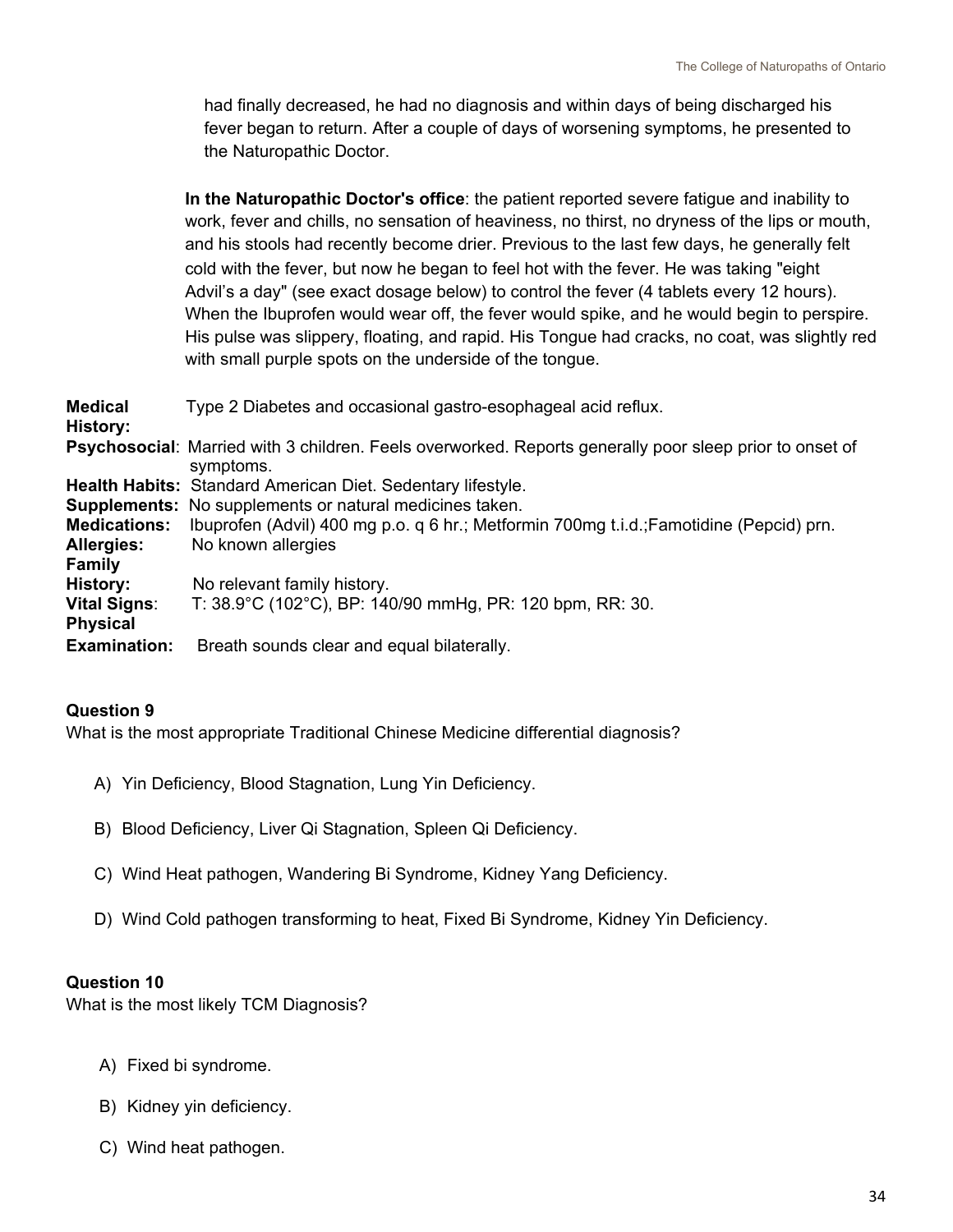D) Wind cold pathogen transforming to heat.

#### **Question 11**

Many nutrients play crucial roles in the proper functioning and maintenance of the immune system. Which of the following statements, in regard to nutrient influences on immune function, is most accurate?

- A) Vitamin E deficiency leads to defects in the mucosal epithelia.
- B) Selenium deficiency is characterized by decreased serum thymuline.
- C) L-carnitine has been shown to neutralize lipid-induced immunosuppression.
- D) Zinc stimulates the production of interferon and increases chemotaxis and phagocytosis.

#### **Question 12**

Which of the following provides an adequate dietary source of zinc (at least 30 mg), for the purposes of immune support in an adult male?

- A) 120 ml (1/2 cup) pumpkin seeds.
- B) 150 gm (5 oz.) beef liver, cooked.
- C) 150 gm (5 oz.) anchovies, canned.
- D) 75 gm (2.5 oz.) oysters, eastern, cooked.

#### **Question 13**

The patient wishes to know whether he might be infectious. Given the duration of this fever (6 weeks), what is the Naturopathic Doctor's most accurate response?

- A) Statistically, he is most likely infectious (>90% chance).
- B) Statistically, there is a 70-75% chance that he is infectious.
- C) Statistically, there is a 25-30% chance that he is infectious.
- D) Statistically, it is unlikely that he is infectious at this point.

#### **Question 14**

As per the *Ontario Health Protection and Promotion Act*, which of the following communicable diseases, if the Naturopathic Doctor diagnosed the patient as having, must be reported to the local Medical Officer of Health?

A) Influenza.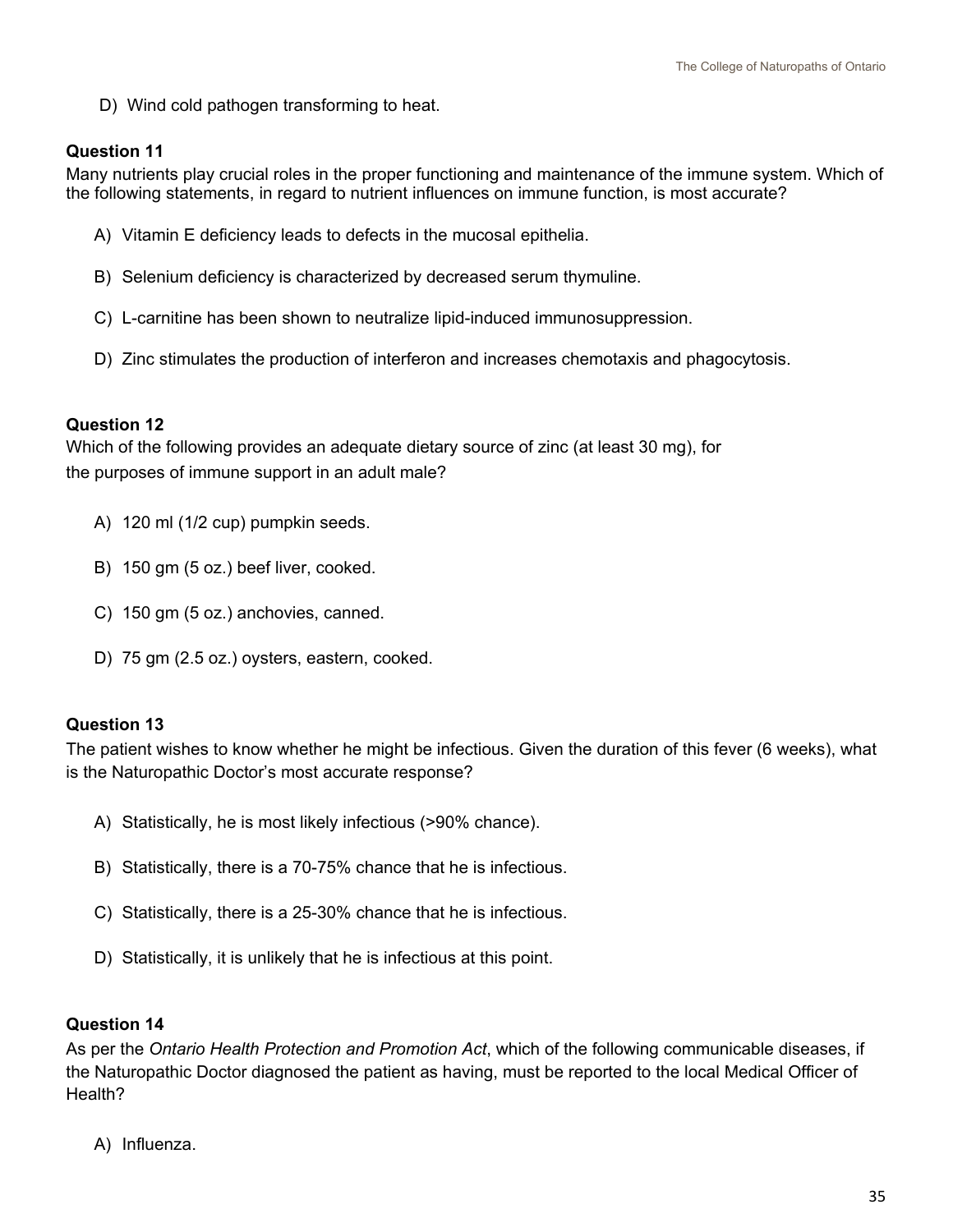- B) Rotavirus.
- C) Fifth Disease.
- D) Norovirus Infection (Norwalk-like).

#### **Question 15**

The patient was initially prescribed amoxicillin clavulante (Augmentin). After four days of vomiting and generally feeling worse, he was instructed to stop taking it. What is the Naturopathic Doctor's responsibility regarding adverse reaction reporting?

- A) All health professionals should report confirmed adverse reactions to a pharmaceutical prescription.
- B) All health professionals should report any suspected adverse reactions to a pharmaceutical prescription.
- C) Only the prescribing doctor should report confirmed adverse reactions to a pharmaceutical prescription.
- D) Only the prescribing doctor should report any suspected adverse reactions to a pharmaceutical prescription.

#### *Answer Key*

*1D, 2B, 3A, 4D, 5C, 6C, 7C, 8B, 9D, 10D, 11C, 12D, 13C 14A, 15B*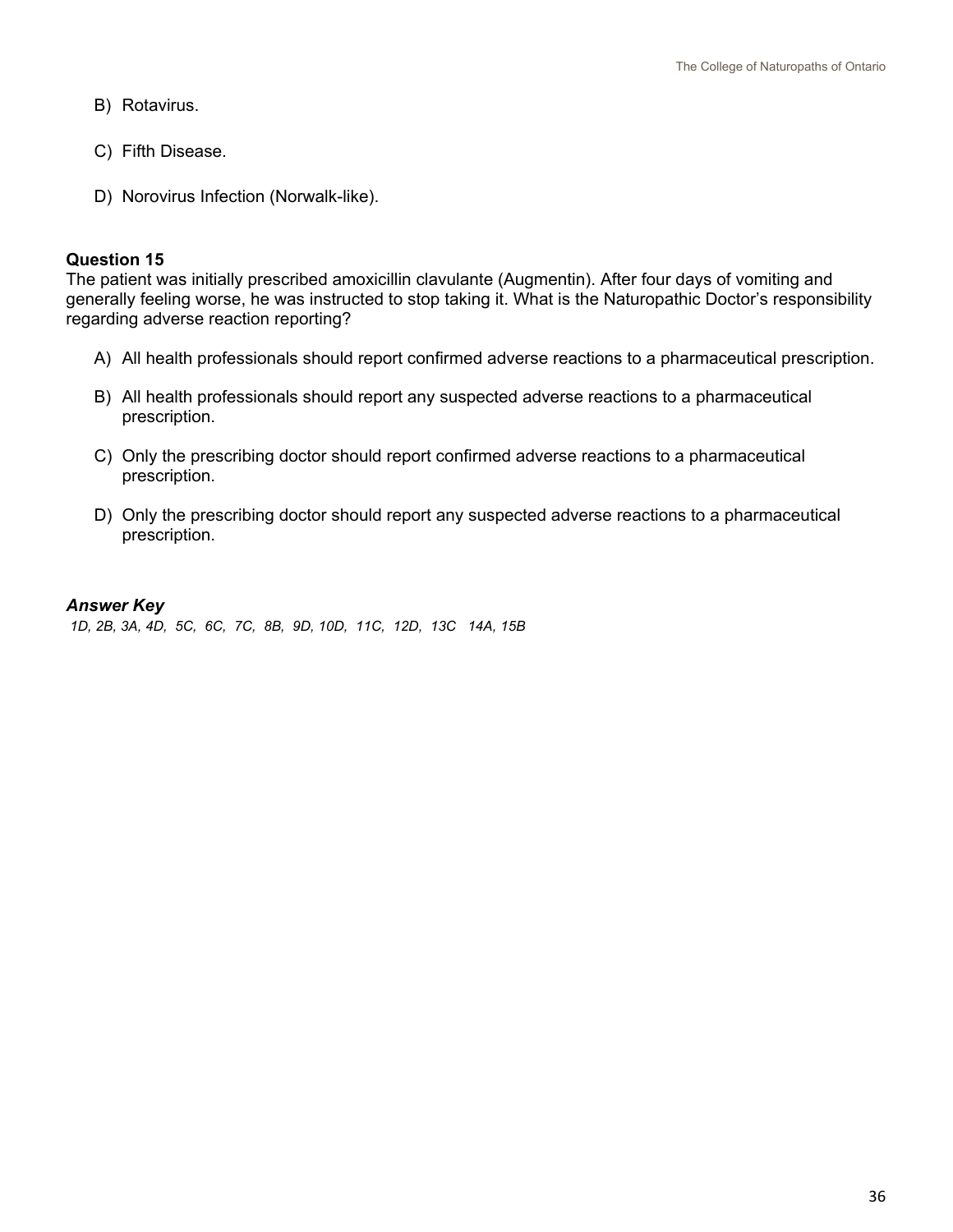## <span id="page-37-0"></span>**TIPS FOR ANSWERING MULTIPLE CHOICE QUESTIONS**

#### *Tip #1: Read Each Question Carefully*

- When you're reading a question, stop and make note of the most important details (e.g., patient symptoms, patient history, etc.). Re-read the question, if necessary, to ensure that you have all the relevant information before you select an answer.
- Make sure that you have access to all of the details. Some questions may be part of a longer "case". These case-based questions also include a passage with additional details. When you get one of these, the information you need could be in the case passage, in the question itself, or in both. So, make sure to read both parts before selecting an answer.
- Watch out for key words in the question like "**not**", or "**except**"; as well as nuances like "what is the **best** response?" or "what is the **priority** action?" These could change the meaning of the question (as well as the correct answer).
- If you're having trouble understanding the question, try rephrasing it in your own words. This is especially helpful when dealing with questions that include negative phrasing (for example "not"), or other tricky language.

#### *Tip #2: Try to Answer Each Question before Looking at the Answer Options*

- Remember that a well-written multiple-choice question is something that you should be able to answer without seeing the options. In fact, many of the answer options are there to tempt and distract you. Try reading the entire question to see if you know the answer **before** you look at the answer options.
- One useful strategy is the 'hand cover' approach. To do this, cover the answer options and then read the question. Doing this can help you avoid getting confused by distractor options (remember that they're meant to tempt you); and will encourage you to focus on what the question is actually asking.

#### *Tip #3: Focus on Answering One Question at a Time*

- The questions on the exam are designed to be independent of one another. This means knowing the answer to one question should not help you answer a different question (similarly, getting the answer wrong to one question won't force you to answer other questions incorrectly). Focus on one question at a time (and try not to let a difficult question make you anxious when you read the next one).
- The order of correct answers will be random. So don't try to look for patterns in your answers. For example, don't worry if you've answered "C" four times in a row. Just focus on answering each individual question without thinking about how you answered the other questions.
- Focus on one question at a time; but remember that you do have a limited time to finish the entire exam. Consider setting a time limit for answering each question; or skipping and then coming back to any questions you can't answer (remember that every question is independent of one another).

#### *Tip #4: Don't Get Fooled by the Distractor Options*

- On the examination, each question will have four possible answers. Your task is to select the option that you think is the correct (or the best possible) answer out of the four alternatives that are provided.
- Remember that, of these four options, a question will only have **one** correct (or clearly best) option. However, the wrong answer options will be designed to look plausible. Therefore, it's important to select the best answer to the question being asked; not just an answer that *seems* correct (as often, many answers will seem correct).
- Beware of answer options that include unqualified absolutes such as "**never**", "**always**", and "**ensures**". These statements are very restrictive and are very difficult to defend. Therefore, they are rarely correct.

#### *Tip #5: Remember What You're Being Tested On*

• Although the exam may ask you to apply your knowledge to situations that you have not experienced, you should be able to answer them if you apply the specialised knowledge and skills that you acquired in your education program. Remember that every question will relate to specific competencies (identified on the examination blueprint); and will test your knowledge, skills, and judgments related to these areas of naturopathic clinical practice specifically.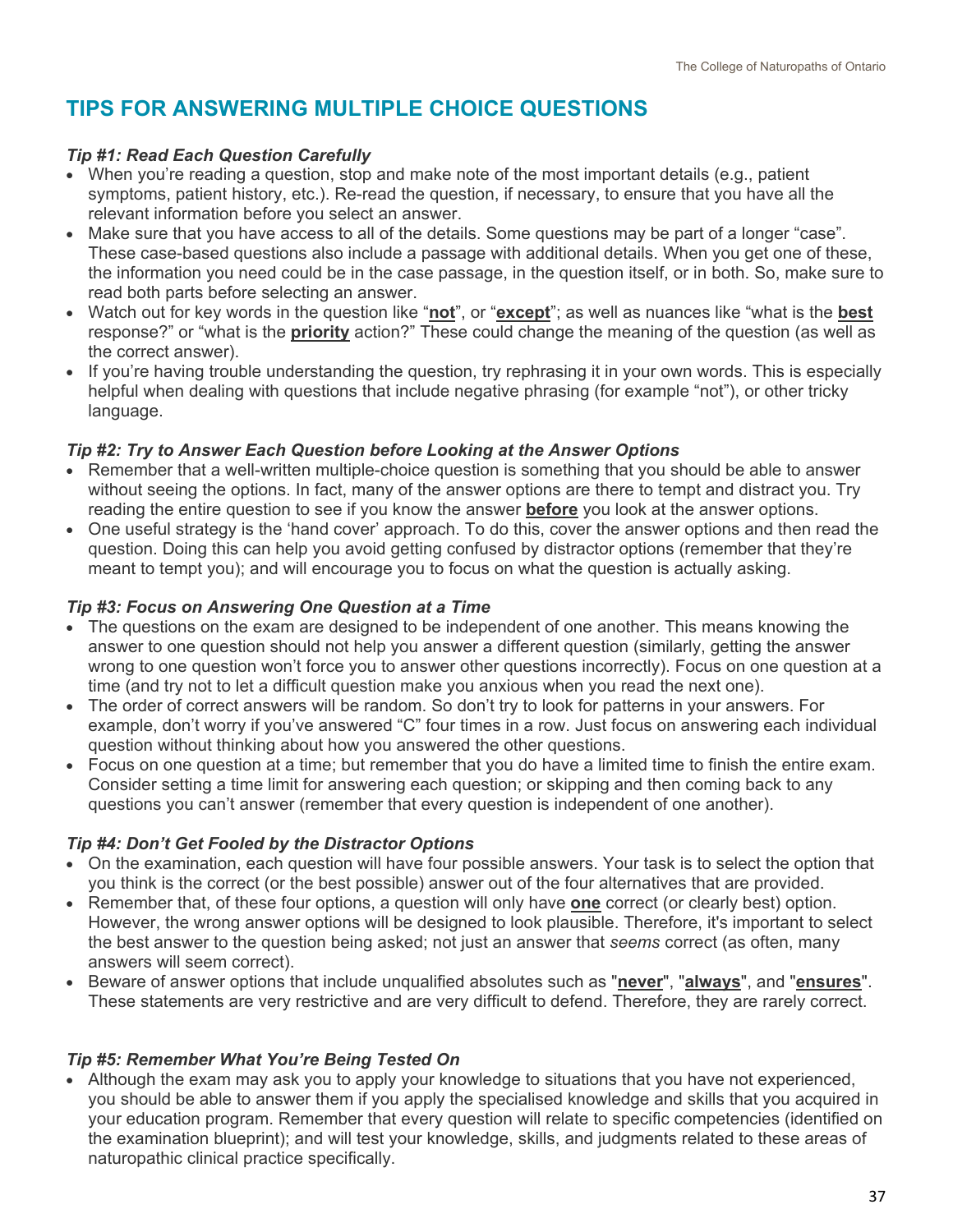- There are several cognitive levels that multiple-choice questions can assess you on. Be prepared for questions that: (1) test your ability to recall information and facts; (2) test your ability to apply principles and procedures to patient situations; and (3) test your ability to apply your best critical judgment to naturopathic practice.
- Remember that some questions may refer to an image (e.g., an x-ray or photograph).

#### *Tip #6: When in Doubt…Guess (But Do So Strategically)*

- You don't lose points for incorrect answers (you just don't get the point for being correct). This means that if you guess and get a question wrong, your score will be the same as it would be if you didn't answer that question at all. Therefore, there's no harm in guessing if you really don't know the answer
- If and when you need to make a guess, try to do so methodically. For example, try to eliminate any answer options that you know are incorrect, so that you can narrow down your choices. Then, relate each remaining answer option back to the question to see if it fits. Compare these options and identify how they differ. Then, make an informed guess.

#### *Other Tips*

• Make sure to get a good night's rest before the exam.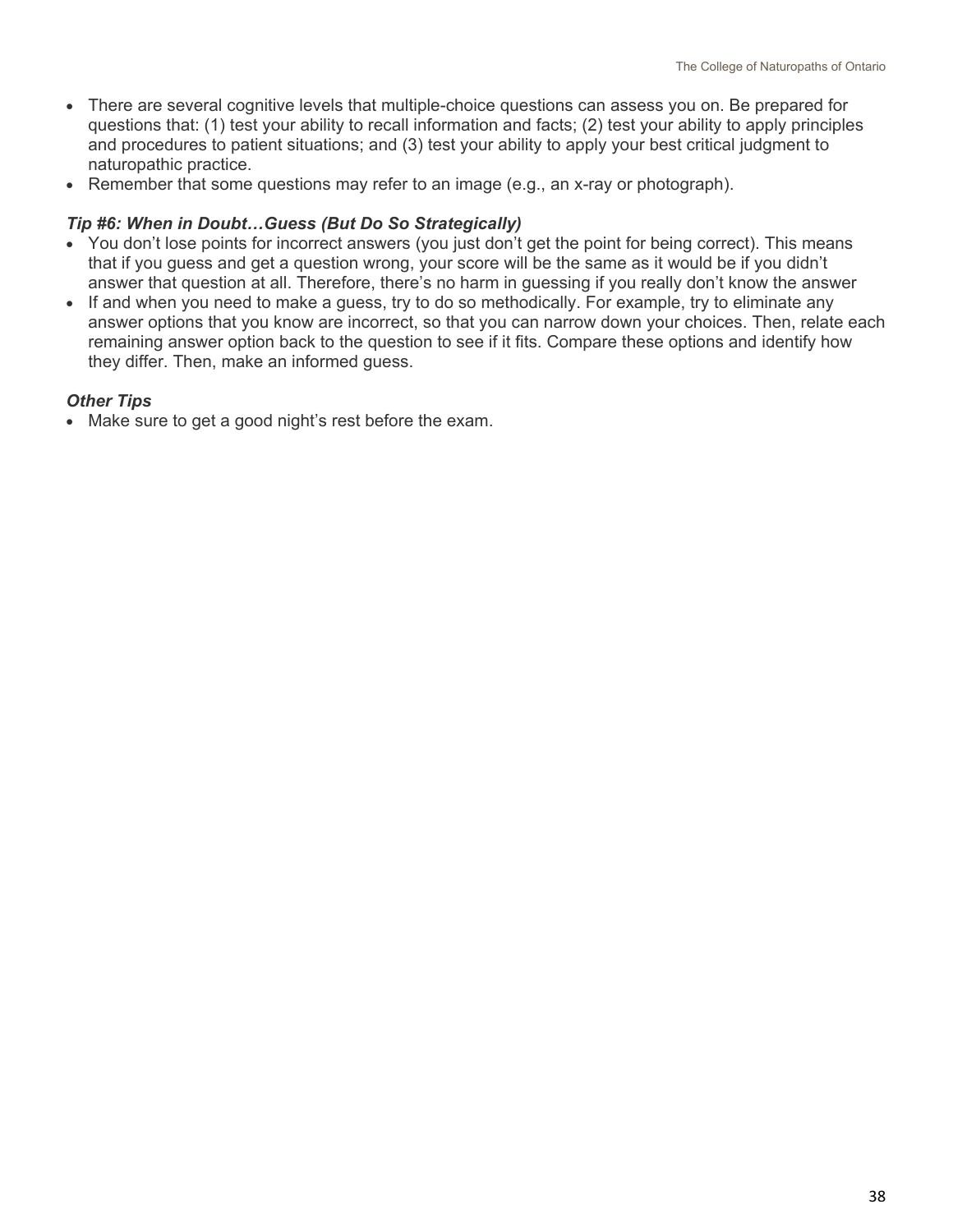## <span id="page-39-0"></span>**REFERENCE BOOK LIST\***

#### **Assessment and Diagnosis**

- Bates' Guide to Physical Examination and History Taking (Bickley)
- Physical Examination and Health Assessment Canadian (Jarvis)
- DeGowin's Diagnostic Examination (DeGowin)
- Mosby's Diagnostic and Laboratory Test Reference (Pagana and Pagana)
- Mosby's Manual of Diagnostic and Laboratory Tests (Pagana and Pagana)
- Mosby's Canadian Manual of Diagnostic and Laboratory Tests (Pagana)
- Standards of Practice (College of Naturopaths of Ontario)
- Advanced Health Assessment and Clinical Diagnosis in Primary Care 1998 (Scheibel)
- The Merck Manual of Diagnosis and Therapy  $20<sup>th</sup>$  Ed (Porter)
- The Merck Manual of Children's Health 2006 (Various)
- The Merck Manual of Women's and Men's Health 2014 (Various)

#### **Modalities**

Botanical Medicine

- Herb Contraindications and Drug Interactions: Plus Herbal Adjuncts with Medicines 4<sup>th</sup> Ed (Brinker)
- Medical Herbalism 2003 (Hoffman)
- Principles and Practice of Naturopathic Botanical Medicine 2012 (Godfrey and Saunders)
- Principles and Practice of Phytotherapy: Modern Herbal Medicine  $2^{nd}$  Ed (Mils and Bone)
- Natural Medicines Comprehensive Database 2015
- Advanced Botanical Prescribing (Pickrell and Saunders)

#### Homeopathy

- Desktop Guide to Keynotes and Confirmatory Symptoms (Morrison)
- Materia Medica with Repertory (Broericke)
- Organon of the Medical Art (Hahnemann)
- Synthesis 9.1 Homeopathic Repertory

#### **Nutrition**

- Textbook of Integrative Clinical Nutrition (Prousky and Hoffer)
- Textbook of Natural Medicine  $4<sup>th</sup>$  Ed (Pizzorno and Murray)
- The Encyclopedia of Natural Medicine 3<sup>rd</sup> Ed (Murray and Pizzorno)
- Clinical Nutrition (The Nutrition Society Textbook) 2<sup>nd</sup> Ed (Elia et al)

#### Physical Medicine

- Orthopedic Physical Assessment (Magee)
- Evidence Based Guide to Therapeutic Physical Agents (Belanger)
- Massage for Orthopedic Conditions (Hendrickson)
- Lectures in Naturopathic Hydrotherapy (Boyle and Saine)
- Therapeutic Exercise for Musculoskeletal Injuries  $3<sup>rd</sup>$  Ed. (Kisner and Colby)
- Braddom's Physical Medicine and Rehabilitation  $5<sup>th</sup>$  Ed (Cifu)

#### Psychology

- Diagnostic and Statistical Manual of Mental Disorders  $5<sup>th</sup>$  Ed. (American Psychiatric Association)
- Cognitive Behaviour Therapy: Basics and Beyond (Beck)